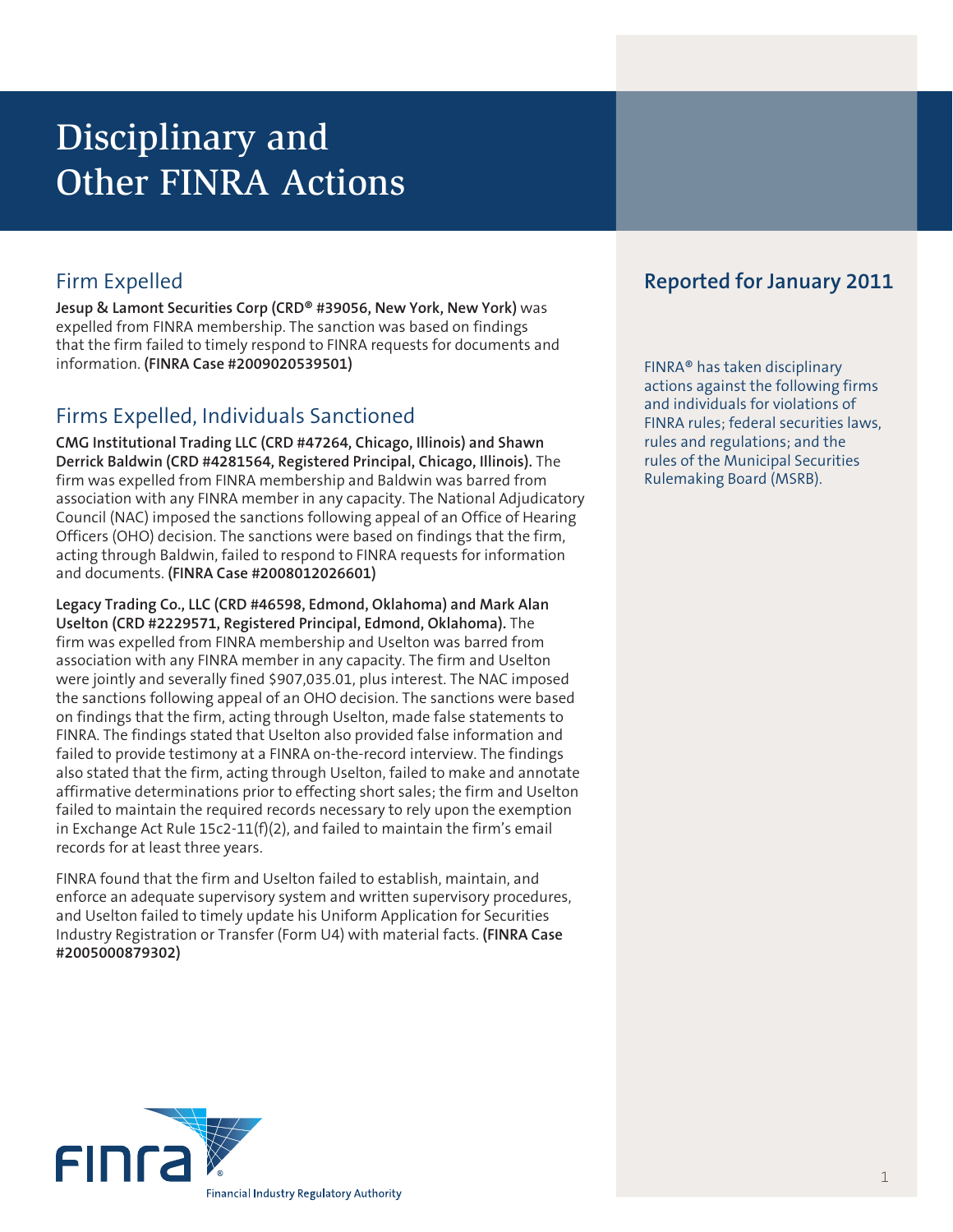#### Firms Fined, Individuals Sanctioned

**USA Advanced Planners, Inc. (CRD 131282, Grand Rapids, Michigan), Michael Timothy Rodman (CRD #1260483, Registered Principal, Rancho Santa Fe, California) and Dennis Clare Tubbergen (CRD #2505625, Registered Principal, Fremont, Michigan)** submitted a Letter of Acceptance, Waiver and Consent in which the firm was censured and ordered to pay, jointly and severally with Rodman, partial restitution to customers in the total amount of \$351,995, plus interest. Tubbergen was censured and ordered to pay \$52,647 of the total partial restitution, jointly and severally. Rodman was suspended from association with any FINRA member in any capacity for 10 business days. Without admitting or denying the findings, the respondents consented to the described sanctions and to the entry of findings that the firm, acting through Rodman and Tubbergen, executed variable life settlement transactions and charged commissions that were excessive, unreasonable and unfair, taking into consideration all relevant circumstances. The findings stated that the firm failed to inform each customer who engaged in a life settlement of the amount of the commissions it received for the transactions either before or after the conclusion of the transactions. The findings also stated that because variable life settlement transactions are securities transactions, the firm was required to provide the customers with a confirmation of the transaction, which the firm failed to provide. The findings also included that the firm failed to establish and maintain a system and establish and enforce written supervisory procedures reasonably designed to achieve compliance with applicable securities laws, regulations and FINRA rules related to its variable life settlement business.

Rodman's suspension was in effect from December 20, 2010, through January 3, 2011. **(FINRA Case #2007011559701)**

**Torrey Pines Securities, Inc. (CRD #17120, San Diego, California) and Nicolette Irisa Denney (CRD #1090644, Registered Principal, Temecula, California)** submitted a Letter of Acceptance, Waiver and Consent in which the firm was censured and fined \$17,500. Denney was suspended from association with any FINRA member in any principal capacity, other than the capacity of municipal securities principal, for 10 business days. In light of Denney's financial status, no monetary sanctions have been imposed. Without admitting or denying the findings, the firm and Denney consented to the described sanctions and to the entry of findings that Denney, acting on the firm's behalf, failed to ensure that a firm principal completed his annual certification as the firm's procedure required, and did not follow up on the principal's failure to provide information regarding both his outside business activities and the accounts for which he served as a custodian or trustee. The findings stated that Denney, acting on her firm's behalf, conducted an inspection of a firm branch office, and that inspection did not comport with the firm's written procedures and did not reasonably review the activities of that office. The findings also stated that Denney did not review the transmittal of funds between the principal's customers and a third party as the firm's written supervisory procedures required, and failed to obtain details regarding the principal's outside business activities. The findings also included that the firm failed to reasonably supervise the principal by failing to take steps to inquire into "red flags"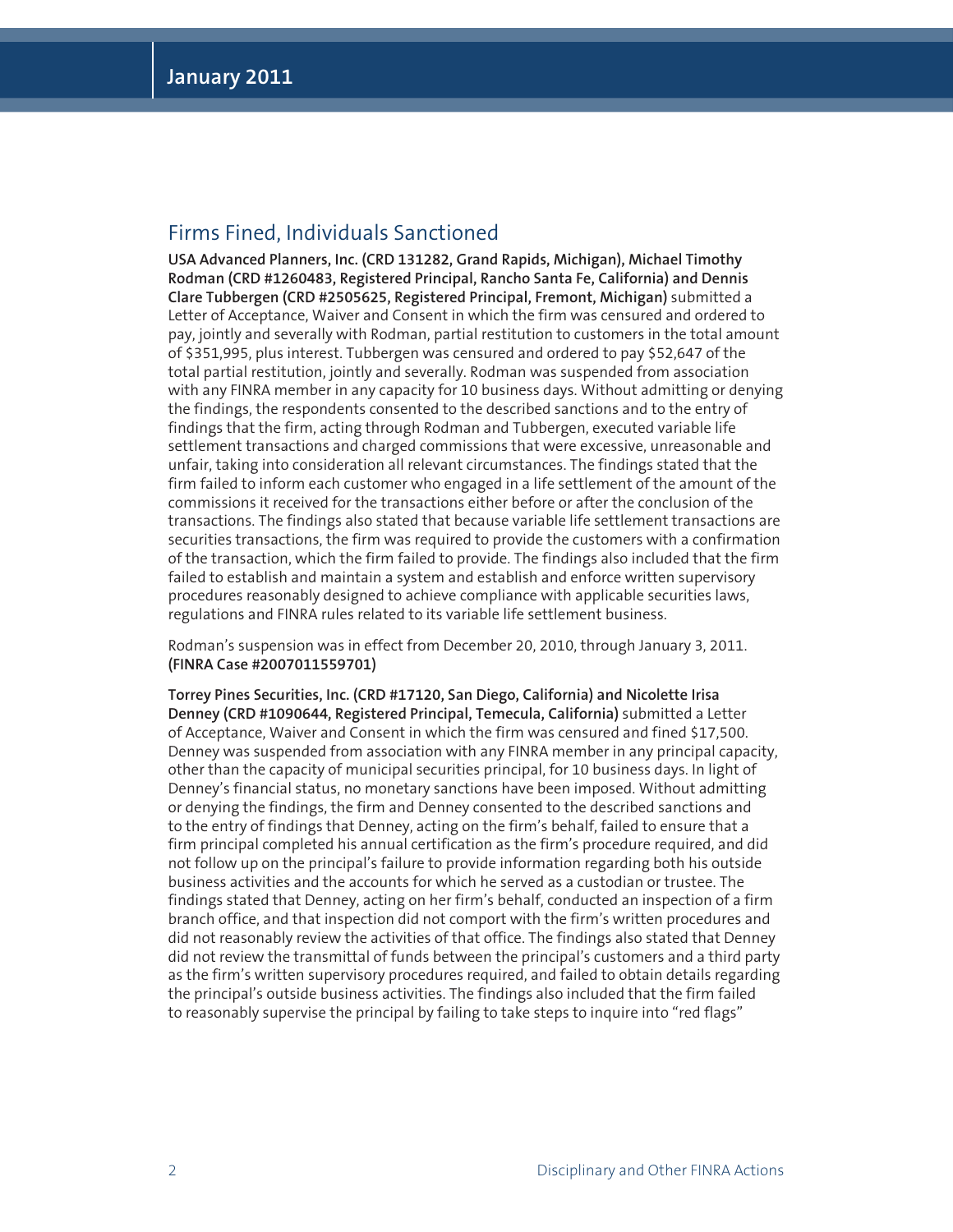indicating his possible misconduct; failing to follow up on his outside business activities and excessive absences from the firm; failing to timely investigate allegations that he was participating in private securities transactions away from the firm; and when the firm confirmed his selling away activities, it did not take any steps to place him on heightened supervision.

FINRA found that the firm's written supervisory procedures were not reasonably designed to ensure principal review of wires from customers to third parties, so it was unaware the principal's customers were transferring large sums to a third party and that he was executing Letters of Authorization (LOAs) on behalf of multiple customers.

Denney's suspension was in effect from December 20, 2010, through January 3, 2011. **(FINRA Case #2007011125103)** 

#### Firm Sanctioned, Individual Sanctioned

**Cambridge Legacy Securities, L.L.C. (CRD #103722, Dallas, Texas) and Tommy Edward Fincher (CRD #1725266, Registered Principal, Mesquite, Texas)** submitted a Letter of Acceptance Waiver and Consent in which the firm was censured and ordered to pay \$218,400 in restitution to customers. If the firm fails to provide FINRA with proof of restitution, it shall immediately be suspended from FINRA membership until such proof has been provided. Fincher was fined \$5,000 and suspended from association with any FINRA member in any principal capacity for six months.

Without admitting or denying the findings, the firm and Fincher consented to the described sanctions and to the entry of findings that the firm failed to have reasonable grounds to believe that a private placement offered pursuant to Regulation D was suitable for any customer; and, acting through Fincher, its Chief Compliance Officer and registered principal, the firm failed to conduct adequate due diligence of the private placement offering before allowing its brokers to sell the security. The findings stated that Fincher was the principal responsible for conducting due diligence on the offering and approved the security as a new product available for firm brokers to sell to their customers; he allowed the firm's brokers to continue selling the security despite its ongoing failure to make overdue interest and principal payments. The findings also stated that the firm failed to have reasonable grounds for allowing the continued sale of the security even though the firm, through Fincher, was aware of numerous red flags concerning liquidity problems, delinquencies and defaults, but allowed its brokers to continue selling the security. The findings also included that the firm, acting through Fincher, failed to maintain a supervisory system reasonably designed to achieve compliance with applicable securities laws and regulations, and failed to enforce reasonable supervisory procedures to detect or address potential red flags as it related to the offering.

Fincher's suspension is in effect from January 3, 2011, through July 2, 2011. **(FINRA Case #2009020319001)**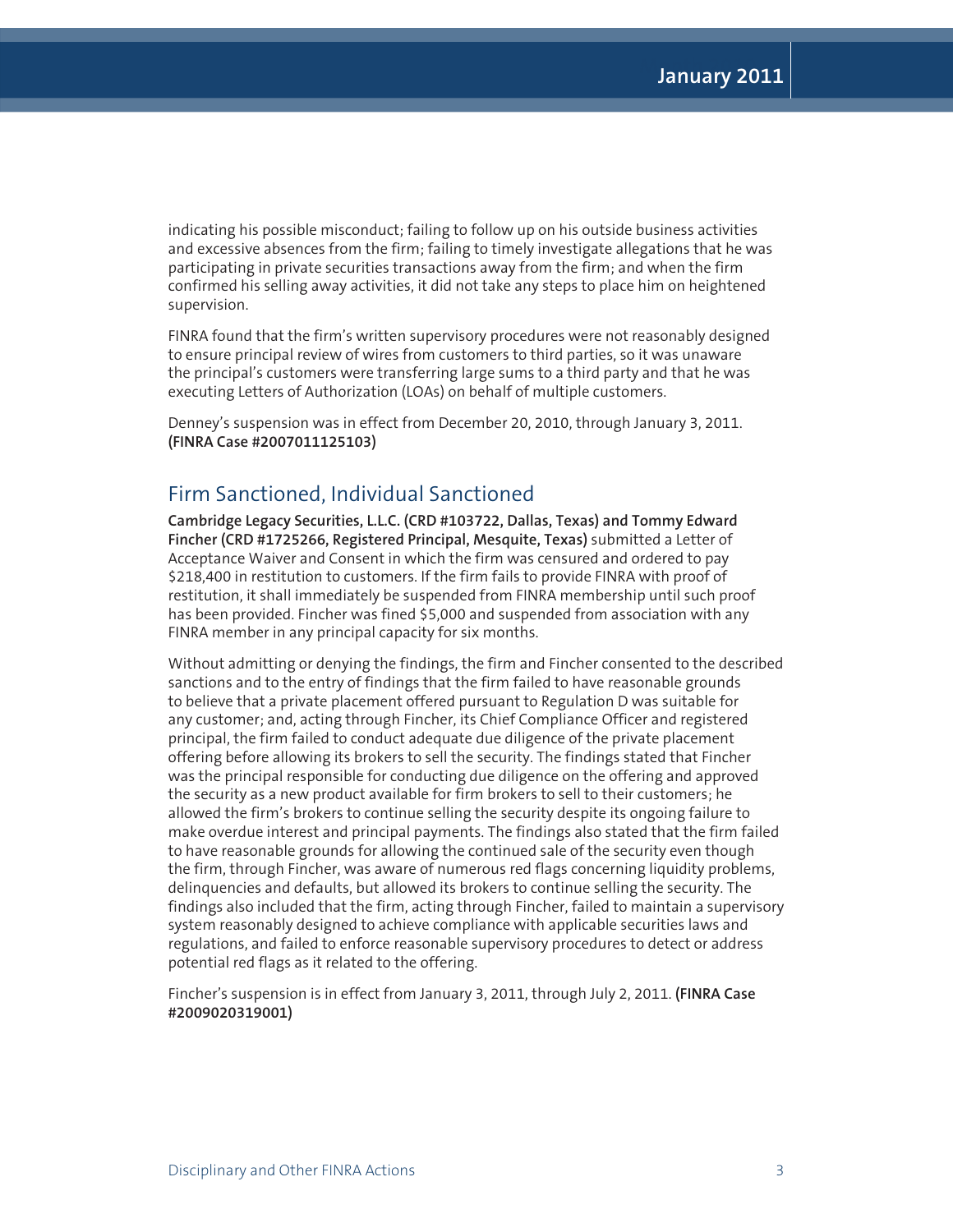## Firms Fined

**American Enterprise Investment Services Inc. (CRD #26506, Minneapolis, Minnesota)**  submitted a Letter of Acceptance, Waiver and Consent in which the firm was censured, fined \$15,000 and required to revise its written supervisory procedures regarding trade reporting for transactions reported via give-up agreements. Without admitting or denying the findings, the firm consented to the described sanctions and to the entry of findings that pursuant to a give-up agreement with a non-member firm, it reported last sale reports of over-the-counter (OTC™) equity securities transactions to the OTC Reporting Facility (OTCRF) it was not required to report because the transactions were executed on, and had been reported to, a foreign securities exchange. The findings stated that the firm's supervisory system did not provide for supervision reasonably designed to achieve compliance with applicable securities laws, regulations and FINRA rules concerning trade reporting for transactions reported via give-up agreements. **(FINRA Case #2008014176701)**

**Barclays Capital Inc. (CRD #19714, New York, New York)** submitted a Letter of Acceptance, Waiver and Consent in which the firm was censured and fined \$60,000. Without admitting or denying the findings, the firm consented to the described sanctions and to the entry of findings that it failed to reconcile its various balance sheets and ledgers. The findings stated that although the accounting errors were large, most were overstatements of credits and/ or understatements of debits, none of which resulted in a net capital deficiency under Securities Exchange Act Rule 15c3-1 and only one resulted in a customer reserve account hindsight deficiency under Securities Exchange Act Rule 15c3-3. The findings also stated that the firm had a customer reserve account hindsight deficiency under Exchange Rule 15c3-3 due to a recurring error in which it failed to treat an affiliate account as a customer account. The findings also included that the firm did not have adequate supervision to detect discrepancies between its various internal records and failed to maintain and keep current, as well as preserve, certain books and records. **(FINRA Case #2009017479101)**

**Brecek & Young Advisors, Inc. (CRD #40395 Folsom, California)** submitted a Letter of Acceptance, Waiver and Consent in which the firm was censured and fined \$25,000. Without admitting or denying the findings, the firm consented to the described sanctions and to the entry of findings that it failed to have a supervisory system, including written supervisory procedures, reasonably designed to ensure that its registered representatives charged its customers reasonable markups or markdowns and commissions on equity securities transactions (Commission Policy). The findings stated that the firm did not provide sufficient training or guidance to its registered representatives, its trading department or its Office of Supervisory Jurisdiction (OSJ) managers to detect violations of the firm's Commission Policy, nor did it adequately provide for the use of exception reports to conduct a review of commission charges its registered representatives assessed. The findings also stated that the firm failed to establish adequate processes or have documented written supervisory procedures as to how it would handle a violation of the Commission Policy. **(FINRA Case #2008011574401)**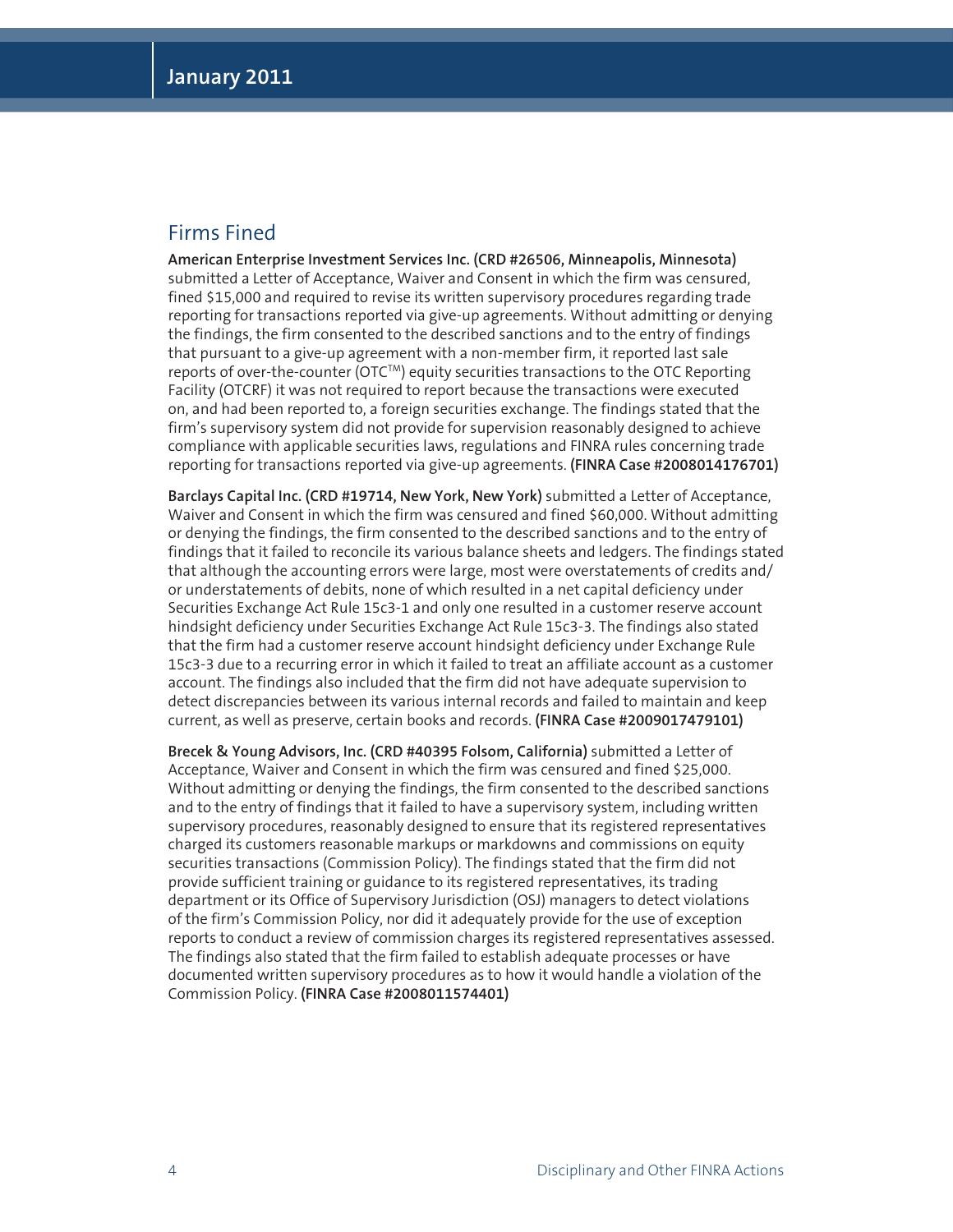**Capital Investment Brokerage, Inc. (CRD #40657, Raleigh, North Carolina)** submitted a Letter of Acceptance, Waiver and Consent in which the firm was censured, fined \$12,500 and required to revise its written supervisory procedures regarding the Order Audit Trail System (OATSTM) reporting requirements. Without admitting or denying the findings, the firm consented to the described sanctions and to the entry of findings that it failed to transmit all of its Reportable Order Events (ROEs) to OATS on numerous business days that it was required to transmit. The findings stated that the firm's supervisory system did not provide for supervision reasonably designed to achieve compliance with applicable securities laws, regulations and FINRA rules concerning OATS reporting requirements. **(FINRA Case #2007011222001)**

**Capital Investment Group, Inc. (CRD #14752, Raleigh, North Carolina)** submitted a Letter of Acceptance, Waiver and Consent in which the firm was censured, fined \$12,500 and required to revise its written supervisory procedures regarding OATS reporting requirements. Without admitting or denying the findings, the firm consented to the described sanctions and to the entry of findings that it failed, on numerous business days, to transmit all of its ROEs to OATS that it was required to transmit. The findings stated that the firm's supervisory system did not provide for supervision reasonably designed to achieve compliance with applicable securities laws, regulations and FINRA rules concerning OATS reporting requirements. **(FINRA Case #2007009929801)**

**Cohen & Company Securities, LLC (CRD #104002, Philadelphia, Pennsylvania)** submitted a Letter of Acceptance, Waiver and Consent in which the firm was censured, fined \$50,000, ordered to pay \$899,251, plus interest, in restitution to customers, and required to review its supervisory system and procedures concerning its pricing of principal transactions with customers for compliance with FINRA rules and the federal securities laws, and to certify to FINRA within 90 days that it has in place systems and procedures reasonably designed to achieve compliance with laws, regulations and rules concerning charging fair prices in principal transactions with customers, including transactions in debt securities. Without admitting or denying the findings, the firm consented to the described sanctions and to the entry of findings that it charged excessive mark-ups in the sales of investment grade Collateralized Debt Obligation (CDO) securities in which it acted as principal. The findings stated that the firm sold, as principal, CDO securities to institutional customers at prices that were not fair and reasonable taking into consideration all relevant circumstances, including that the price was not reasonably related to the amount the firm contemporaneously paid for the CDO securities and that the securities had an investment grade rating as determined in accordance with NASD IM-2440-2(b)(9). The findings also stated that at the time of these transactions, the firm had failed to establish, maintain and/ or enforce a supervisory system and written supervisory procedures reasonably designed to ensure that prices at which it bought debt securities from, and at which it sold debt securities to, customers in principal transactions were fair and reasonable and to otherwise achieve compliance with all applicable laws, rules and regulations pertaining to effecting principal transactions with customers. **(FINRA Case #2009016281001)**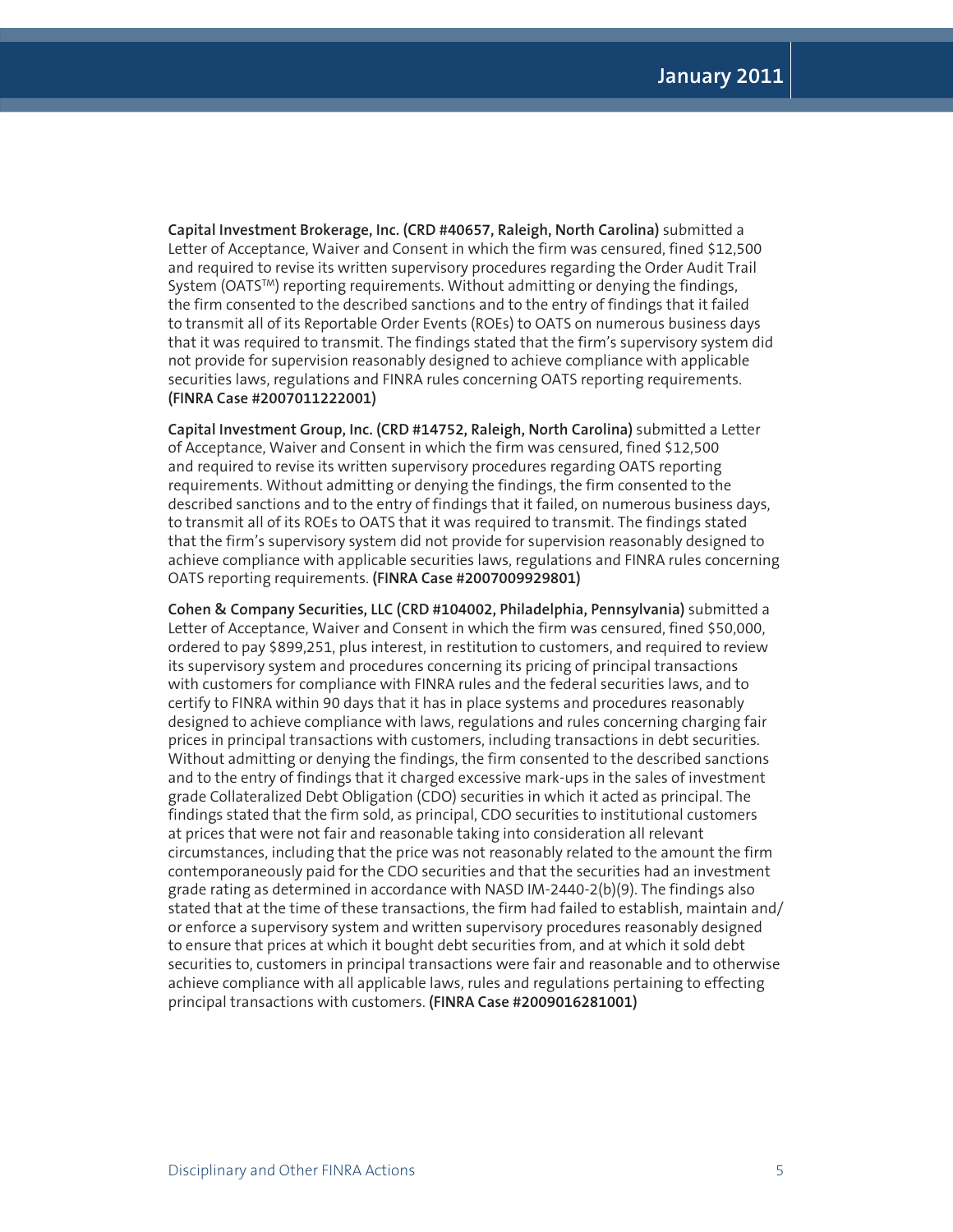**Fidelity Brokerage Services LLC (CRD #7784, Smithfield, Rhode Island)** submitted a Letter of Acceptance, Waiver and Consent in which the firm was censured and fined \$35,000. Without admitting or denying the findings, the firm consented to the described sanctions and to the entry of findings that it failed to determine in all municipal securities transactions whether the underlying credit rating of the issuer of an insured municipal security constituted material information that was required to be disclosed at or before the time of purchase. The findings stated that the firm failed to disclose to customers in connection with municipal securities transactions, all material facts at or before the time of purchase, in that the firm failed to disclose to customers the underlying credit rating of insured municipal bonds at or prior to the time of purchase. **(FINRA Case #2008015470101)**

**First American Capital and Trading Corporation (CRD #118812, Boca Raton, Florida)**  submitted a Letter of Acceptance, Waiver and Consent in which the firm was censured and fined \$22,500. Without admitting or denying the findings, the firm consented to the described sanctions and to the entry of findings that it failed to maintain its minimum net capital requirement when it erroneously carried short sales in U.S. Treasury bonds, totaling \$100 million in its proprietary account instead of executing a long position of \$50,000,000 and a short position of \$50,000,000, which resulted in a net deficiency of \$5,584,444. The findings stated that the firm failed to make, keep and preserve the order tickets for the bond transactions that led to the net capital deficiency. The findings also stated that the firm failed to establish, maintain or enforce written supervisory procedures reasonably designed to supervise and monitor the trading limits for its fixed income traders, which led to the undetected and uncorrected U.S. Treasury bond transactions that caused the firm's net capital to be deficient. **(FINRA Case #2007009194301)** 

**Glendale Securities, Inc. (CRD #123649, Sherman Oaks, California)** submitted a Letter of Acceptance, Waiver and Consent in which the firm was censured and fined \$45,000. Without admitting or denying the findings, the firm consented to the described sanctions and to the entry of findings that it failed to adequately implement or enforce its antimoney laundering (AML) compliance program and otherwise comply with its AML obligations, as the firm did not identify and analyze numerous transactions to determine if they were suspicious and were required to be reported to the Department of Treasury's Financial Crimes Enforcement Network (FinCEN) on a Suspicious Activity Report-Securities/ Futures Form (Form SAR-SF). The findings stated that the firm permitted foreign corporate accounts, all of which were controlled by one individual, to deposit a total of approximately 279 million shares of low-priced securities and/or penny stocks into the accounts, and after the securities were deposited into the accounts, they were promptly sold and all proceeds from the transactions were disbursed by wires to first-party bank accounts maintained with a Scotland bank. The findings also stated that the firm permitted these suspicious activities to occur without conducting adequate AML reviews and failed to file Forms SAR-SF as appropriate. The findings also included that the firm had no written procedures to detect and prevent participation in an unregistered distribution of securities.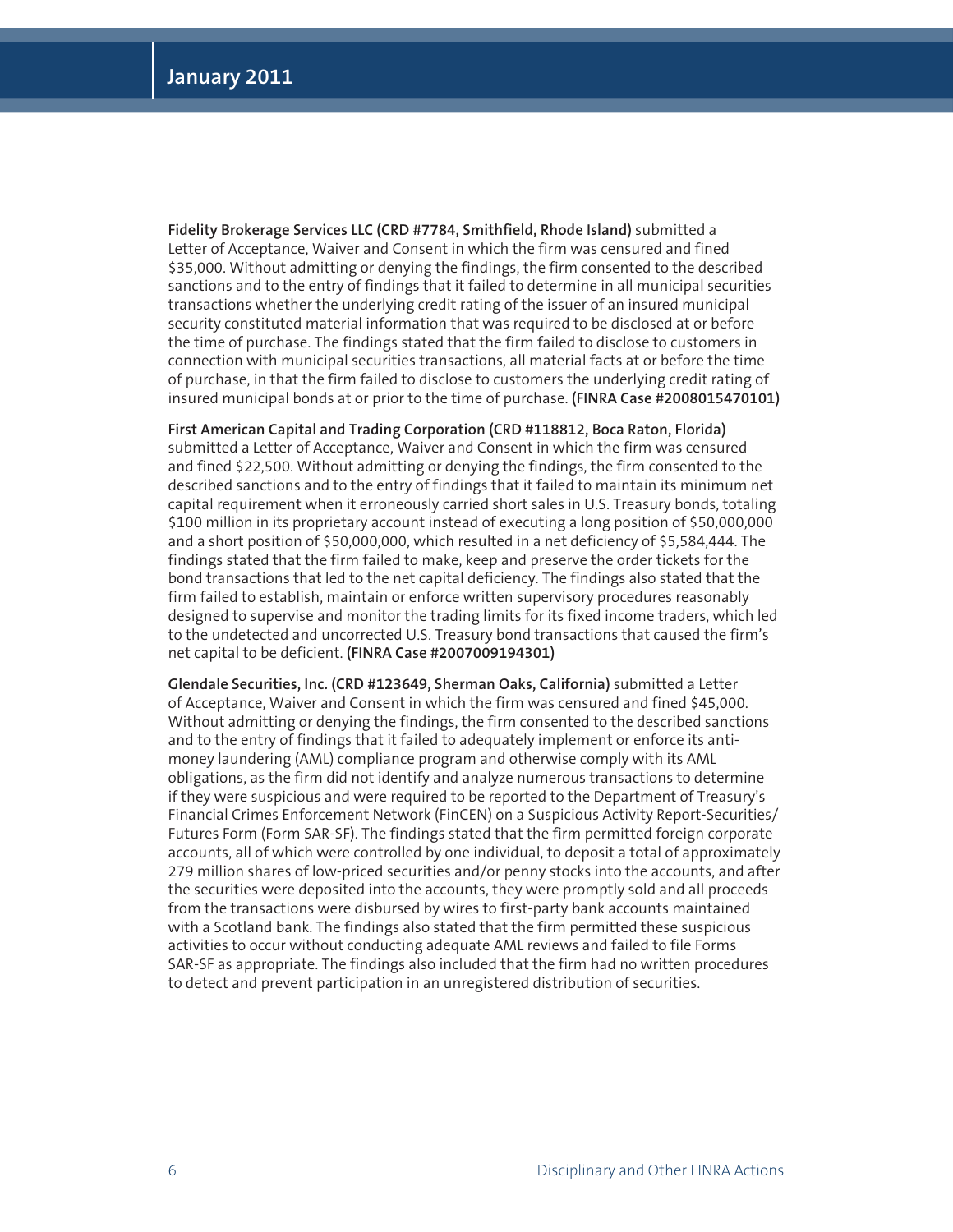FINRA found that the firm had no written procedures addressing the acceptance of securities in either certificate or electronic form and the corresponding sales of those securities; the firm relied primarily on transfer agents to determine whether the securities were free trading. FINRA also found that upon receipt of a large block of a low-priced stock (which was, in certain instances, unregistered), the firm's due diligence was essentially limited to verifying that the security was electronically quoted and contacting the transfer agent to determine the number of outstanding shares and whether the shares were free trading. In addition, FINRA determined that, among other things, the firm failed to inquire about the length of time the securities had been held; how, when, and under what circumstances the securities had been acquired; the relationship, if any, between the customer and the issuer; and/or how much stock was owned by or under the customer's control. **(FINRA Cases #2009019747601/20060075263)**

**Heartland Investment Associates, Inc. (CRD #26974, Hiawatha, Iowa)** submitted a Letter of Acceptance, Waiver and Consent in which the firm was censured and fined \$12,500. Without admitting or denying the findings, the firm consented to the described sanctions and to the entry of findings that it failed to report transactions in Trade Reporting and Compliance Engine<sup>™</sup> (TRACE<sup>™</sup>)-eligible securities to TRACE within 15 minutes of execution time. The findings stated that the firm failed to report the correct trade execution time for transactions in TRACE-eligible securities to TRACE, and failed to show the execution time on brokerage order memoranda. **(FINRA Case #2009017156101)**

**Island Trader Securities, LLC (CRD #111468, New York, New York)** submitted a Letter of Acceptance, Waiver and Consent in which the firm was censured and fined \$10,000. Without admitting or denying the findings, the firm consented to the described sanctions and to the entry of findings that it made publicly available a report on its routing of nondirected orders in covered securities during a calendar quarter that included incorrect information by representing each partial execution of orders as an individual order. **(FINRA Case #2009020594501)**

**Janney Montgomery Scott, LLC (CRD #463, Philadelphia, Pennsylvania)** submitted a Letter of Acceptance, Waiver and Consent in which the firm was censured and fined \$175,000. Without admitting or denying the findings, the firm consented to the described sanctions and to the entry of findings that it failed to establish certain elements of an adequate AML program reasonably designed to achieve and monitor its compliance with the requirements of the Bank Secrecy Act and implementing regulations promulgated by the Department of Treasury. The findings stated that the firm failed to establish policies and procedures reasonably expected to detect and cause the reporting of transactions required under 31 USC 5318(g) by failing to provide branch office managers with reports that contained adequate information to monitor for potential money-laundering and red flag activity; and for the firm's compliance department to perform periodic reviews of wire transfer activity, require either branch managers or the AML compliance officers to document reviews of AML alerts in accordance with firm procedures, identify the beneficial owners and/or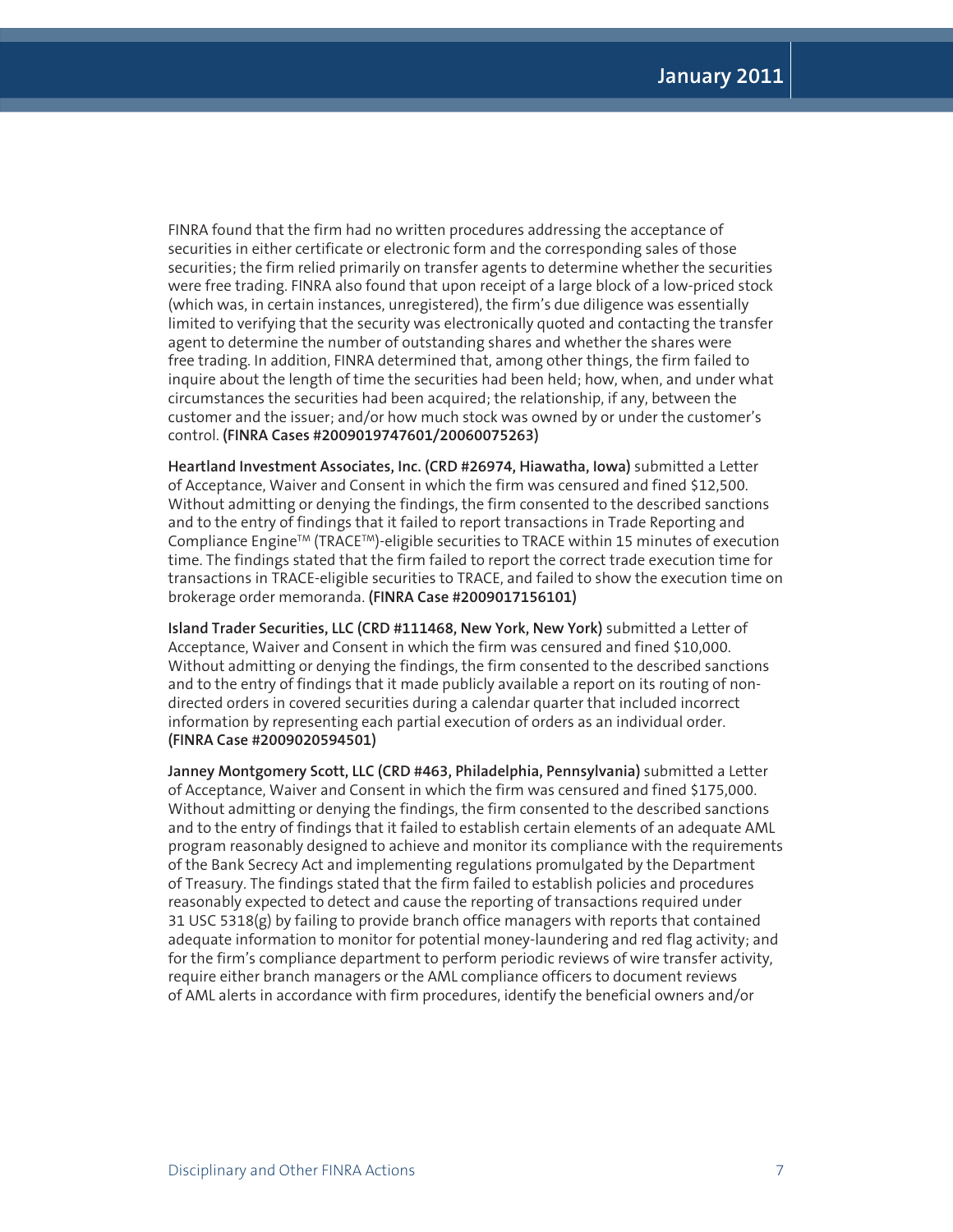agents for service of process for some foreign correspondent banks accounts, and establish adequate written policies and procedures that provided guidelines for suspicious activity that would require the filing of a Form SAR-SF. The findings also stated that the firm failed to establish policies and procedures that required ongoing AML training of appropriate personnel related to margin issues, entering new account information, verifying physical securities and handling wire activity. The findings also included that the firm failed to ensure that its third-party vendor verified new customers' identities by using credit and other database cross-references, and after the firm determined that the vendor's lapse was resolved, it failed to retroactively verify customer information not previously subjected to the verification process.

FINRA found that the firm failed to establish procedures reasonably expected to detect and cause the reporting of suspicious transactions required under 31 USC 5318 $(g)$ , in that it failed to include in its AML review the activity in retail accounts institutional account registered representatives serviced. FINRA also found that the firm failed to review accounts that a producing branch office manager serviced under joint production numbers, and failed to evidence in certain instances timely review of letters of authorization, correspondence, account designation changes, trade blotters, branch manager weekly review forms and branch manager monthly reviews; failed to follow procedures intended to prevent producing branch office managers from approving their own errors; and failed to follow procedures intended to prevent a branch office operations manager from approving transactions in her own account and an assistant branch office manager from reviewing transactions in accounts he serviced. In addition, FINRA determined that the firm failed to establish procedures for the approval and supervision related to employee use of personal computers and, during one year, permitted certain employees to use personal computers the firm did not approve or supervise.

Moreover, FINRA found that for one year, the firm's annual acknowledgement form failed to include a question requiring its registered representatives to disclose outside securities accounts and the firm could not determine how many remained unreported due to the supervisory lapse. Furthermore, FINRA found that the firm failed to follow policies and procedures requiring the pre-approval and review of the content of employees' radio broadcasts, television appearances, seminars and dinners, and materials distributed at the seminars and dinners; representatives conducted seminars that were not pre-approved by the firm's advertising principal as required by its written procedures; the firm failed to maintain in a separate file all advertisements, sales literature and independently prepared reprints for three years from date of last use; and a branch office manager failed to review a registered representative's radio broadcast.

FINRA found that a branch office manager failed to maintain a log of a registered representative's radio broadcasts and failed to tape and/or maintain a transcript of the broadcasts and there was no evidence a qualified principal reviewed or approved the registered representative's statements. FINRA also found that branch office managers did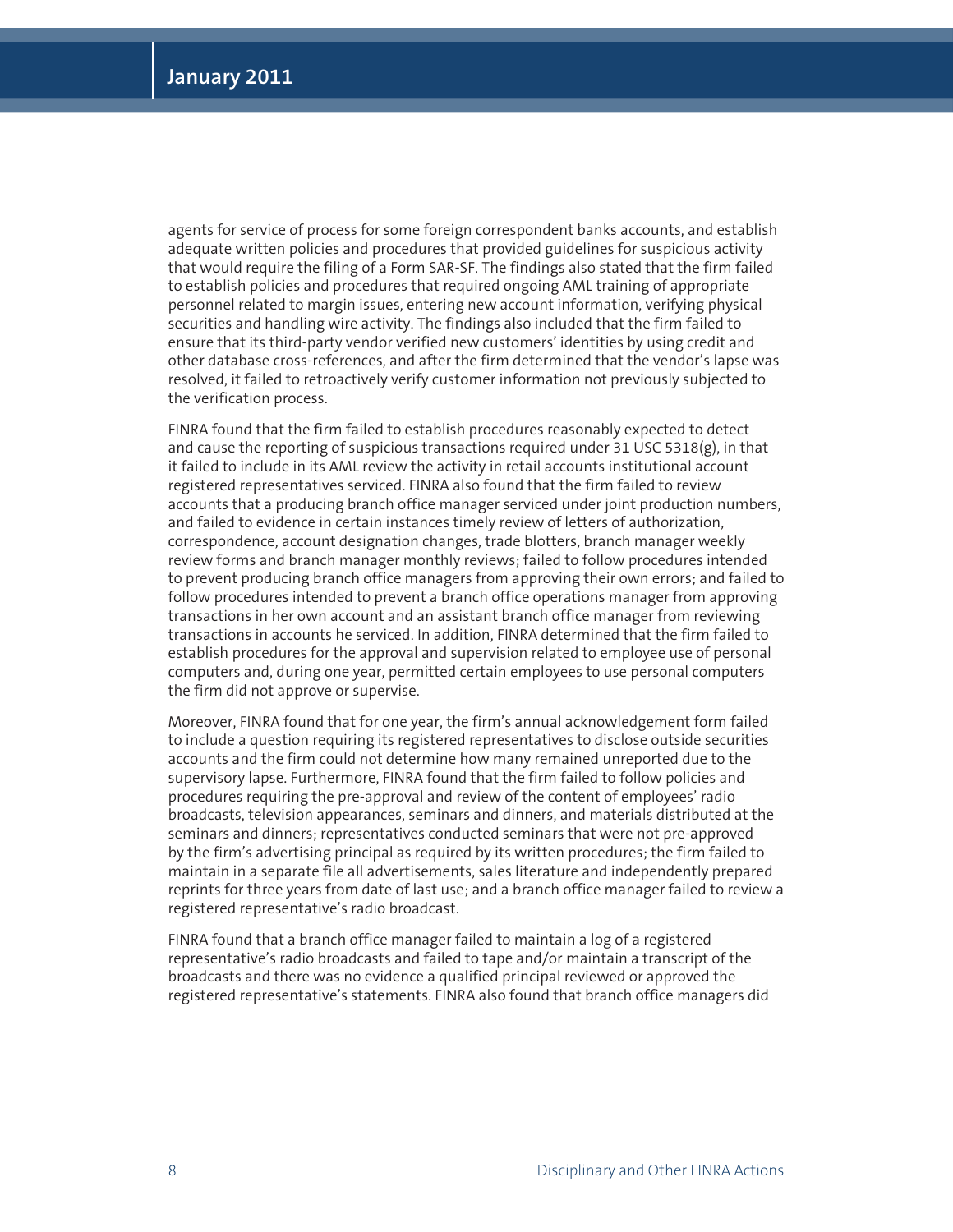not retain documents reflecting the nature of seminars, materials distributed to attendees or supervisory pre-approval of the seminars; retain transcripts of a representative's local radio program and TV appearances or document supervisory review or approval of materials used; and retain documents reflecting the nature of a dinner or seminar conducted by representatives or materials distributed.

In addition, FINRA determined that the firm distributed a document, *Characteristics and Risks of Standardized Options,* that was not current, and the firm lacked procedures for advising customers with respect to changes to the document and failed to document the date on which it was sent to certain customers who had recently opened options accounts. The findings also stated that the firm's compliance registered options principal did not document weekly reviews of trading in discretionary options accounts. The findings also included that the firm failed to record the identity of the person who accepted each customer order because it failed to update its order ticket form to reflect the identity of the person who accepted the order. FINRA found that the firm failed to review Bloomberg emails and some firm employees' instant messages. **(FINRA Case #2007009458001)**

**Jupiter Distribution Partners, Inc. (CRD #130850, Greenacres, Florida)** submitted a Letter of Acceptance, Waiver and Consent in which the firm was censured and fined \$20,000. Without admitting or denying the findings, the firm consented to the described sanctions and to the entry of findings that it failed to preserve and maintain electronic communication in a non-rewriteable and non-erasable format, and failed to preserve and maintain electronic communication received by and sent to a hand-held electronic device one of its registered representatives operated. The findings stated that the firm failed to have adequate procedures that addressed the retention of electronic communication arising from the use of a hand-held electronic device. The findings also stated that the firm failed to prepare accurate net capital computations by erroneously treating revenue received from a customer as being immediately earned, and as a consequence, the firm failed to file an accurate Financial Operational & Combined Uniform Single (FOCUSTM) Report. **(FINRA Case #2009015972701)** 

**Keybanc Capital Markets Inc. (CRD #566, Cleveland, Ohio)** submitted a Letter of Acceptance, Waiver and Consent in which the firm was censured and fined \$13,500. Without admitting or denying the findings, the firm consented to the described sanctions and to the entry of finding that it had a fail-to-deliver position at a registered clearing agency in an equity security that resulted from a long sale, and failed to immediately thereafter close out the fail-to-deliver position by purchasing securities of like kind and quantity no later than the beginning of regular trading hours on the third consecutive settlement day following the settlement date for the transaction (i.e., T+6). The findings stated that the firm continued to have a fail-to-deliver position in the security at the registered clearing agency for four settlement days from T+6 through a later date. **(FINRA Case #2008015158801)**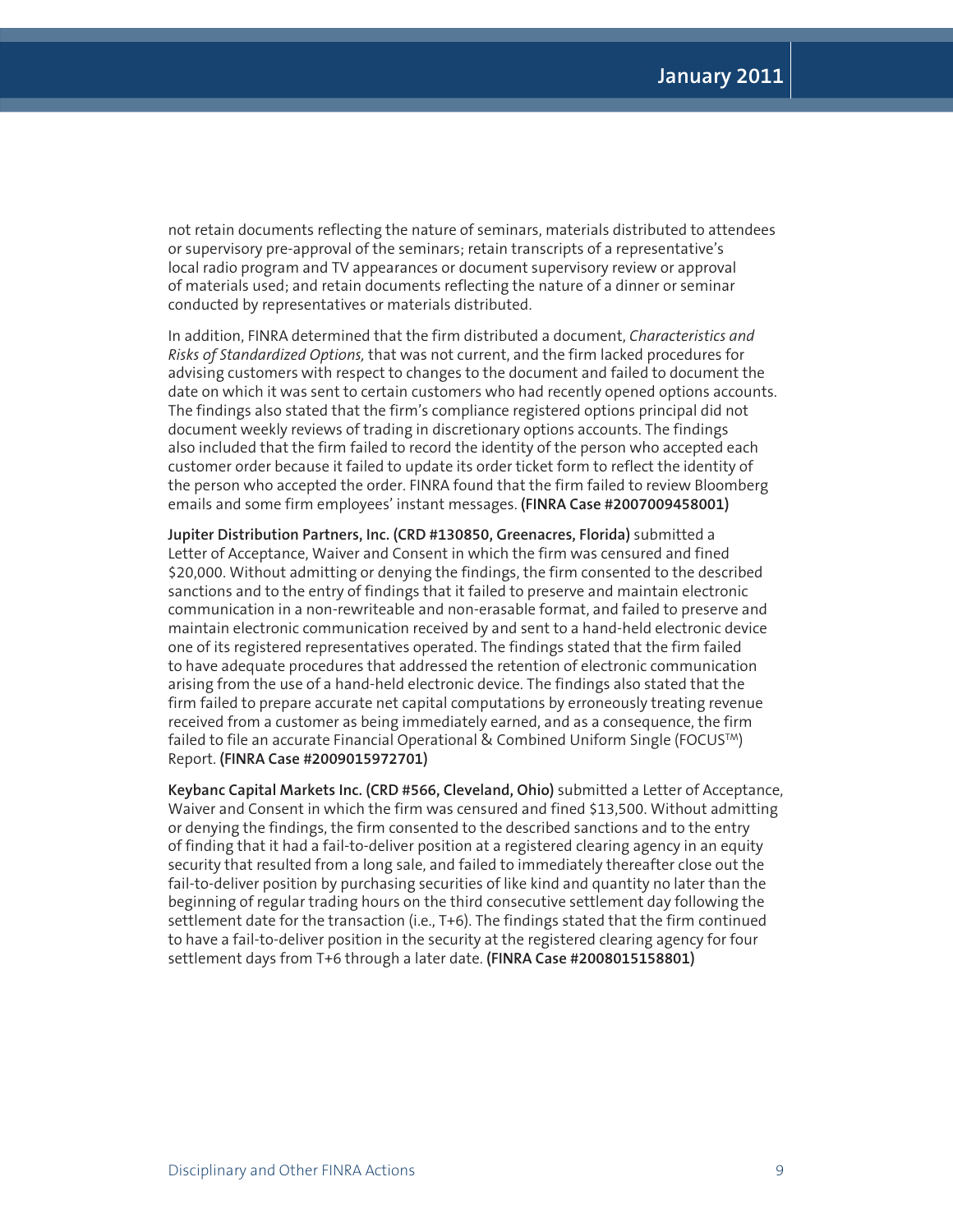**Kildare Capital, Inc. (CRD #45796, Radnor, Pennsylvania)** submitted a Letter of Acceptance, Waiver and Consent in which the firm was censured and fined \$25,000. Without admitting or denying the findings, the firm consented to the described sanctions and to the entry of findings that it failed to report information regarding transactions effected in municipal securities to the Real-time Transaction Reporting System (RTRS) within 15 minutes of trade time to an RTRS Portal. The findings stated that the firm failed to enforce its written supervisory procedures by failing to access and review its reported municipal securities transaction data through MSRB's Dealer Feedback Services, as the firm's procedures required on at least a monthly basis. **(FINRA Case #2009019384401)**

**Leigh Baldwin & Co., LLC (CRD #38751, Cazenovia, New York)** submitted a Letter of Acceptance, Waiver and Consent in which the firm was censured, fined \$10,000 and required to revise its written supervisory procedures regarding OATS reporting. Without admitting or denying the findings, the firm consented to the described sanctions and to the entry of findings that it failed to timely report ROEs to OATS; transmitted Execution Reports to OATS that the OATS system was unable to link to the related trade report in the NASD trade reporting system due to inaccurate, incomplete or improperly formatted data; and transmitted New Order Reports and related subsequent reports where the timestamp for the related subsequent report occurred prior to the receipt of the order, thereby preventing the OATS system from creating an accurate, time-sequenced record from the receipt of the order through its resolution. The findings stated that the firm's supervisory system did not provide for supervision reasonably designed to achieve compliance with applicable securities laws, regulations and FINRA rules concerning OATS reporting. **(FINRA Case #2008012769601)**

**Merrill Lynch, Pierce, Fenner & Smith Incorporated (CRD #7691, New York, New York)**  submitted a Letter of Acceptance, Waiver and Consent in which the firm was censured, fined \$500,000 and required within 60 days of execution of the AWC to distribute a standalone letter to each current customer who resided in a state that offered 529-related state tax benefits at the time the customer opened an advisor-sold specific 529 plan account at the firm from June 2002 through February 2007; the letter instructed the customers to call a designated firm phone number with inquiries, concerns or complaints regarding their 529 investment. If requested within 180 days of mailing of the 529 letter, the firm would assist in transferring or rolling over any customer's investment in the specific plan into a 529 plan of the customer's choice within his/her home state, regardless of whether the firm currently offered such 529 plan, with the firm waiving any and all client fees, costs in connection with the sale, transfer, or roll-over of the specific plan; and/or any and all client fees, costs due to the firm in connection with the initial purchase of a 529 plan within the customer's home state using the proceeds of the specific plan. The firm shall provide FINRA semi-annually or upon FINRA request, until December 31, 2011, a report describing each question, oral/written inquiry, concern or complaint received through the designated number or any written complaint otherwise received by the firm concerning the specific plan from the 529 letter recipients, along with a description of how the firm addressed or resolved the inquiries, concerns or complaints of each such customer.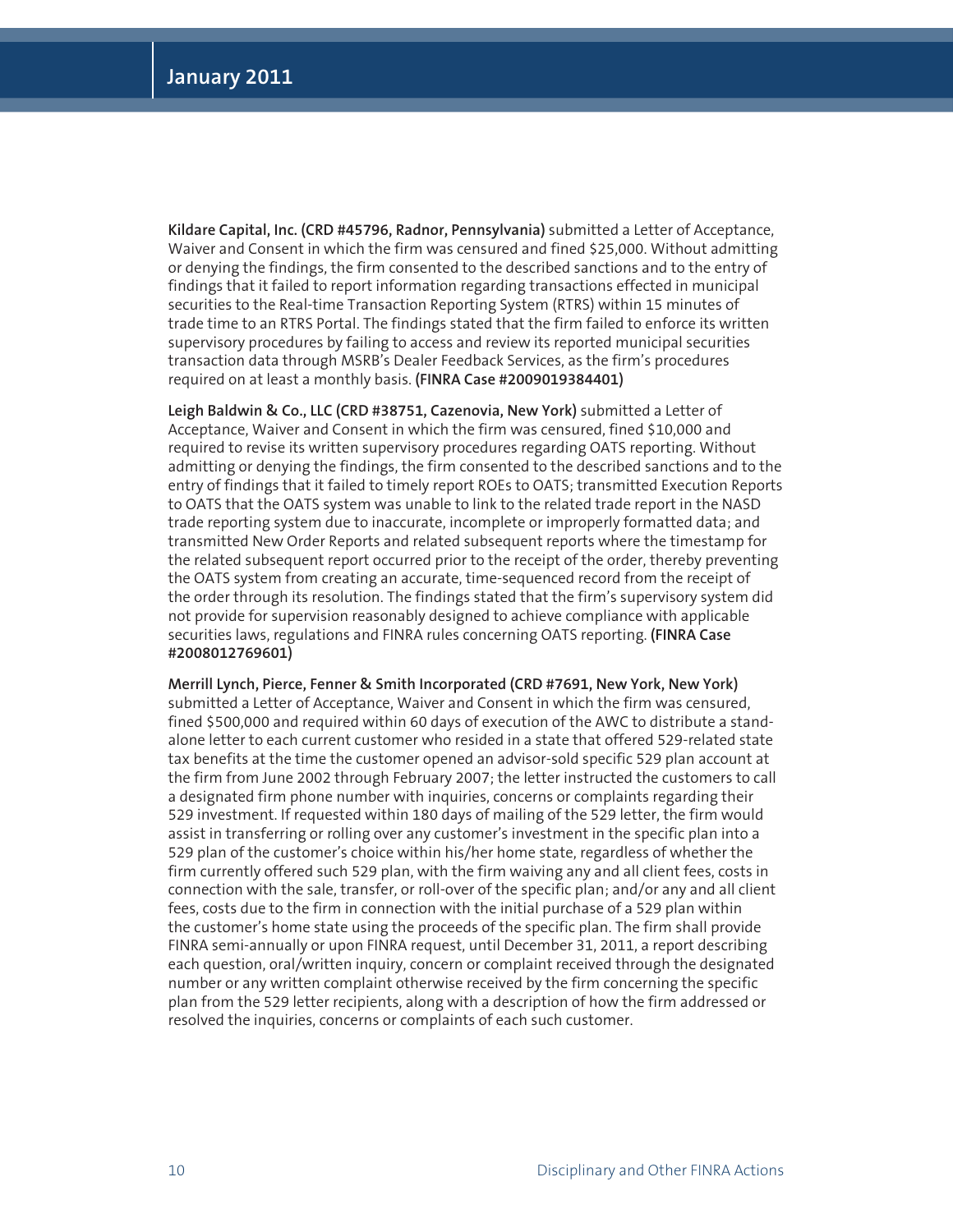Without admitting or denying the findings, the firm consented to the described sanctions and to the entry of findings that during the period in question, it sold over \$3 billion in 529 plans. The findings stated that the firm required registered representatives to consider potential state tax benefits offered by a state in which a client resides as a factor before recommending an out-of-state 529 plan, but the firm failed to establish and maintain specific procedures reasonably designed to achieve compliance with industry suitability standards related to the sale of 529 plans. The findings also stated that the firm's written supervisory procedures did not adequately ensure that its registered representatives were considering state income tax benefits during their 529 suitability analyses. The findings also included that the firm failed to establish and maintain written supervisory procedures requiring supervisors to perform and document reviews to determine if registered representatives were complying with suitability requirements before recommending a 529 plan purchase. FINRA found that the firm did not have effective procedures relating to documenting its suitability determinations in connection with the sale of 529 plans. **(FINRA Case #2009018907001)**

**Mizuho Securities USA Inc. (CRD #19647, New York, New York)** submitted a Letter of Acceptance, Waiver and Consent in which the firm was censured, fined \$10,000 and required to revise its written supervisory procedures regarding trade reporting. Without admitting or denying the findings, the firm consented to the described sanctions and to the entry of findings that it reported last sale reports of transactions in designated securities to the FINRA/NASDAQ Trade Reporting Facility (FNTRF) it was not required to report. The findings stated that the firm's supervisory system did not provide for supervision reasonably designed to achieve compliance with applicable securities laws, regulations and FINRA rules concerning trade reporting. **(FINRA Case #2009020099801)**

**Neuberger Berman LLC (CRD #2908, New York, New York)** submitted a Letter of Acceptance, Waiver and Consent in which the firm was censured and fined \$15,000. Without admitting or denying the findings, the firm consented to the described sanctions and to the entry of findings that it transmitted New Order Reports and related subsequent reports to OATS where the timestamp for the related subsequent report occurred prior to the receipt of the order; failed to timely report ROEs to OATS; and transmitted Route or Combined Order/ Route Reports to OATS that the OATS system was unable to link to the corresponding new order transmitted by the destination member firm due to inaccurate, incomplete or improperly formatted data. **(FINRA Case #2008013561501)**

**NEXT Financial Group, Inc. (CRD #46214, Houston, Texas)** submitted a Letter of Acceptance, Waiver and Consent in which the firm was censured, fined \$400,000 and ordered to pay \$103,179.84, plus interest, in restitution to customers. Without admitting or denying the findings, the firm consented to the described sanctions and to the entry of findings that it did not have a reasonable system for reviewing its registered representatives' transactions for excessive trading. The findings stated that the firm relied upon its OSJ branch managers to review its registered representatives' transactions and home office compliance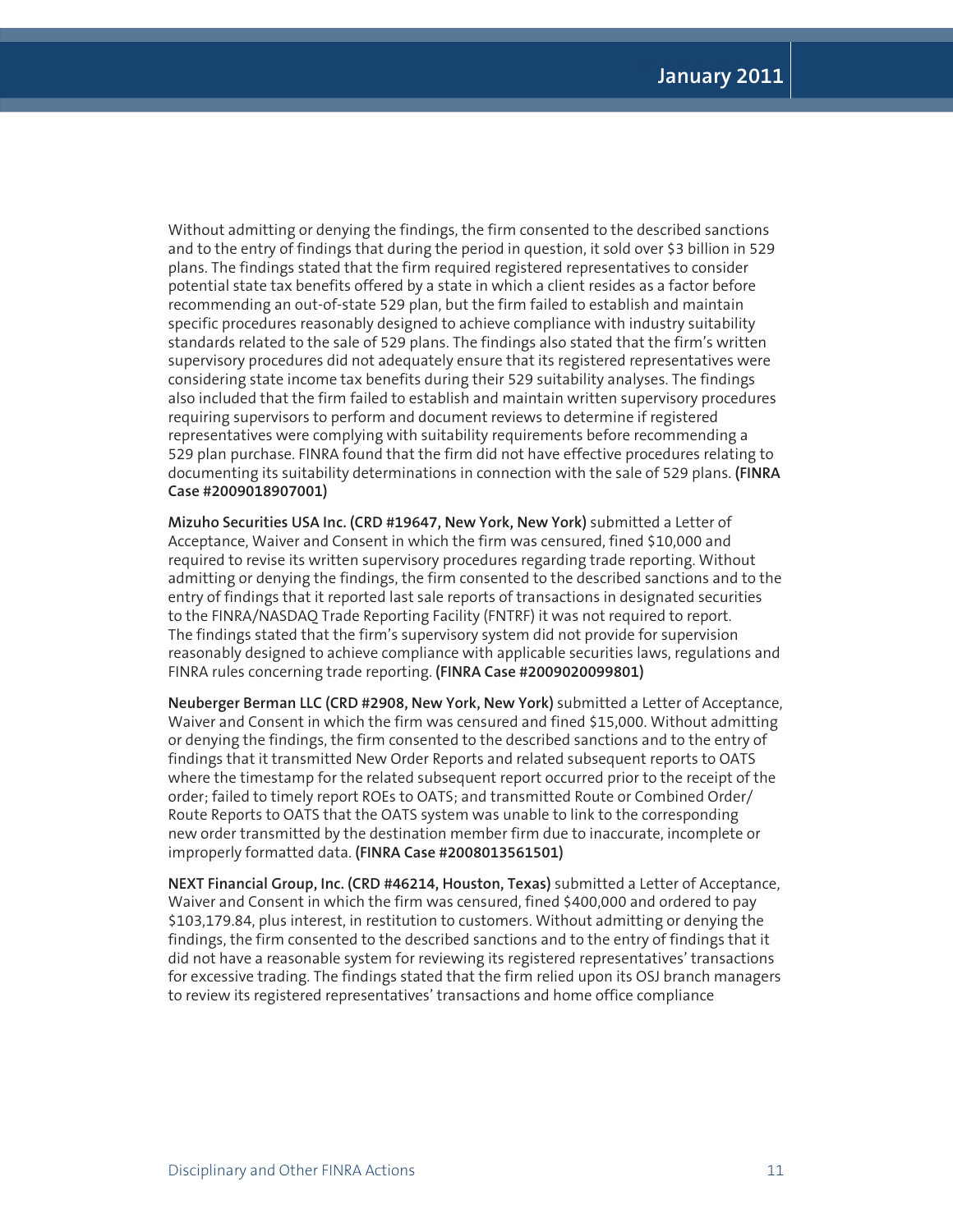personnel to review its OSJ branch managers' transactions, but the firm failed to utilize exception reports or another system, and the supervisors and compliance personnel only reviewed transactions on weekly paper blotters or electronic blotters. The findings also stated that the monthly account statements and contingent deferred sales charge reports for mutual fund activity were also available for review and could be indicators of excessive trading, however, given the volume of trading certain principals reviewed, and in certain cases, the large number of representatives for which the principal was responsible, it was not reasonable to expect principals to be able to track excessive trading on a weekly sales blotter, let alone through monthly account statements or mutual fund sales charge reports. The findings also included that, due to the lack of a reasonable supervisory system, the firm failed to detect a registered representative's excessive trading, which resulted in about \$102,376 in unnecessary sales charges; the firm failed to identify or follow up on other transactions that suggested other registered representatives' excessive trading in additional customer accounts.

FINRA found that the firm did not have a reasonable system for ensuring that it obtained and documented principal review of its registered representatives' transactions, including sales of complicated products such as variable annuities, and the firm should have been particularly attentive to maintaining books and records that established that the transactions had been properly reviewed. FINRA also found that the firm failed to provide reasonable supervision of municipal bond markups and markdowns to ensure that its registered representatives charged its customers reasonable markups and markdowns. In addition, FINRA determined that the firm's branch office examination program was unreasonable because it was not designed to carry out its intended purpose of detecting and preventing violations of, and achieving compliance with, federal, state and FINRA securities regulations, as well as its own policies. The findings also stated that the firm failed to have a reasonable supervisory system to oversee implementation of its heightened supervision policies and procedures for its registered representatives as it failed to comply with the terms of its heightened supervision for its registered representatives regarding client complaints, regulatory actions or internal reviews, therefore it had a deficient implementation of heightened supervision policies and procedures. The findings also included that the firm failed to have a reasonable supervisory control system or to have in place Supervisory Control Procedures as required by FINRA Rule 3012, and it failed to perform adequate 3012 testing or prepare adequate 3012 reports. Moreover, FINRA found that the firm failed to have a reasonable system and procedures in place to review and approve investment advisors' private securities transactions. Furthermore, FINRA determined that the firm filed inaccurate and late Rule 3070 reports relevant to customer complaints, and did not file or amend Form U4 and Uniform Termination Notice for Securities Industry Registration (Form U5) reports in a timely manner. FINRA found that the firm's AML systems and procedures were unreasonable, as the firm failed to establish and implement an AML Compliance Program reasonably designed to achieve compliance with NASD Rule 3011. FINRA also found that although the firm utilized a money movement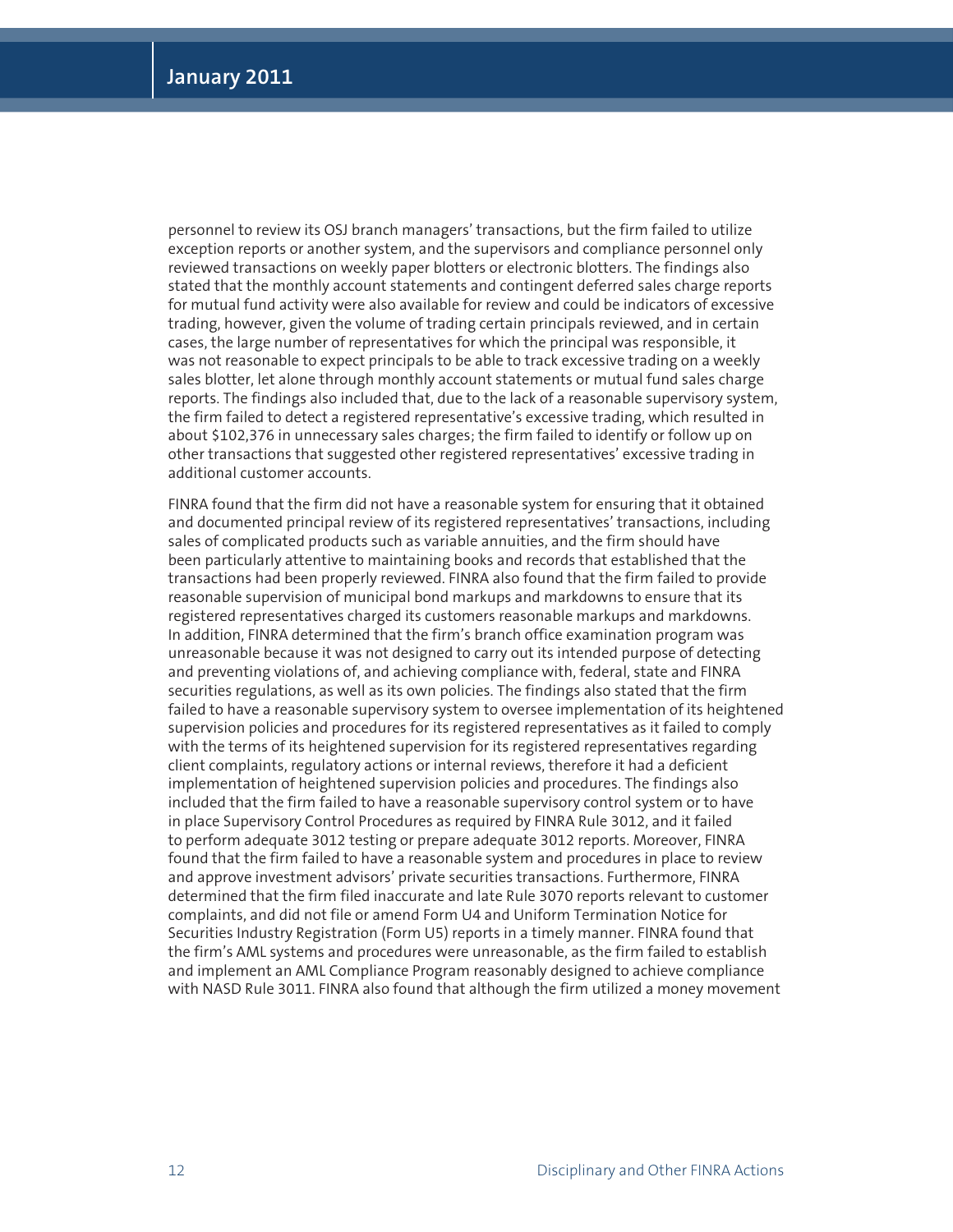report, its supervisors did not detect red flags involving numerous instances of potentially suspicious activities relating to the trading of a company's stock and the transfers of proceeds relating to the trading of a stock, and thus failed to investigate and report these activities in accordance with its own procedures and the requirements of the Bank Secrecy Act and the implementing regulations. In addition, FINRA determined that over 1.3 million shares of a company's stock were traded in customer accounts a registered representative serviced; during a one-week period, the firm's only AML exception report that monitored large money movement flagged the customer's account, but the firm took no action and failed to file any SARs as appropriate. **(FINRA Case #2009016272902)** 

**OTA LLC (CRD #25816, Purchase, New York)** submitted a Letter of Acceptance, Waiver and Consent in which the firm was censured, fined \$38,500 and required to revise its written supervisory procedures regarding limit order display rule, limit order protection rule, market order protection rule, three quote rule, accuracy and integrity of orders entered into order routing and execution systems, trading halts, multiple market participant identifiers (MPIDs), trade reporting and OATS. Without admitting or denying the findings, the firm consented to the described sanctions and to the entry of findings that it incorrectly identified principal orders as agency orders when it routed the orders through an order routing system to the American Stock Exchange. The findings stated that the firm's supervisory system did not provide for supervision reasonably designed to achieve compliance with applicable securities laws, regulations and FINRA rules concerning review of order marking accuracy. The findings also stated that the firm failed to report to the FNTRF the correct symbol indicating the capacity in which it executed transactions in reportable securities, the correct symbol indicating whether the transaction was a buy, sell, sell short or cross for transactions in reportable securities, and the correct execution time for one transaction in reportable securities. The findings also included that the firm failed to show the correct entry and/or execution time on brokerage order memoranda, maintain an accurate record of the execution time for proprietary transactions in its books and records, show the terms and conditions of held/not-held on brokerage order memoranda, record the correct capacity on one brokerage order memorandum, and provide an accurate and complete order memorandum for one brokerage order.

FINRA found that the firm transmitted reports to OATS that contained inaccurate, incomplete or improperly formatted data; the firm incorrectly submitted a cancel report, submitted an incorrect cancel/replace share quantity, failed to append a special handling code, submitted an incorrect order type, incorrectly submitted a route report, failed to submit a cancel/replace report and/or submitted an incorrect route report to OATS. FINRA also found that the firm's supervisory system did not provide for supervision reasonably designed to achieve compliance with applicable securities laws, regulations and/or FINRA rules addressing limit order display rule, limit order protection rule, market order protection rule, three quote rule, accuracy and integrity of orders entered into order routing and execution systems, trading halts, MPIDs, trade reporting and OATS. In addition, FINRA determined that the firm failed to provide documentary evidence that it performed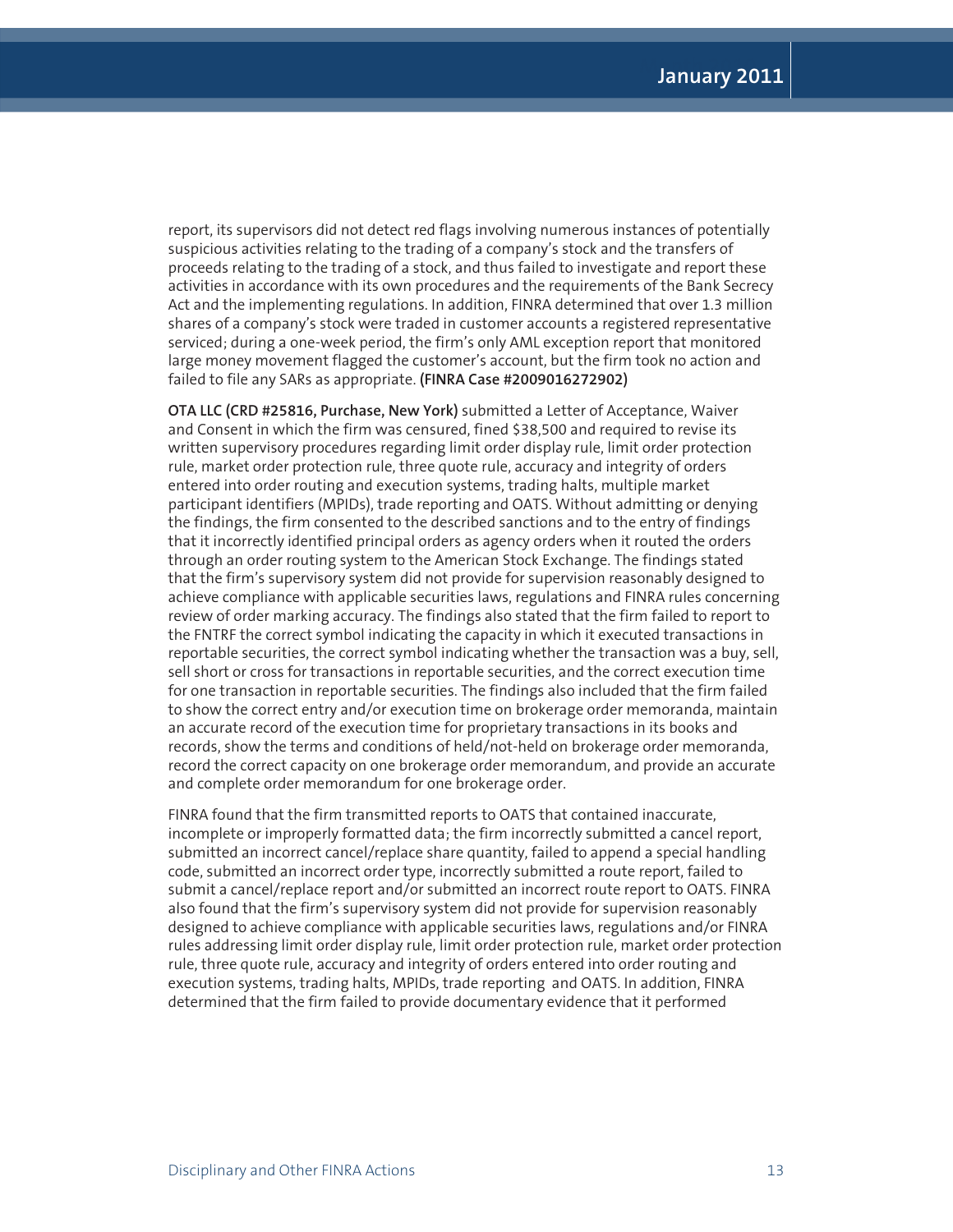the supervisory reviews set forth in its written supervisory procedures concerning subject security quotation and display and order marking requirements. **(FINRA Case #2007009053201)**

**Peraza Capital and Investment, LLC (CRD #117851, St. Petersburg, Florida)** submitted a Letter of Acceptance, Waiver and Consent in which the firm was censured and fined \$12,500. Without admitting or denying the findings, the firm consented to the described sanctions and to the entry of findings that it failed to maintain its minimum net capital requirement while it conducted a securities business, which resulted from the firm's failure to record expenses on its books and records, its failure to accrue commissions payable, its failure to classify securities and cash in a brokerage account the firm maintained as nonallowable assets, its failure to classify a debit balance in the brokerage account, maintained as non-allowable assets, as a liability, and/or its miscalculation of haircuts. The findings stated that the firm placed more than 10 proprietary trades in 2008, which raised its minimum net capital requirement. The findings also stated that the firm did not file, and did not timely file, the requisite notification of its net capital deficiencies, and the firm maintained inaccurate books and records. The findings also included that the firm filed inaccurate FOCUS reports. **(FINRA Case #2008011713901)**

**Scottrade, Inc. (CRD #8206, St. Louis, Missouri)** submitted a Letter of Acceptance, Waiver and Consent in which the firm was censured and fined \$35,000. Without admitting or denying the findings, the firm consented to the described sanctions and to the entry of findings that it failed to determine in all municipal securities transactions whether the underlying credit rating of the issuer of an insured municipal security constituted material information that was required to be disclosed at or before the time of purchase. The findings stated that the firm failed to disclose to customers in connection with municipal securities transactions, all material facts at or before the time of purchase, in that the firm failed to disclose to customers the underlying credit rating of insured municipal bonds at or prior to the time of purchase. **(FINRA Case #2008016050101)**

**Seton Securities Group, Inc. (CRD #18044, Union Beach, New Jersey)** submitted a Letter of Acceptance, Waiver and Consent in which the firm was censured, fined \$60,000, ordered to pay \$875.10, plus interest, in restitution, and to revise its written supervisory procedures regarding anti-intimidation/coordination, SEC Rules 605 and 606, sale transactions (order marking requirements, locate requirements, Rule 203(b)(3)(iii) compliance, NASDAQ Market Center (NMC) short sale reporting) and OATS. Without admitting or denying the findings, the firm consented to the described sanctions and to the entry of findings that it accepted and held customer market orders, traded for its own account at prices that would have satisfied the customer market orders, and failed to immediately thereafter execute the customer market orders or execute them up to the size and at the same price at which it traded for its own account or at a better price. The findings stated that the firm failed to provide written notification disclosing to its customer its correct remuneration for transactions, and for some of the transactions, also failed to provide written notification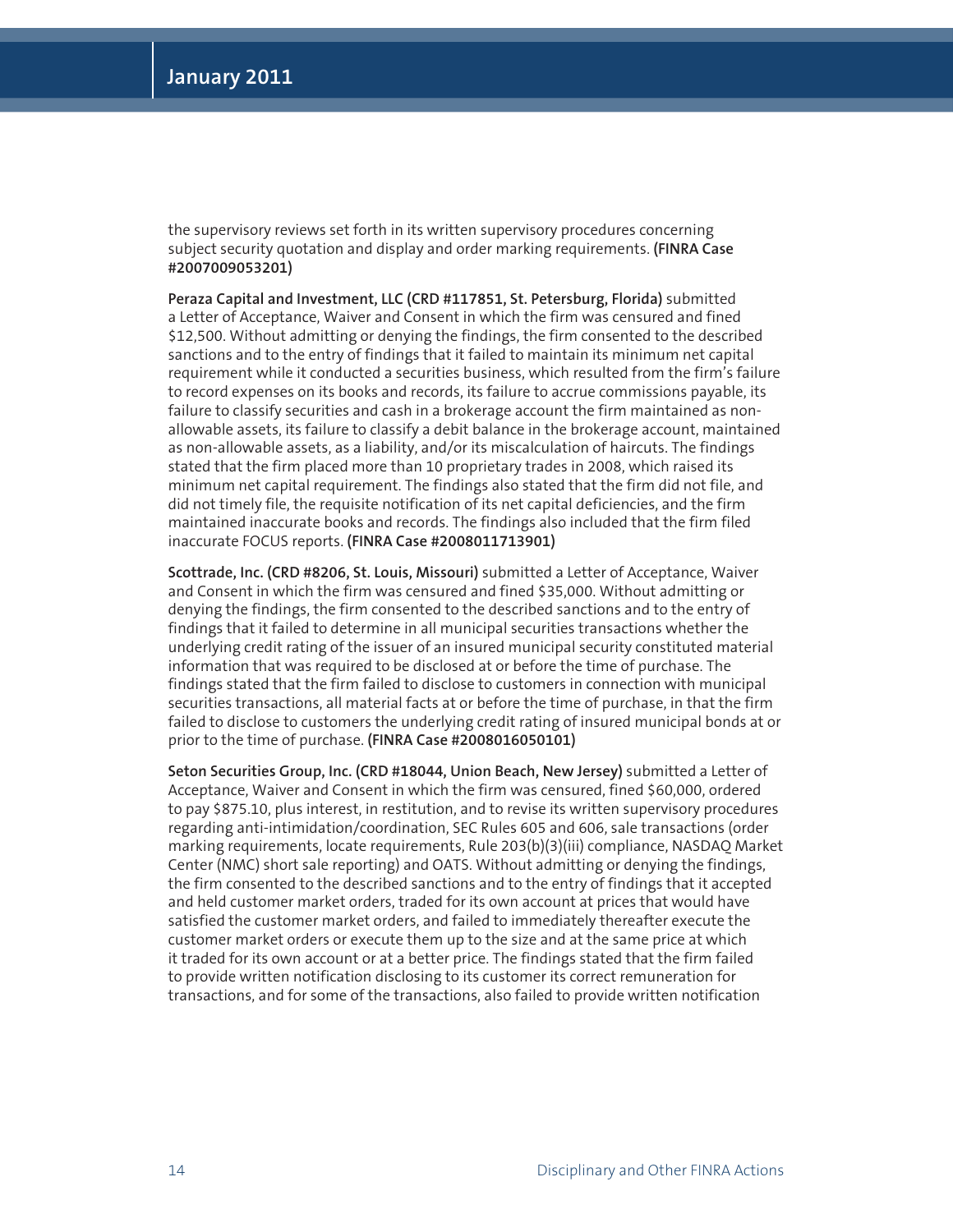disclosing to its customer its correct capacity in the transactions. The findings also stated that the firm executed short sale transactions in reportable securities, and failed to report them to the OTCRF with the correct symbol indicating whether the transaction was a buy, sell, sell short or cross. The findings also included that the firm executed short and long sale orders, and failed to properly mark them as long or short.

FINRA found that the firm made publicly available a report on its routing of non-directed orders in covered securities that included incorrect information as to the firm's order routing. FINRA also found that the firm's supervisory system did not provide for supervision reasonably designed to achieve compliance with applicable securities laws, regulations and/or FINRA rules addressing anti-intimidation/coordination, SEC Rules 605 and 606, sale transactions (order marking requirements, locate requirements, Rule 203(b)(3)(iii) compliance, NMC short sale reporting) and OATS. In addition, FINRA determined that the firm failed to contemporaneously or partially execute a customer limit order in one NASDAQ security after it traded the subject security for its own market-making account at a price that would have satisfied the customer's limit order. **(FINRA Case #2007011152502)**

**Stark, Salter & Smith aka I.E. Investments, Inc. (CRD #25169, Agoura, California)** submitted a Letter of Acceptance, Waiver and Consent in which the firm was censured and fined \$12,500. Without admitting or denying the findings, the firm consented to the described sanctions and to the entry of findings that it failed to report the correct trade time to the RTRS in reports of transactions in municipal securities. The findings stated that the firm failed to report information regarding some of the transactions to the RTRS within 15 minutes of trade time to an RTRS Portal. The findings also stated that the firm failed to show the correct trade time in trade memoranda of transactions in municipal securities. **(FINRA Case #2009020509401)**

**Susquehanna Capital Group (CRD #29337, Bala Cynwyd, Pennsylvania)** submitted a Letter of Acceptance, Waiver and Consent in which the firm was censured and fined \$17,500. Without admitting or denying the findings, the firm consented to the described sanctions and to the entry of findings that it transmitted Execution or Combined Order/Execution Reports to OATS that contained inaccurate, incomplete or improperly formatted data, so the OATS system was unable to link the Execution Reports to the related trade reports in an NASD trade reporting system. **(FINRA Case #2008012552801)**

**TD Ameritrade, Inc. (CRD #7870, Bellevue, Nebraska)** submitted a Letter of Acceptance, Waiver and Consent in which the firm was censured and fined \$35,000. Without admitting or denying the findings, the firm consented to the described sanctions and to the entry of findings that it failed to disclose to customers all material facts concerning municipal securities transactions, in that the firm failed to disclose to certain customers the underlying credit rating of insured municipal bonds at or prior to the time of purchase. **(FINRA Case #2008016064401)**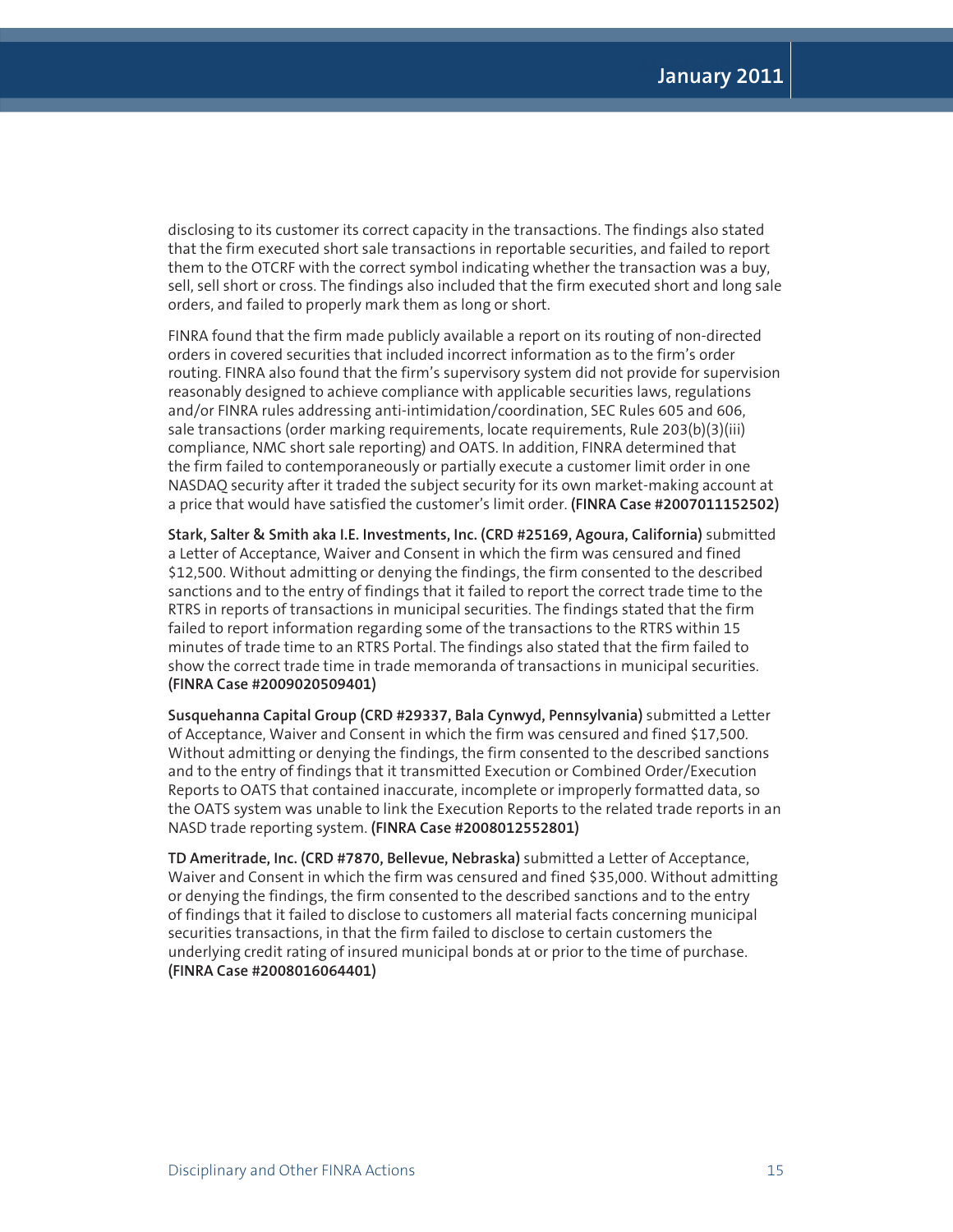**Tejas Securities Group, Inc. (CRD #36705, Austin, Texas)** submitted a Letter of Acceptance, Waiver and Consent in which the firm was censured, fined \$30,000 and required to revise its written supervisory procedures regarding order handling, trade reporting, trading halts, information barriers, anti-intimidation, use of multiple MPIDs, best execution, OATS reporting, and preserving books and records. Without admitting or denying the findings, the firm consented to the described sanctions and to the entry of findings that it transmitted reports to OATS that contained inaccurate capacity codes, inaccurate timestamps and incorrect number of shares. The findings stated that the firm failed to show the correct terms and conditions on brokerage order memoranda, and failed to preserve brokerage order memoranda for a period of not less than three years, the first two in an accessible place. The findings also stated that the firm failed to provide in connection with transactions where the firm acted as principal, written notification to its customer that the price disclosed on the confirmation was the reported trade price of the transaction, and failed to provide written notification disclosing to its customer its correct capacity in transactions. The findings also included that the firm's supervisory system did not provide for supervision reasonably designed to achieve compliance with applicable securities laws, regulations and FINRA rules addressing adequate written supervisory procedures in order handling, trade reporting, trading halts, information barriers, anti-intimidation, use of MPIDs, best execution, OATS reporting, and preserving books and records. **(FINRA Case #2008014005401)**

**thinkorswim, Inc. nka Bellevue Chicago, LLC (CRD #106069, Chicago, Illinois)** submitted a Letter of Acceptance, Waiver and Consent in which the firm was censured and fined \$20,000. Without admitting or denying the findings, the firm consented to the described sanctions and to the entry of findings that it allowed its customers to execute certain option strategies in their cash accounts, even though these strategies were prohibited under NASD Rule  $2520(f)(2)(m)$ . The findings stated that the firm allowed its customers to engage in strategies that were American-style and/or stock settled, and approximately 10,000 trades took place in approximately 1,000 different cash accounts as a result of these prohibited options strategies. The findings also stated that the firm failed to comply with SEC Rule 17a-3(a)(9) by allowing its records to indicate that approximately 1,000 accounts were cash accounts, when, in fact, they should have been designated as margin accounts. The findings also included that FINRA requested that the firm provide certain emails it held for a period of time and the firm failed to timely respond. **(FINRA Case #2006007376602)**

**Track Data Securities Corporation (CRD #103802, Brooklyn, New York)** submitted a Letter of Acceptance, Waiver and Consent in which the firm was censured and fined \$12,500. Without admitting or denying the findings, the firm consented to the described sanctions and to the entry of findings that it transmitted Execution or Combined Order/Execution Reports to OATS that contained inaccurate, incomplete or improperly formatted data, and because of the inaccurate, missing or improperly formatted data, the OATS system was unable to link the Execution Reports to the related trade reports in an NASD trade reporting system. **(FINRA Case #2007009964601)**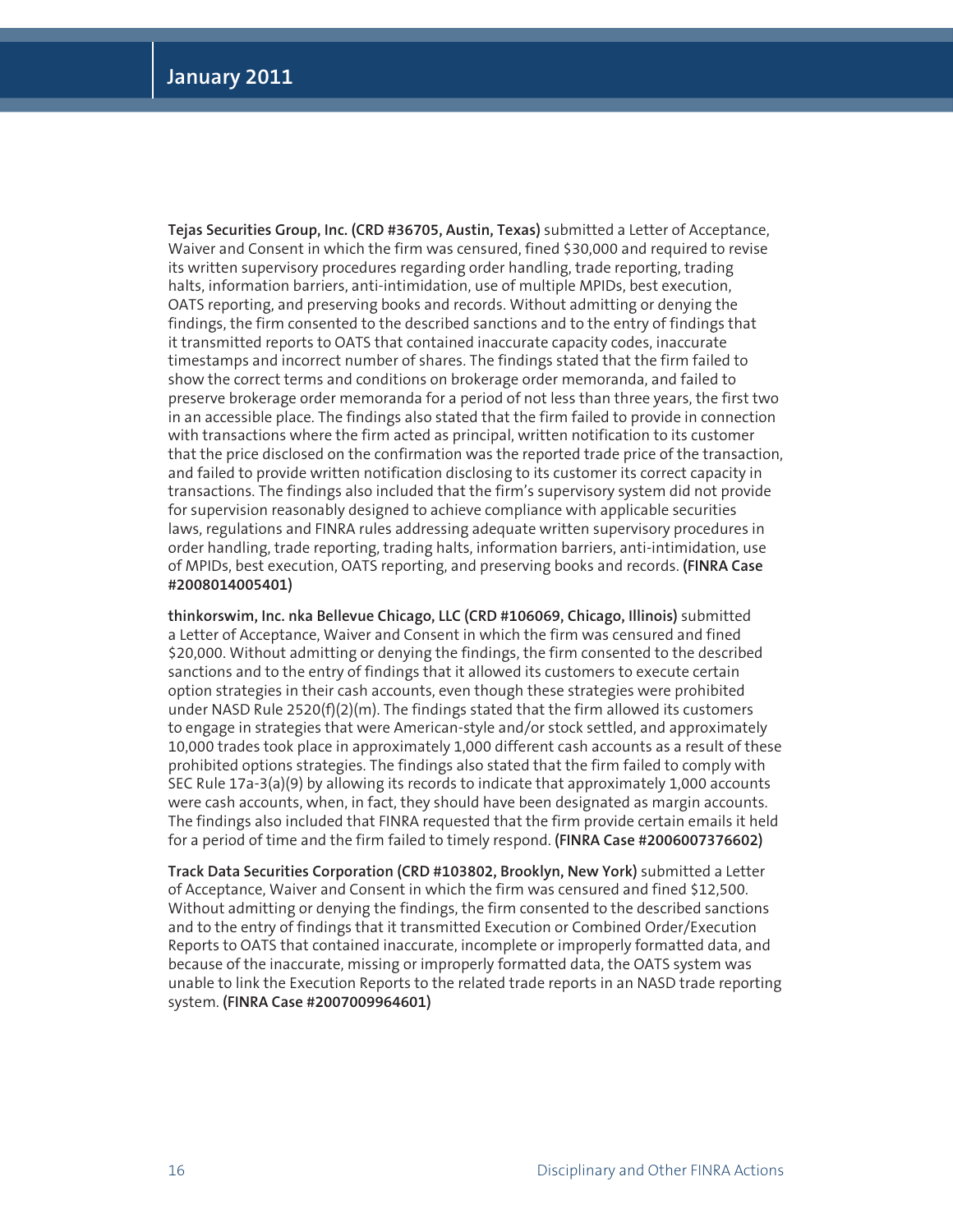**UBS Financial Services Inc. (CRD #8174, Weehawken, New Jersey)** submitted a Letter of Acceptance, Waiver and Consent in which the firm was censured and fined \$200,000, and was also required to undertake a comprehensive review and testing of its supervisory system and procedures concerning compliance with applicable laws, regulations and rules relating to registration of principals and representatives in its home office; prepare a written report within 120 days detailing its review, findings, testing and recommendations and provide a copy to FINRA; implement additional recommended systems and procedures within 90 days; and certify in writing to FINRA that it has completed its review and established systems and procedures reasonably designed to achieve compliance with applicable laws, regulations and rules addressing registration of principals and representatives.

Without admitting or denying the findings, the firm consented to the described sanctions and to the entry of findings that it permitted employees to function as principals and representatives without the requisite registration. The findings stated that the firm's registration tracking materials identified them as needing qualification examinations, but the firm did not take the necessary steps to have the employees obtain the requisite registrations. The findings also stated that the firm did not establish, maintain and enforce a supervisory system and/or written supervisory procedures reasonably designed to achieve compliance with the rules and regulations applicable to the registration of principals and representatives. The findings also included that the procedures did not clearly assign respective registration responsibilities between the firm's compliance department and the business unit supervisors, which resulted in communication gaps between the departments; the firm's compliance department was not consistent in notifying supervisors about registration issues; firm procedures did not provide reasonable guidance as to the specific steps needed to be taken when an individual was hired or given new responsibilities affecting their registration status; and the procedures did not require that employees be given specific deadlines for testing and other actions, or provide for reasonable follow-up and review to ensure compliance. FINRA found that the firm sometimes permitted representatives to delay taking required exams, contributing to registration violations. **(FINRA Case #2009017976301)**

**U.S Financial Investments, Inc. (CRD #120804, New York, New York)** submitted an Offer of Settlement in which the firm was censured and fined \$25,000. Without admitting or denying the allegations, the firm consented to the described sanctions and to the entry of findings that after it became aware of deficiencies in its system for maintaining and preserving emails, and after approval of an AWC arising from the firm's failure to maintain an adequate system for retaining emails, the firm's response to correct the deficiencies was inadequate. The findings stated that the firm retained a vendor to provide services with respect to its email system, including, ostensibly, to provide email retention services; however, the firm never took steps, including after it executed the AWC, to test or ascertain whether or not the vendor had implemented a system to store email in a non-erasable, non-rewritable format. The findings also stated that the firm did not store emails in a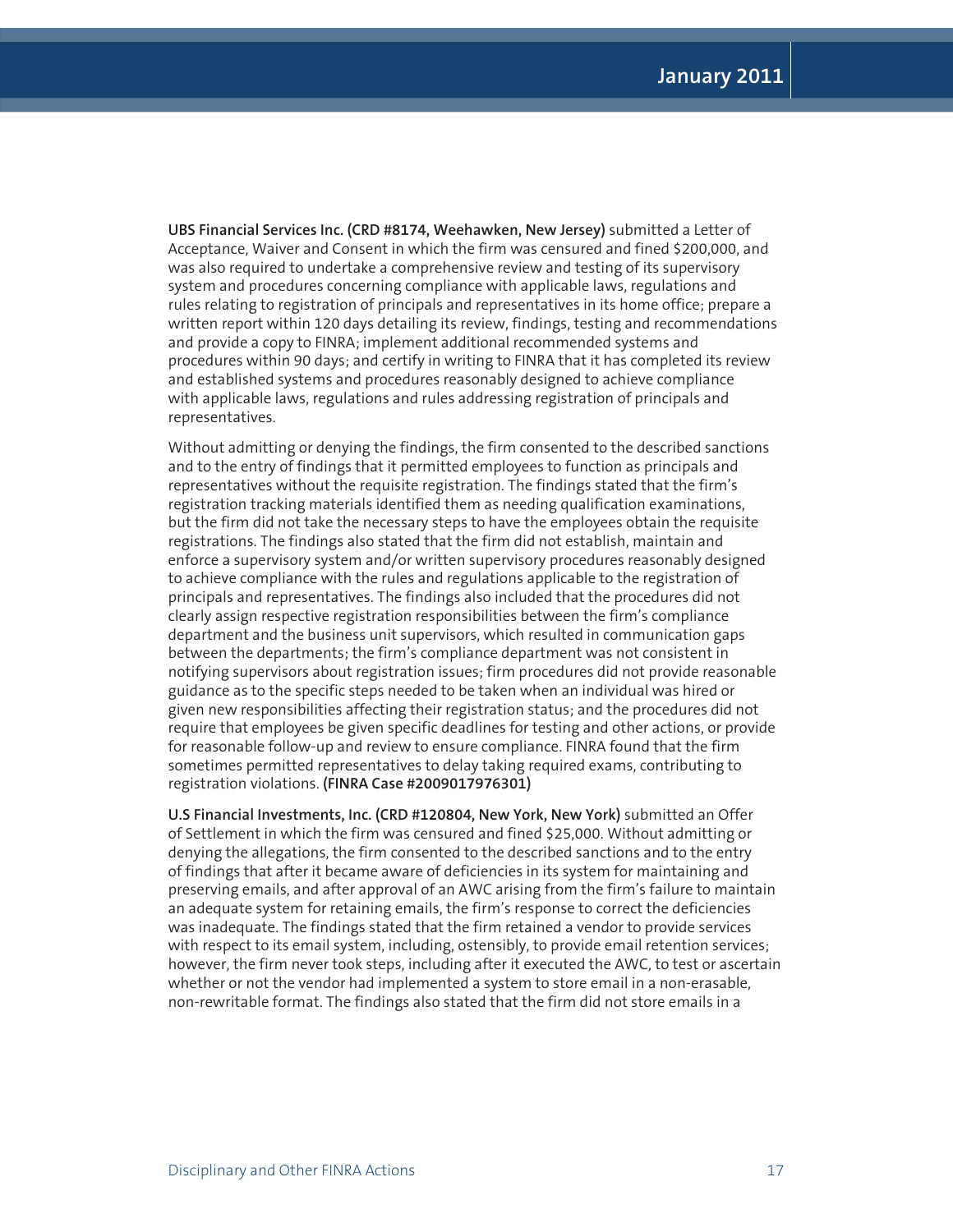non-erasable, non-rewritable format; instead, the firm's vendor merely established a "compliance folder" on the firm's computer network where emails were automatically forwarded, and the vendor apparently maintained "spam" emails the firm received in a separate folder. The findings also included that this system permitted firm employees to delete emails from the "compliance folder."

FINRA found that during the course of a cycle examination, the staff requested that the firm produce certain emails of a firm registered representative and, in response to the request, the firm was able to provide only "spam" emails the firm retained. FINRA also found that the firm discovered its email retention deficiencies only after FINRA staff brought them to the firm's attention. In addition, FINRA determined that the firm intended to employ electronic storage media for its email retention but it failed to provide the required Member's Notice to FINRA pursuant to SEC Rule 17a-4(f)(2)(i); failed to ensure that its third-party vendor provided the undertakings required by SEC Rule 17a-4(f)(3)(vii); and failed to file the required notice, and its third-party vendor did not provide an undertaking until FINRA staff brought the failures to the firm's attention. **(FINRA Case #2009016309701)**

**Westrock Advisors, Inc. (CRD #114338, New York, New York)** was censured and fined \$50,000. The NAC imposed the sanctions following appeal of an OHO decision. The sanctions were based on findings that the firm failed to produce documents in response to an arbitration claimant's discovery request and an NASD arbitration panel's order. The findings stated that in connection with a customer arbitration proceeding, the firm received a discovery request for records involving the trades at issue, including time-stamped order tickets and daily trade blotters. The findings also stated that the firm claimed the order tickets and trade blotters the claimant had requested either did not exist or could not be obtained from third parties, when in fact the firm possessed or had in its control many of the order tickets and blotters, or an adequate substitute. **(FINRA Case #2006005696601)** 

**William Blair & Company L.L.C. (CRD #1252, Chicago, Illinois)** submitted a Letter of Acceptance, Waiver and Consent in which the firm was censured and fined \$27,500. Without admitting or denying the findings, the firm consented to the described sanctions and to the entry of findings that it transmitted reports to OATS that contained inaccurate, incomplete or improperly formatted data, in that the reports were duplicate Route Reports, reports omitted the "Sent to MPID" and included an incorrect destination code, and reports omitted desk information for intra-firm order routing. The findings stated that the firm made available information on covered orders in national market system securities that it received for execution from any person that included incorrect information. The findings also stated that the firm failed to provide written notification disclosing the correct capacity in transactions, that average price details were available upon request, the correct reported trade prices and/or that the firm was a market maker in each such security. **(FINRA Case #2009017016702)**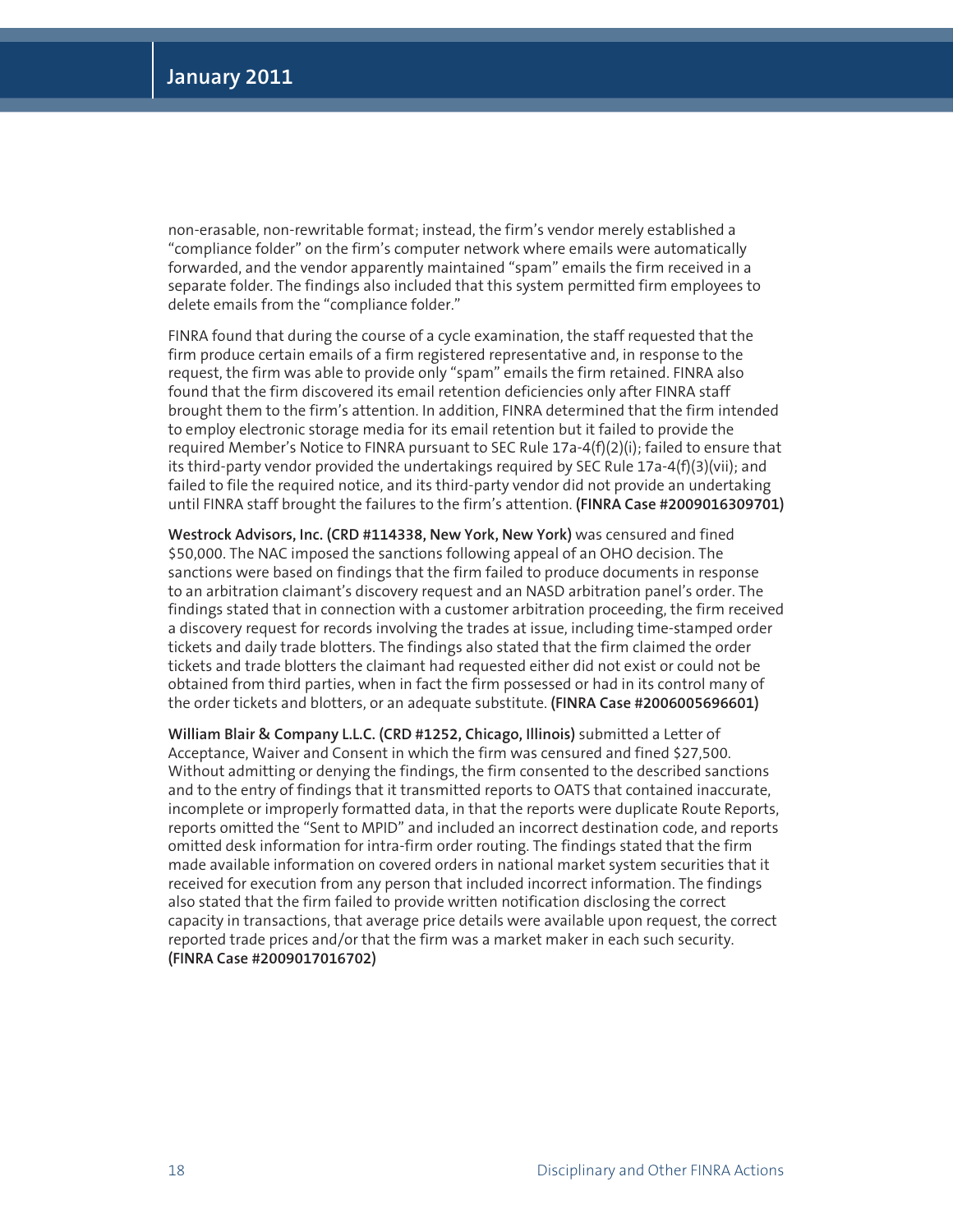**Wilson-Davis & Co., Inc. (CRD #3777, Salt Lake City, Utah)** submitted a Letter of Acceptance, Waiver and Consent in which the firm was censured and fined \$10,000. Without admitting or denying the findings, the firm consented to the described sanctions and to the entry of findings that it failed to prepare accurate customer confirmations, in that the firm failed to provide written notification disclosing to its customer that transactions were executed at an average price and on one occassion failed to provide written notification disclosing to its customer the correct price. The findings stated that the firm failed to provide documentary evidence that it performed the supervisory reviews set forth in its written supervisory procedures concerning trade reporting, short sales, trading halts, books and records, order handling and OATS. **(FINRA Case #2008013899401)**

## Individuals Barred or Suspended

**Hernan Esteban Arbizu (CRD #4610869, Registered Representative, Fairfield, Connecticut)** was barred from association with any FINRA member in any capacity. The sanction was based on findings that Arbizu failed to respond to FINRA requests for information. **(FINRA Case #2008013619001)** 

**George Abbott Berry (CRD #4319797, Registered Representative, Tuscaloosa, Alabama)** submitted a Letter of Acceptance, Waiver and Consent in which he was barred from association with any FINRA member in any capacity. Without admitting or denying the findings, Berry consented to the described sanction and to the entry of findings that he serviced a brokerage account a relative held but did not have power of attorney or discretionary authorization over the account. The findings stated that Berry failed to report his relative's death to his member firm, and after leaving the firm, he removed funds from the account totaling \$70,000 by requesting checks be drawn on the account, sent to her listed address, which was the same as Berry's home CRD address, and deposited the checks in a joint checking account he shared with his relative. The findings also stated that when Berry submitted a written withdrawal request to the firm for \$10,000, the firm discovered that the signature did not match the signature on file for the customer and froze the brokerage account after Berry acknowledged his relative's death with the firm's customer relations staff. The findings also included that the firm amended Berry's Form U5 to reflect an internal review of his withdrawals and his failure to advise the firm of his relative's death. **(FINRA Case #2009017596901)**

**Jaimie M. Blackman (CRD #4129995, Registered Representative, Staten Island, New York)**  submitted a Letter of Acceptance, Waiver and Consent in which he was fined \$5,000 and suspended from association with any FINRA member in any capacity for one month. Without admitting or denying the findings, Blackman consented to the described sanctions and to the entry of findings that certain states began requiring financial advisors to successfully complete a long-term care (LTC) continuing education (CE) course before selling long-term insurance products to retail customers. The findings stated that Blackman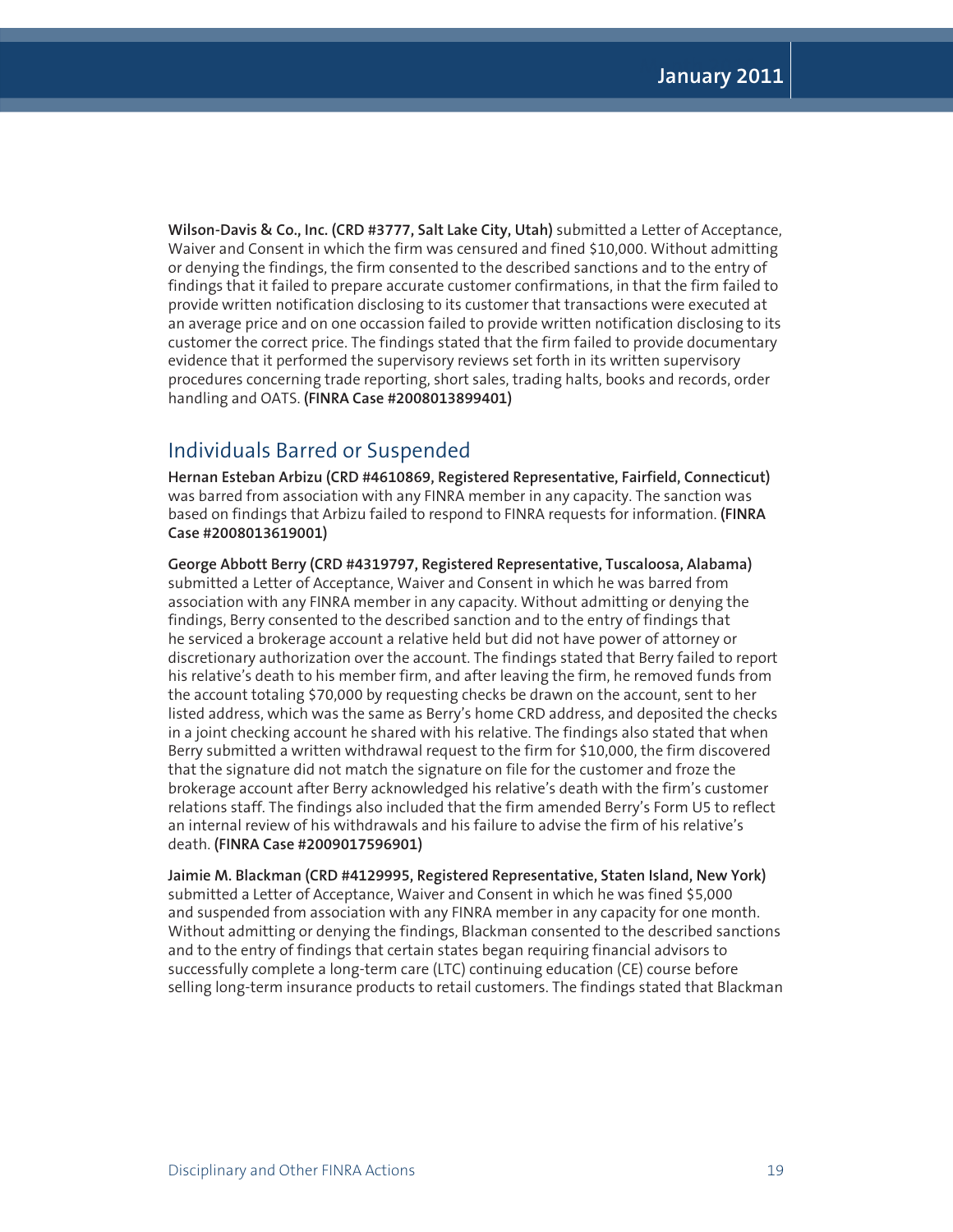had to successfully complete the LTC CE exam to sell an insurance product to a potential customer and had an individual come to his office and assist him in completing the exam by providing him with the answers. The findings also stated that Blackman knew, or should have known, that the individual was improperly assisting him by giving him answers toward a CE requirement.

The suspension is in effect from January 3, 2011, through February 2, 2011. **(FINRA Case #2009021029703)**

**Peter Michael Blanco (CRD #2274508, Registered Representative, Brightwaters, New York)** submitted a Letter of Acceptance, Waiver and Consent in which he was fined \$100,000, which includes disgorgement of \$85,000 in commissions received, and suspended from association with any FINRA member in any capacity for 15 months. The fine must be paid either immediately upon Blanco's reassociation with a FINRA member firm following his suspension, or prior to the filing of any application or request for relief from any statutory disqualification, whichever is earlier. Without admitting or denying the findings, Blanco consented to the described sanctions and to the entry of findings that he recommended and was responsible for numerous unnecessary mutual fund switches in his customers' accounts. The findings stated that Blanco almost exclusively sold Class A mutual fund shares to customers, which caused them to pay sales charges known as front end loads, in the vast majority of transactions. The findings also stated that shortly thereafter Blanco recommended that the customers sell the funds and purchase new Class A funds. The findings also included that Blanco controlled these customers' accounts because he did not contact the customers prior to many of the transactions and they did not reject any of his recommendations.

FINRA found that Blanco made these recommendations without having any reasonable grounds for believing, based on the information the customers provided, and after reasonable inquiry concerning the customers' investment objectives, financial situation and needs, that the recommended transactions were suitable. FINRA also found that Blanco controlled the investment decisions in his customers' accounts, and his recommendations were inconsistent with the customers' financial objectives, situations and needs, and were unsuitable for the customers. In addition, FINRA determined that Blanco's trading caused unnecessary charges in the accounts totaling \$102,376.

The suspension is in effect from December 6, 2010, through March 5, 2012. **(FINRA Case #2009016272903)** 

**Peter Joseph Brandstaetter (CRD #3206399, Registered Representative, Chicago, Illinois)**  submitted a Letter of Acceptance, Waiver and Consent in which he was fined \$20,000 and suspended from association with any FINRA member in any capacity for 10 business days. Without admitting or denying the findings, Brandstaetter consented to the described sanctions and to the entry of findings that he created and distributed illustrations that promoted an options trading strategy to members of the public that contained numerous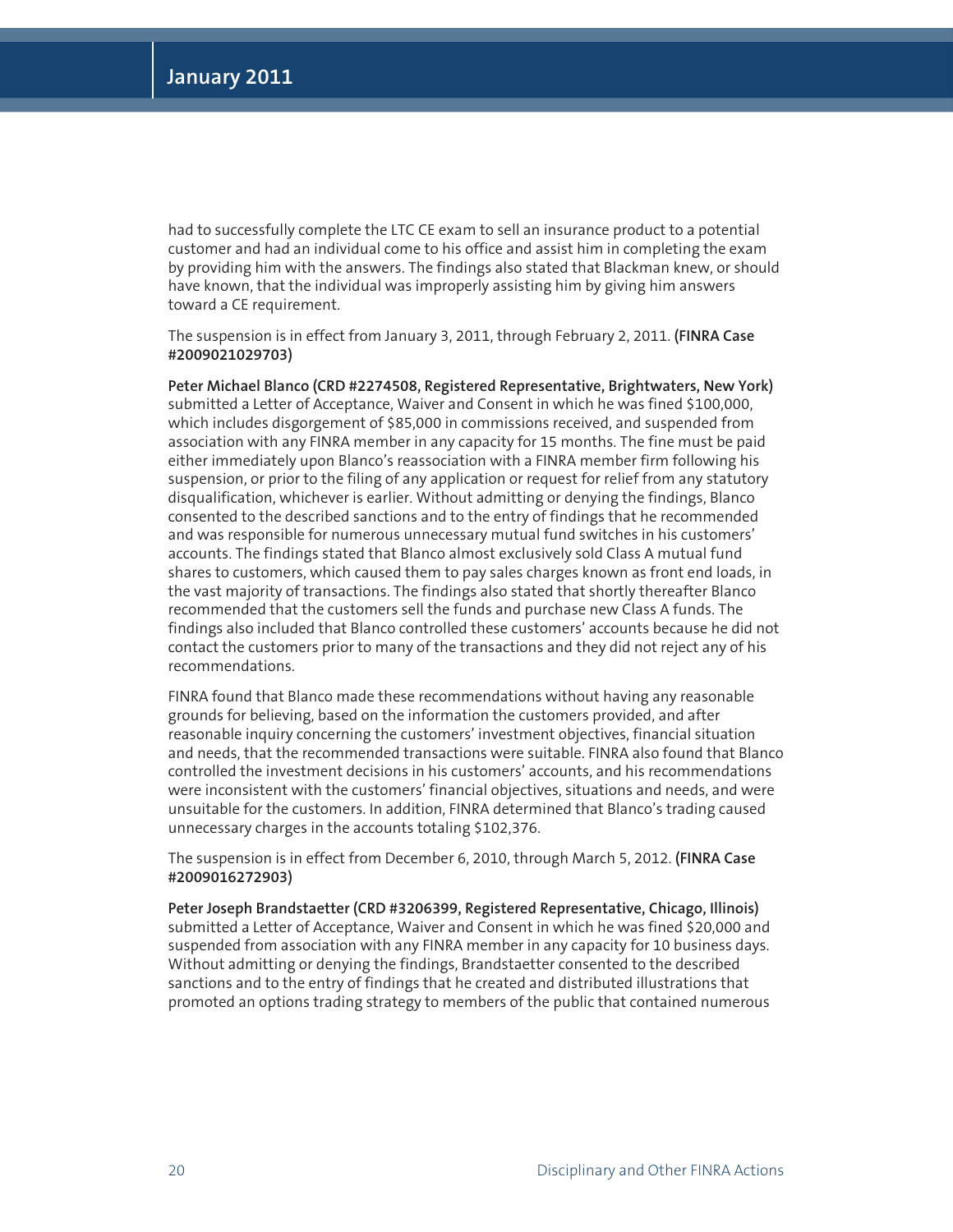false, exaggerated, unwarranted or misleading claims and statements. The findings stated that at the time that Brandstaetter sent the illustrations to one of the customers, she had not completed an options trading agreement with Brandstaetter's member firm and she had not been furnished with an options disclosure document prior to (or contemporaneous with) the receipt of the illustrations. The findings also stated that Brandstaetter did not seek or receive approval of the documents from his firm's options principal prior to the dissemination of the materials. The findings also included that Brandstaetter exercised discretion in a customer's account without her written permission or the firm's approval, although he was aware that his firm's written supervisory procedures prohibit discretionary trading within customer accounts.

The suspension was in effect from December 20, 2010, through January 3, 2011. **(FINRA Case #2008014880601)**

**Stuart Gregory Burchard (CRD #2264551, Registered Principal, San Francisco, California)** submitted an Offer of Settlement in which he was barred from association with any FINRA member in any capacity. Without admitting or denying the allegations, Burchard consented to the described sanction and to the entry of findings that a member firm, acting through Burchard, failed to prepare accurate general ledgers and trial balances, failed to prepare accurate computations of net capital under the aggregated indebtedness standard while conducting a securities business, failed to maintain or meet its minimum net capital requirement, failed to notify FINRA when its net capital declined below the minimum required under SEC Rule 15c3-1, and failed to prepare and file FOCUS Reports Part IIA for several calendar quarters. The findings stated that the firm, acting through Burchard, failed to comply with the terms of its membership agreement when it acted as a dealer after executing more than 10 proprietary trades in its account during a calendar year, thereby increasing its minimum net capital requirement from \$5,000 to \$100,000, and failed to file an application for approval of a material change in its business operations as originally provided in its membership agreement. The findings also stated that the firm, acting through, Burchard, failed to report customer complaints, which were discloseable events, within 10 business days and statistical and summary information of customer complaints the firm received on a quarterly basis; failed to timely amend Forms U4 to disclose settlements; and failed to timely report settlements, arbitration awards and a default judgment that were required to be disclosed. The findings also included that the firm, acting through Burchard, failed to develop, establish and implement an adequate AML compliance program; failed to conduct and/or document adequate independent testing of its AML compliance program and procedures; failed to establish procedures to ensure the designation of an AML Compliance Officer to NASD; failed to notify NASD of any changes in contact information for its AML Compliance Officer in a reasonable amount of time and failed to implement and adequate AML training program; failed to establish and implement an adequate Customer Identification Program; failed to evidence that a due diligence review was performed to review the identities or beneficial owners of accounts of foreign financial institutions; failed to establish adequate procedures designed to monitor,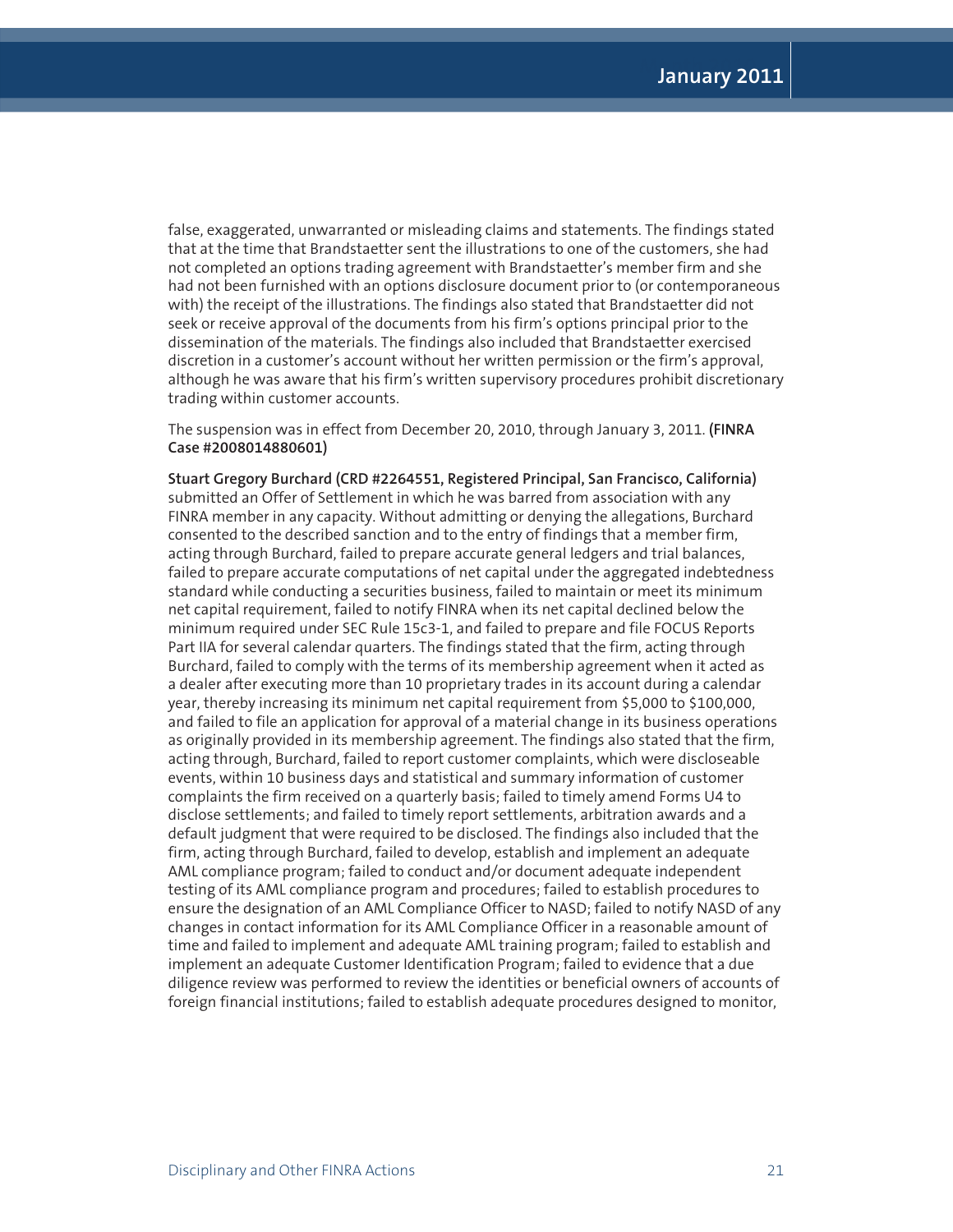detect and investigate suspicious activity despite the presence of red flags noted in the firm's procedures; failed to prepare and maintain exception reports produced to review for unusual activity in accounts; failed to evidence due diligence in opening accounts of foreign financial institutions; failed to monitor and respond to requests for information from FinCEN; and failed to establish and implement policies, procedures and internal controls reasonably designed to achieve compliance with the Bank Secrecy Act, including failure to implement policies and procedures designed to detect and report suspicious activity and to verify the identity of customers.

FINRA found that Burchard failed to reasonably supervise the activities of a registered representative and registered principal to ensure that she performed the supervisory responsibilities Burchard delegated to her. **(FINRA Case #2008011656401)**

**Leonard Raymond Connell (CRD #1495240, Registered Representative, Las Vegas, Nevada)** submitted a Letter of Acceptance, Waiver and Consent in which he was fined \$5,000 and suspended from association with any FINRA member in any capacity for three months. The fine must be paid either immediately upon Connell's reassociation with a FINRA member firm following his suspension, or prior to the filing of any application or request for relief from any statutory disqualification, whichever is earlier. Without admitting or denying the findings, Connell consented to the described sanctions and to the entry of findings that he engaged in outside business activities without providing prompt written notice to his member firm. The findings stated that Connell sold equity-indexed annuities (EIAs) to investors, which included customers of his firm, through insurance companies, with investments totaling approximately \$3,490,000, and Connell received commissions of approximately \$91,030.00 from these sales. The findings also stated that during the relevant period, the firm prohibited its representatives from selling EIAs as an outside business activity.

The suspension is in effect from December 20, 2010, through March 19, 2011. **(FINRA Case #2009020402601)**

**Robert Thomas Conway (CRD #2329507, Registered Representative, East Islip, New York) and Kakit Ng (CRD #2677132, Registered Representative, Bronx, New York).** Conway was fined \$100,000 and suspended from association with any FINRA member in any capacity for 18 months. Ng was fined \$20,000 and suspended from association with any FINRA member in any capacity for nine months. The NAC imposed the sanctions following an appeal of an OHO decision. The sanctions were based on findings that Conway and Ng failed to observe high standards of commercial honor and just and equitable principles of trade by executing trades involving mutual fund shares after the close of the market, and as if the instructions had been received prior to the time mutual fund shares were valued. The findings stated that Conway and Ng actively assisted customers who were known to be market timers to trade, or attempt to trade, mutual funds in a deceitful manner and contrary to mutual fund market timing provisions and prohibitions. The findings also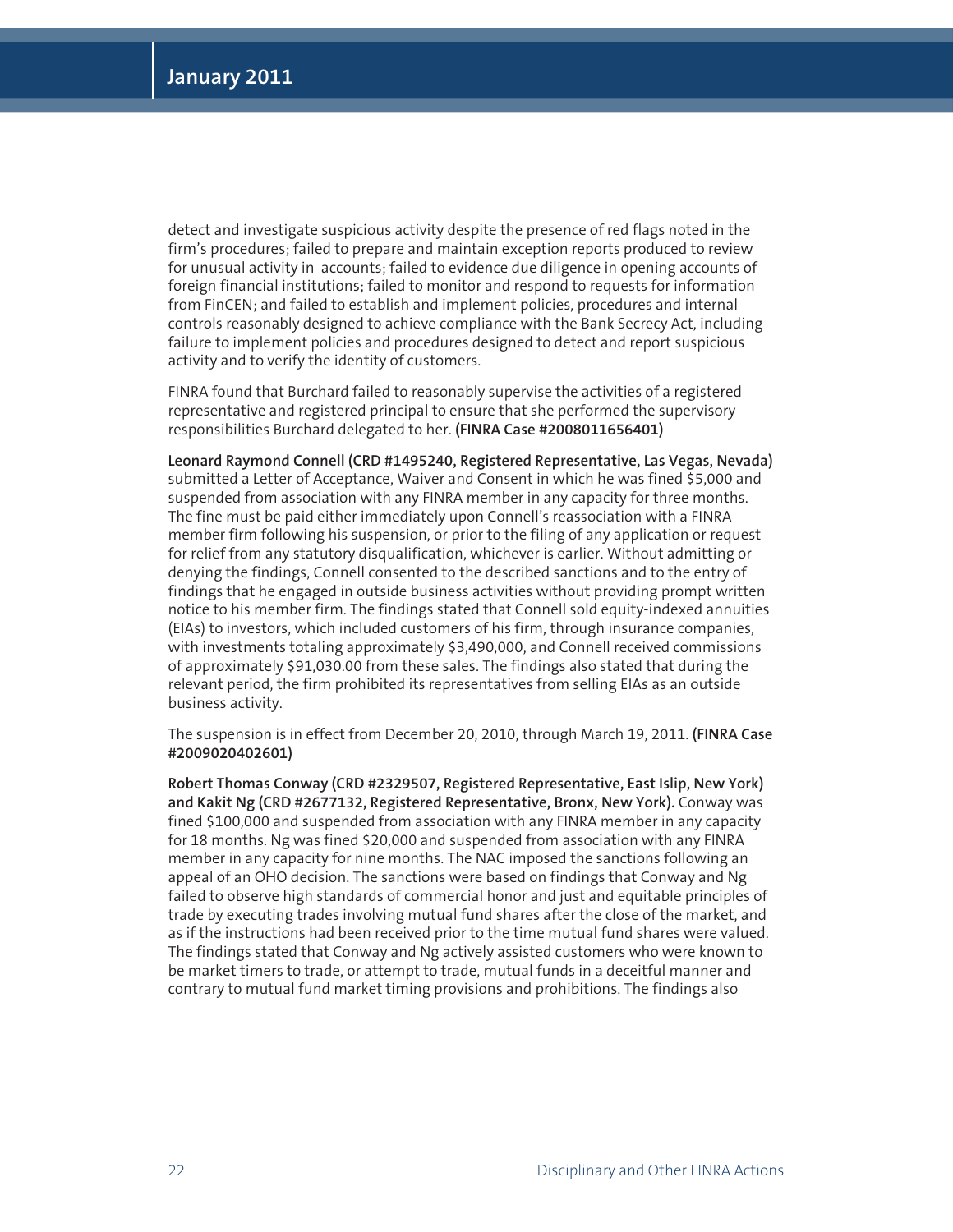stated that Conway, with Ng's assistance, opened multiple accounts in different names for the same customers and permitted hedge funds to use these multiple accounts to evade market-timing restrictions mutual fund companies placed upon them.

This decision has been appealed to the Securities and Exchange Commission, and the sanctions are not in effect pending consideration of the appeal. **(FINRA Case #E102003025201)**

**Winston John Cutter Jr. (CRD #4083287, Registered Representative, Auburn, California)** submitted an Offer of Settlement in which he was fined \$12,500 and suspended from association with any FINRA member in any capacity for two years. The fine must be paid either immediately upon Cutter's reassociation with a FINRA member firm following his suspension, or prior to the filing of any application or request for relief from any statutory disqualification, whichever is earlier. Without admitting or denying the allegations, Cutter consented to the described sanctions and to the entry of findings that he borrowed a total of \$55,000 from his customer in the absence of firm procedures allowing such borrowing; Cutter has repaid only \$6,000. The findings also stated that Cutter made false statements to his firm concerning material facts relating to his borrowing or receiving of any money from the firm's customer, particularly in the context of the firm's attempts to discharge its supervisory functions. The findings also included that Cutter failed to provide information FINRA requested.

The suspension is in effect from December 6, 2010, through December 5, 2012. **(FINRA Case #2009017532101)**

**David William Dube (CRD #3041983, Registered Principal, St. Petersburg, Florida)** submitted a Letter of Acceptance, Waiver and Consent in which he was barred from association with any FINRA member in any capacity. Without admitting or denying the findings, Dube consented to the described sanction and to the entry of findings that while serving as president and AML compliance officer for his member firm, he failed to implement an AML Compliance Program reasonably designed to achieve and monitor compliance with the Bank Secrecy Act, which resulted in suspicious activity occurring at the firm without being detected and reported. The findings stated that Dube failed to implement his firm's AML procedures, which required him to monitor customers' accounts and transactions for suspicious activity on a daily basis, to conduct investigations of suspicious activity upon detection of red flags, and to file a SAR-SF. The findings also stated that Dube served as the registered representative of record for the accounts in which red flags existed, and he did not identify any accounts as having suspicious activity. The findings also included that Dube failed to identify any red flags, did not conduct due diligence with respect to customers' account activities and failed to file any SAR-SFs.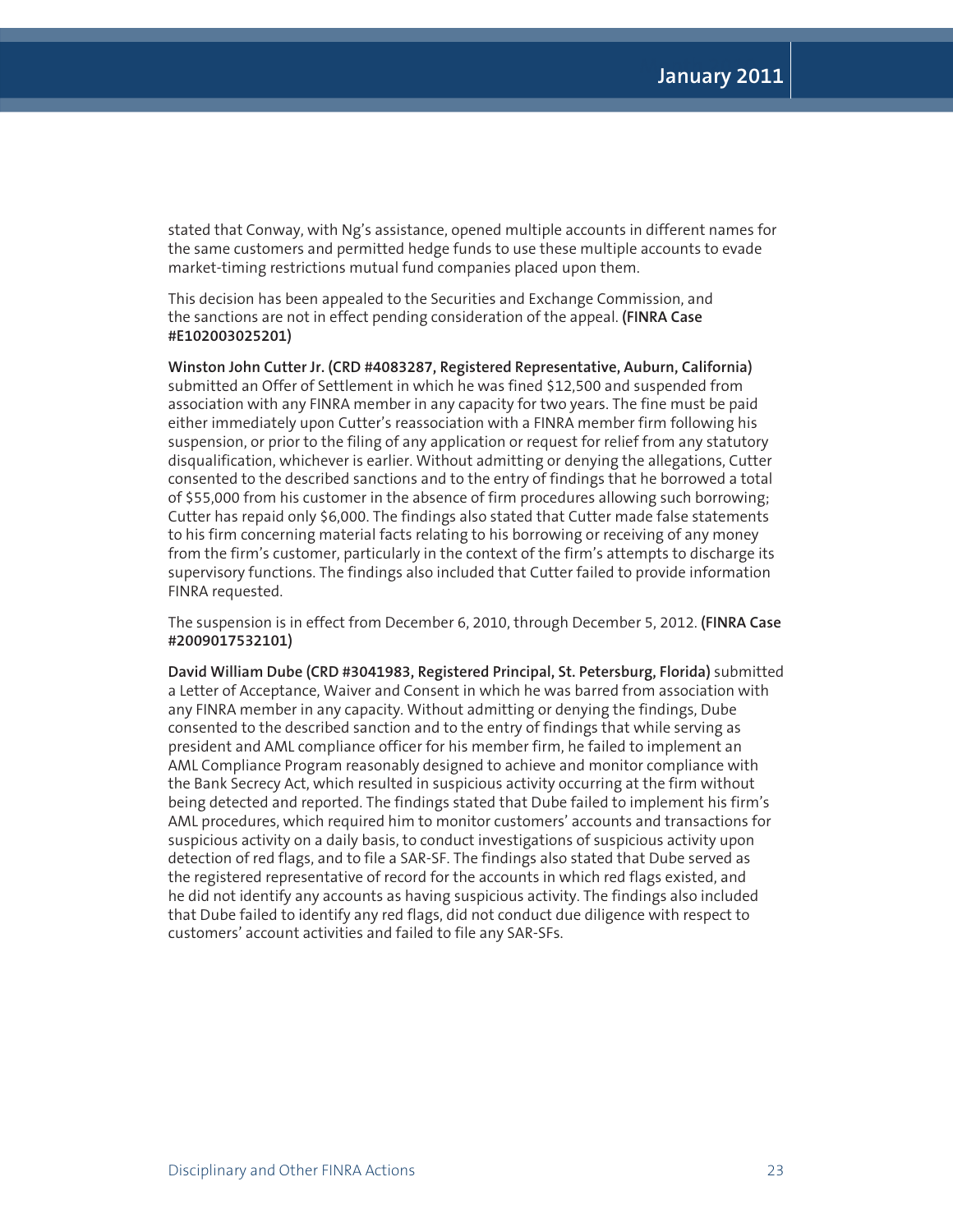FINRA found that Dube exercised discretion in customers' non-discretionary accounts without written authorization, and in each instance, he exercised discretion in the customers' accounts as directed by an individual who was not an account owner. FINRA also found that Dube recommended, sold and approved the sale of approximately \$830,000 of an offering to customers without conducting adequate due diligence, without having a reasonable basis for recommending the offering as a suitable product, and without enforcing the firm's written supervisory procedures related to the sale of the offering. **(FINRA Case #2008011713801)** 

**Chad R. Duncan (CRD #4119031, Registered Principal, Hermitage, Pennsylvania)** submitted a Letter of Acceptance, Waiver and Consent in which he was barred from association with any FINRA member in any capacity. Without admitting or denying the findings, Duncan consented to the described sanctions and to the entry of findings that without permission or authority, he used \$100,000 drawn from an elderly person's bank account to pay his personal credit card expenses, which were related to costs associated with the construction of his home. The findings stated that when the executor of the deceased person's estate became concerned about the withdrawals totaling \$100,000, Duncan created fictitious cashier's checks totaling \$100,000 and payable to charities, falsely representing that the checks represented evidence of the payments made by the deceased and the beneficiaries of the payments. The findings also stated that the withdrawals were earlier used to purchase cashier's checks payable to an international commercial bank to pay down Duncan's credit card expenses. The findings also included that a bank compensated the customer for the wrongfully taken funds, and Duncan has reimbursed the bank approximately \$91,484.75 and continues to make monthly payments to cover the amounts the bank paid to the customer. **(FINRA Case #2009017755101)**

**Edmond Sloan Duvall (CRD #2102165, Registered Representative, Fayetteville, Arkansas)** submitted a Letter of Acceptance, Waiver and Consent in which he was suspended from association with any FINRA member in any capacity for 12 months. In light of Duvall's financial status, no monetary sanction was imposed. Without admitting or denying the findings, Duvall consented to the described sanctions and to the entry of findings that over a period of 10 years or longer, in face-to-face meetings with customers, he had the customers supply account forms signed in blank, to support transactions the customers authorized. The findings stated that after obtaining information needed to complete the transactions, Duvall completed the forms and submitted them to his member firm for processing; but in some cases, he retained the blank, signed forms. The findings also stated that Duvall's firm prohibited staff from obtaining or retaining documents the customers pre-signed, and Duvall was aware of the prohibition. The findings also included that Duvall caused his firm to violate NASD Rule 3110 in that he caused the firm's books and records relating to customer accounts to be inaccurate.

The suspension is in effect from November 15, 2010, through November 14, 2011. **(FINRA Case #2008015702201)**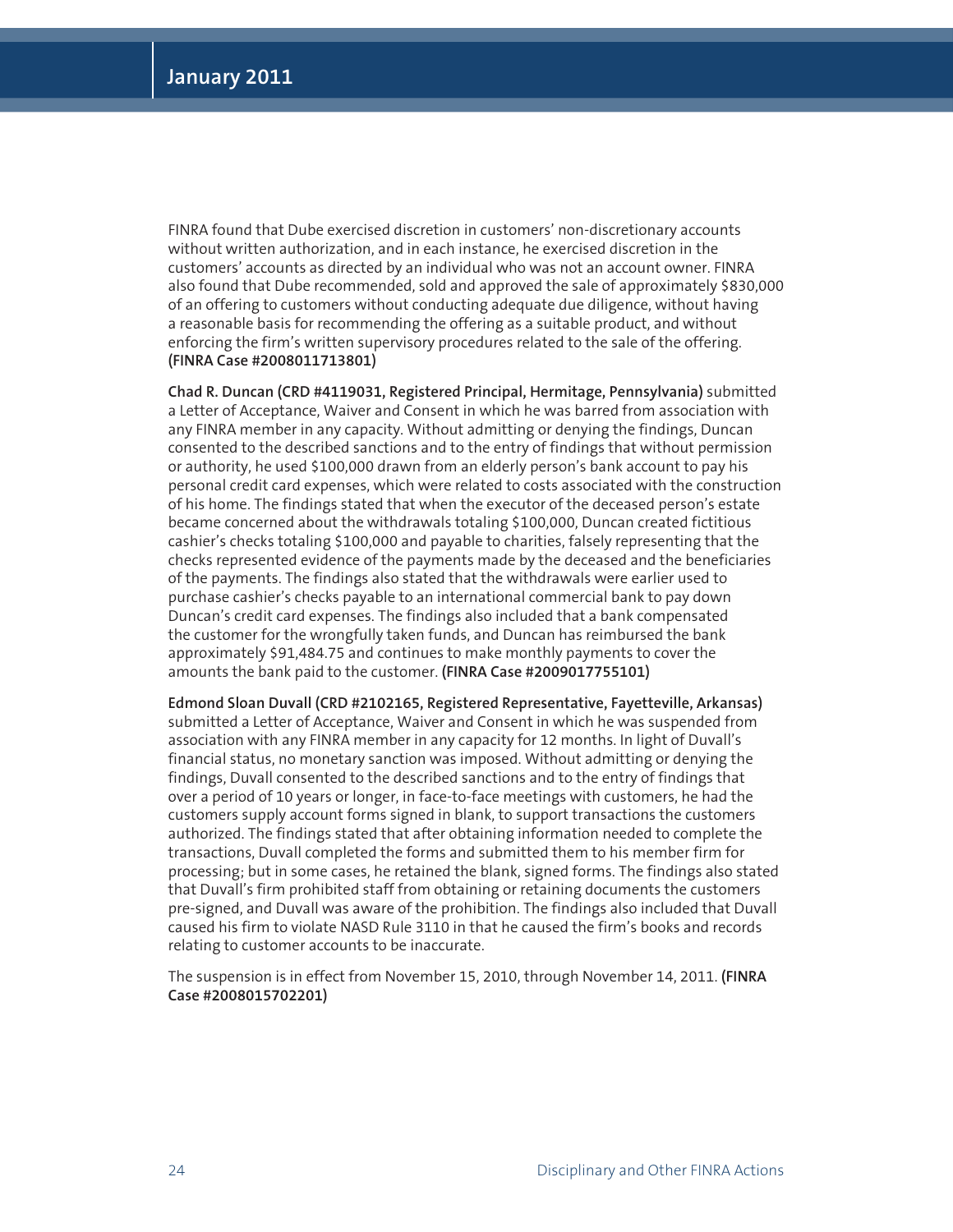**John Henry Fernandez (CRD #3124331, Registered Representative, Los Angeles, California)** submitted a Letter of Acceptance, Waiver and Consent in which he was censured, fined \$5,000 and suspended from association with any FINRA member in any capacity for 45 days. The fine must be paid either immediately upon Fernandez' reassociation with a FINRA member firm following his suspension, or prior to the filing of any application or request for relief from any statutory disqualification, whichever is earlier. Without admitting or denying the findings, Fernandez consented to the described sanctions and to the entry of findings that he borrowed a total of \$30,000 from an elderly customer contrary to his member firm's policy, which prohibited borrowing from customers who are not immediate family members. The findings stated that Fernandez failed to disclose the loans to his member firm and did not repay them until the firm discovered the loans after the customer complained. The findings also stated that Fernandez then repaid the entire loan with \$2,105 in interest.

The suspension was in effect from November 15, 2010, through December 29, 2010. **(FINRA Case #2009019405801)**

**Sharon Elsene Givens (CRD #3208845, Associated Person, Frankfort, Kentucky)** was barred from association with any FINRA member in any capacity. The sanction was based on findings that Givens, as her member firm's bookkeeper, had access to the firm's checking account and forged the firm's treasurer's signature on checks totaling approximately \$61,016.08 written against the firm's checking account. The findings stated that Givens committed conversion by making the checks payable to herself, cashing the checks and using the funds for purposes other than the firm's benefit. The findings also stated that because Givens reconciled the firm's checking account, she was able to conceal the conversion of funds from the firm. The findings also included that in a letter to FINRA, Givens admitted that she utilized the treasurer's name without authorization and took the firm's funds for her personal use. **(FINRA Case #2008014705101)**

**Oscar Gerardo Grados (CRD #4600863, Registered Representative, Tacoma, Washington)** was barred from association with any FINRA member in any capacity. The sanction was based on findings that Grados made unsuitable recommendations to customers that they obtain home equity loans, deposit the proceeds in their securities accounts at his member firm and use the proceeds to purchase mutual funds. The findings stated that Grados arranged for a portion of each customer's mutual fund investment to be liquidated each month in an amount equal to the customer's home equity loan payment, and transferred from each customer's account to a bank account that the customer controlled, from which the customer would make monthly loan payments. The findings also stated that Grados recommended the transactions knowing, as testified in an on-the-record testimony, that none of the customers were financially capable of purchasing the recommended mutual funds without resorting to a home equity loan, and he also knew that the customers would rely substantially upon the mutual fund returns to make the required home equity loan payments, thereby placing their homes at risk. **(FINRA Case #2007011315901)**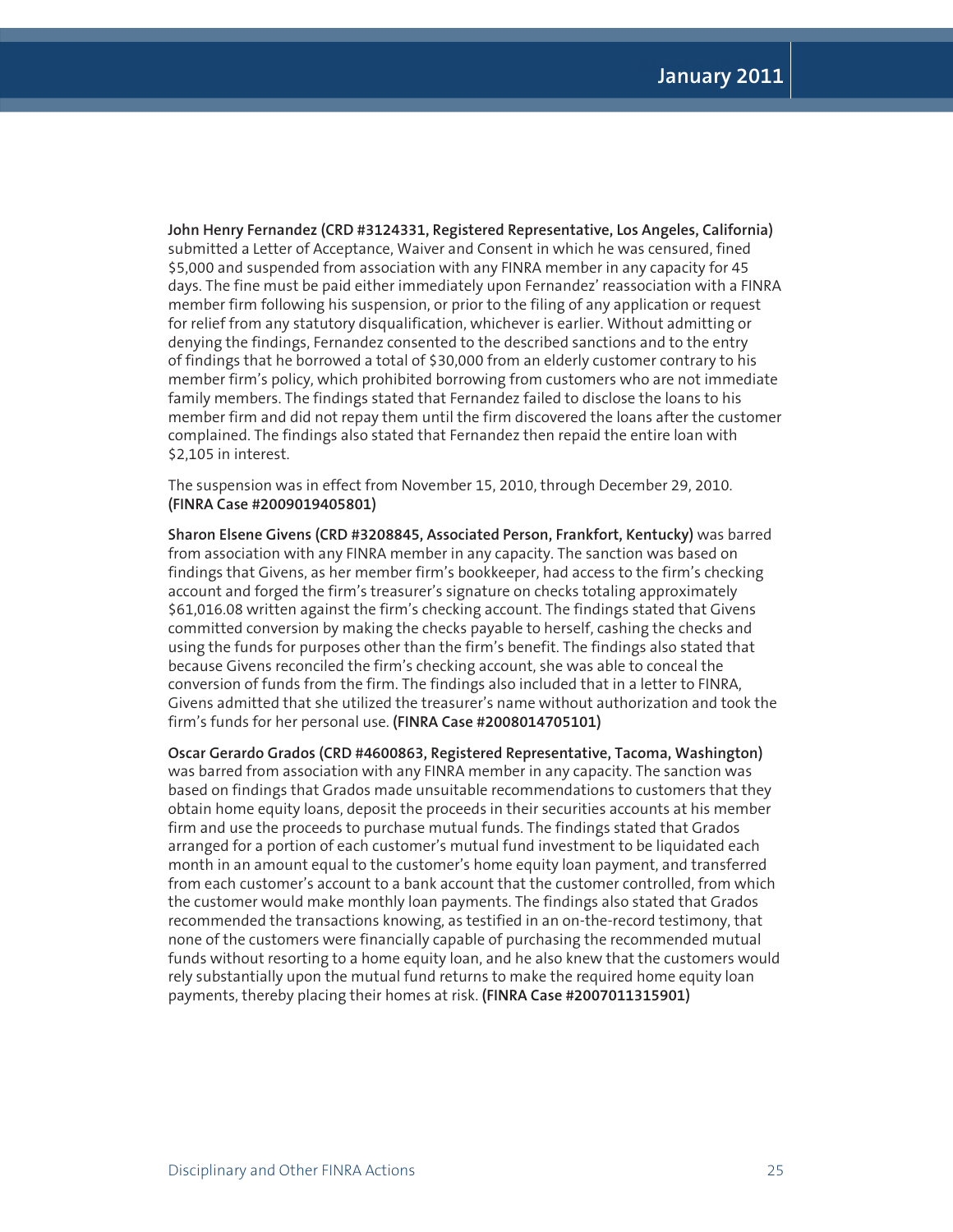**Bruce Jude Guarino (CRD #1096719, Registered Principal, Huntington, New York)** submitted a Letter of Acceptance, Waiver and Consent in which he was fined \$5,000, ordered to pay \$41,873.47, plus interest, in restitution to customers, and suspended from association with any FINRA member in any supervisory capacity for 30 days. The fine must be paid either immediately upon Guarino's reassociation with a FINRA member firm following his suspension, or prior to the filing of any application or request for relief from any statutory disqualification, whichever is earlier. Guarino shall provide proof of payment or reasonable and documented efforts to effect the restitution to FINRA no later than 120 days after acceptance of the AWC. Without admitting or denying the findings, Guarino consented to the described sanctions and to the entry of findings that he failed to adequately review collateralized mortgage obligation (CMO) purchases by brokers under his supervision at his member firm's branch offices, or otherwise failed to have taken reasonable steps to ensure that the brokers were abiding by the terms identified in the disclosure document sent to customers, which stated that transaction costs for the purchase of CMO products would not exceed 3.25 percent. The findings stated that Guarino failed to detect that in many CMO transactions, customers were being charged more than the 3.25 percent, resulting in \$41,873.47 in excessive transaction costs charged to the customers. The findings also stated that Guarino received two sets of blotters, one encompassing all trades, and one just covering CMO transactions, and he reviewed both.

The suspension was in effect from December 6, 2010, through January 4, 2011. **(FINRA Case #2007011544601)** 

**Antonio Herrero-Rovira (CRD #1878587, Registered Principal, Rio Piedras, Puerto Rico)**  was barred from association with any FINRA member in any capacity. The sanction was based on findings that Herrero-Rovira converted approximately \$203,000 in customer funds by forging customers' signatures on Letters of Authorization (LOAs) and firm checks issued pursuant to the LOAs, and depositing the checks into his personal bank account or others' account without the customers' knowledge or authorization. The findings also stated that Herrero-Rovira converted an additional \$16,000 from a customer by causing a check payable to the customer in that amount to be withdrawn from the customer's account without the customer's knowledge or authorization, and forging the customer's check endorsement. The findings also stated that Herrero-Rovira failed to respond to FINRA requests for information. **(FINRA Case #2008013833601)**

**Herbert Tyrone Hunt (CRD #1632226, Registered Supervisor, Lyndhurst, Ohio)** submitted an Offer of Settlement in which he was barred from association with any FINRA member in any capacity. Without admitting or denying the allegations, Hunt consented to the described sanction and to the entry of findings that he effected discretionary transactions in a public customer's accounts without the customer's prior written authorization and his member firm's prior written acceptance of the accounts as discretionary. The findings stated that Hunt failed to appear for a FINRA on-the-record interview. **(FINRA Case #2008015021001)**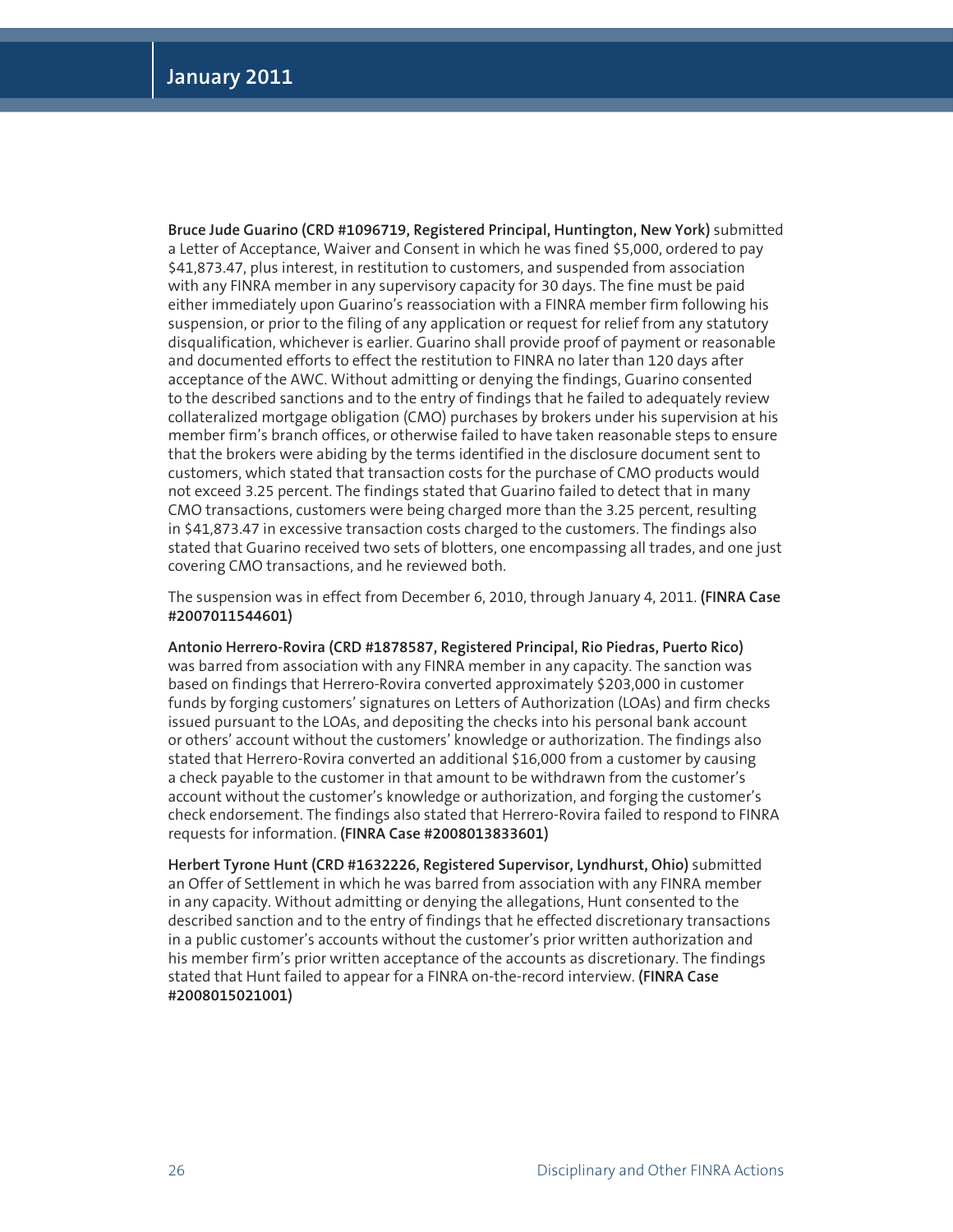**Joe Michael Kirk (CRD #2985434, Registered Representative, Sylmar, California)** submitted a Letter of Acceptance, Waiver and Consent in which he was fined \$5,000 and suspended from association with any FINRA member in any capacity for four months. Without admitting or denying the findings, Kirk consented to the described sanctions and to the entry of findings that he engaged in outside business activities without providing prompt written notice to his member firm. The findings stated that Kirk had a contract with an insurance company to sell EIAs, which was approved, but the firm subsequently informed Kirk in writing that the approval to sell EIAs through the insurance company had been cancelled. The findings also stated that despite receiving this notice, Kirk sold EIAs through the insurance company without providing prompt written notice to his firm, and received commissions of approximately \$14,500. The findings also included that Kirk incorrectly answered on his firm's required compliance questionnaire that he was not currently engaged in any outside business activities, when at the time, he maintained his contractual relationship with the same insurance company through which he sold the EIAs.

The suspension is in effect from December 6, 2010, through April 5, 2011. **(FINRA Case #2009017797201)** 

**Christopher Krolick (CRD #2785320, Registered Principal, Long Beach, New York)** submitted a Letter of Acceptance, Waiver and Consent in which he was barred from association with any FINRA member in any capacity. Without admitting or denying the findings, Krolick consented to the described sanction and to the entry of findings that he failed to respond to FINRA requests for information and testimony. **(FINRA Case #2010024358401)**

**Leslie David Kruse (CRD #4541523, Registered Representative, Sioux Falls, South Dakota)**  submitted a Letter of Acceptance, Waiver and Consent in which he was fined \$5,000 and suspended from association with any FINRA member in any capacity for 10 business days. The fine must be paid either immediately upon Kruse's reassociation with a FINRA member firm following his suspension, or prior to the filing of any application or request for relief from any statutory disqualification, whichever is earlier. Without admitting or denying the findings, Kruse consented to the described sanctions and to the entry of findings that he entered into a settlement agreement regarding a customer complaint without authorization from, and without notifying, his member firm. The findings stated that Kruse sold a customer a variable life insurance policy which required payment of monthly premiums by automatic withdrawal from the customer's bank account. The findings also stated that at a later date, the customer complained to Kruse that he had not been aware of the monthly withdrawals from his bank account and about the performance of the policy. The findings also included that the customer threatened to direct his complaint to the state insurance commissioner if Kruse did not resolve the situation to his satisfaction; Kruse then paid the customer \$4,000 to settle the complaint.

The suspension was in effect from December 6, 2010, through December 17, 2010. **(FINRA Case #2009020491201)**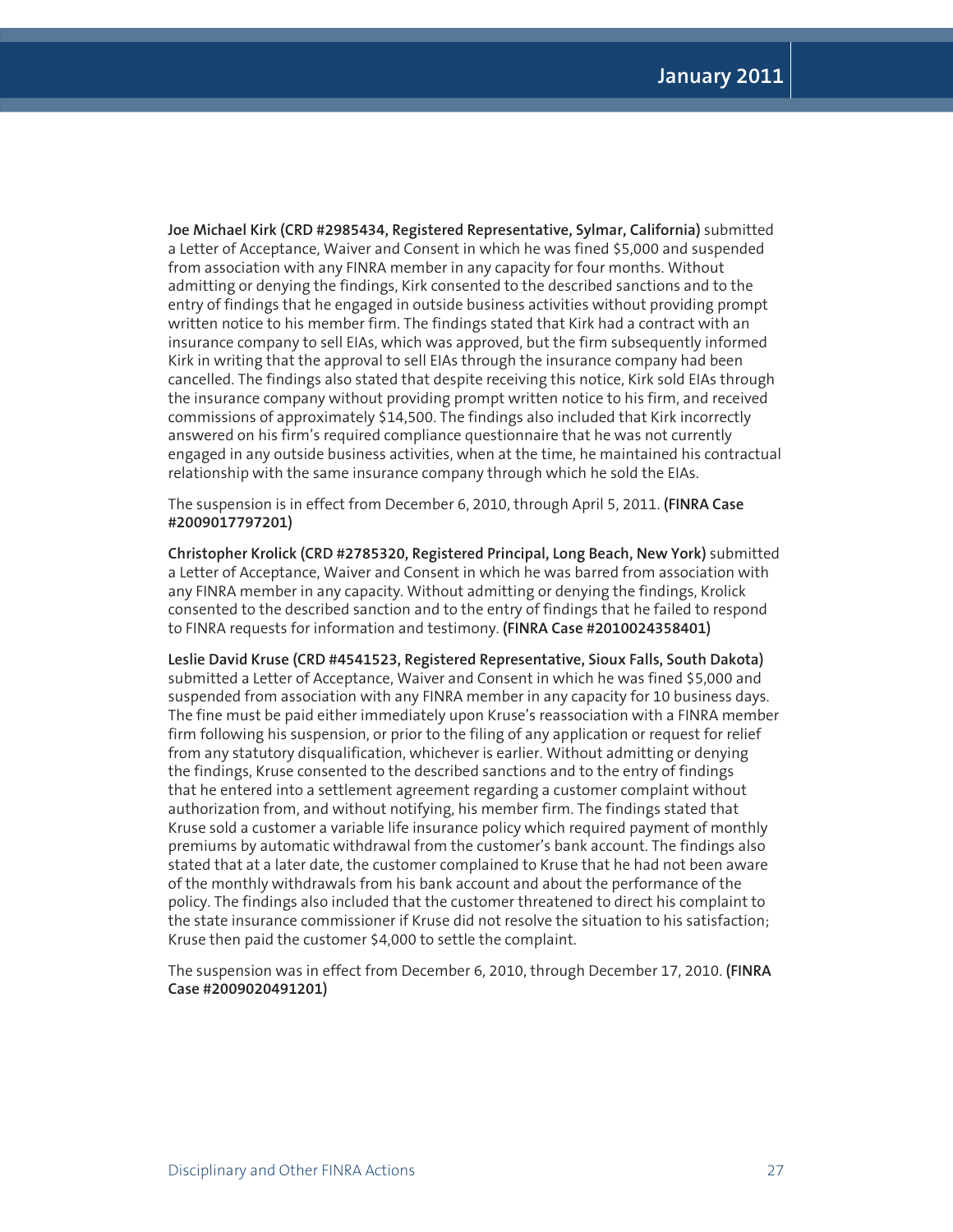**William James McCluskey (CRD #1745114, Registered Principal, Long Beach, New York)** submitted a Letter of Acceptance, Waiver and Consent in which he was fined \$15,000 and suspended from association with any FINRA member in any capacity for 10 business days. Without admitting or denying the findings, McCluskey consented to the described sanctions and to the entry of findings that he acted in a principal capacity at his member firm without being properly registered as a principal. The findings stated that while a large percentage of McCluskey's time was devoted to business development, he was actively engaged in the management of his firm's investment banking and securities business. The findings also stated that during that time period, McCluskey was the firm's President and Chief Executive Officer, was responsible for all of the firm's securities and investment banking operations, supervised various registered persons, including the firm's Chief Financial Officer, a branch manager and managing directors, and was involved in the daily supervision of the firm's investment banking business.

The suspension was in effect from December 20, 2010, through January 3, 2011. **(FINRA Case #2009016262301)**

**Vincent Patrick McCrudden (CRD #1762690, Registered Principal, Dix Hills, New York)**  was fined \$50,000 and suspended from association with any FINRA member in any capacity for one year. The NAC imposed the sanctions following McCrudden's appeal of an OHO decision. The sanctions were based on findings that McCrudden induced his firm to file a false Form U5. The NAC found that McCrudden used a variety of tactics, including harassment and a monetary payment, to coerce his firm to file a Form U5, which mischaracterized his firing as a voluntary termination.

The suspension is in effect from December 20, 2010, through December 19, 2011. **(FINRA Case #2007008358101)**

**Vincent Michael McGuire (CRD #1026265, Registered Representative, Sandy, Utah)**  submitted an Offer of Settlement in which he was fined \$15,000 and suspended from association with any FINRA member in any capacity for 45 days. The fine must be paid either immediately upon McGuire's reassociation with a FINRA member firm following his suspension, or prior to the filing of any application or request for relief from any statutory disqualification, whichever is earlier. Without admitting or denying the allegations, McGuire consented to the described sanctions and to the entry of findings that he and his member firm sold more than 27 million unregistered shares of a thinly traded penny stock into the public markets on customers' behalf, resulting in proceeds of approximately \$46,000 to the customers. The findings stated that McGuire acted as the registered representative for all of these sales. The findings also stated that McGuire and the firm failed to undertake adequate efforts to ascertain the information necessary to determine whether the customers' unregistered shares could be sold in compliance with Section 5 of the Securities Act, and McGuire failed to determine how their customers came to obtain the stock or whether there was an applicable exemption to registration.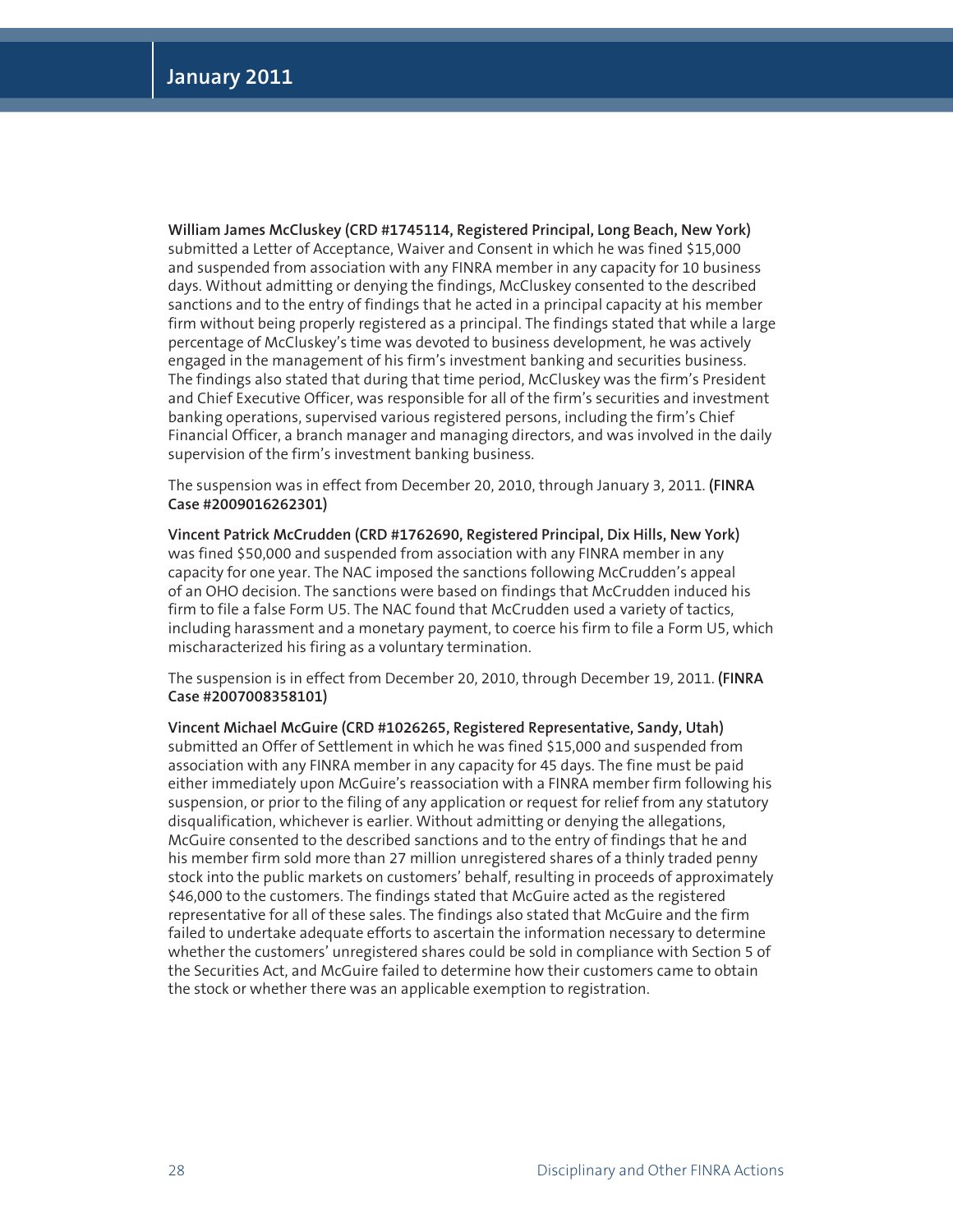The suspension is in effect from December 6, 2010, through January 19, 2011. **(FINRA Case #2007008239001)**

**Lyndall Conway Medearis Jr. (CRD #2394572, Registered Principal, Bellaire, Texas)** submitted a Letter of Acceptance, Waiver and Consent in which he was fined \$10,000 and suspended from association with any FINRA member in any capacity for 90 days. The fine must be paid either immediately upon Medearis' reassociation with a FINRA member firm following his suspension, or prior to the filing of any application or request for relief from any statutory disqualification, whichever is earlier. Without admitting or denying the findings, Medearis consented to the described sanctions and to the entry of findings that he became an additional credit card holder on a customer's credit card accounts which were revolving lines of credit. The findings stated that Medearis made charges to the cards totaling approximately \$134,000, effectively borrowing this amount through the credit card transactions, and subsequently made payments to cover the charges. The findings also stated that Medearis' member firm's written procedures prohibited registered representatives from borrowing money from or loaning money to customers unless the customer was a member of the registered representative's immediate family and the registered representative had requested and received prior written permission from the firm. The findings also included that Medearis borrowed an additional \$132,000 from the customer in separate transactions, and Medearis never informed his firm. FINRA found that Medearis loaned \$6,420.33 to a customer who was a member of his immediate family but failed to obtain the firm's prior written permission before entering into the loan arrangement with the customer.

The suspension is in effect from December 6, 2010, through March 5, 2011. **(FINRA Case #2008014825001)**

**Chanse Keith Menendez Sr. (CRD #2448467, Registered Representative, Hauppauge, New York)** was barred from association with any FINRA member in any capacity and ordered to pay \$44,930.03 in restitution, plus interest, to customers. The sanctions were based on findings that Menendez engaged in excessive and unsuitable trading in customers' accounts when he did not have reasonable basis for believing that the volume of transactions he recommended and effected was suitable for the customers in light of the information he knew about the customers' financial circumstances, investment objectives and needs. The finding stated that Menendez purchased and sold securities for customers' accounts without regard for the customers' investment interest, for the purpose of generating commissions; therefore, his misconduct amounted to churning. The findings also stated that Menendez mischaracterized solicited trades as "unsolicited" in customers' accounts, and caused his member firm's books and records to be inaccurate. The findings also included that Menendez failed to appear for FINRA on-the-record interviews. **(FINRA Case #2007007400505)**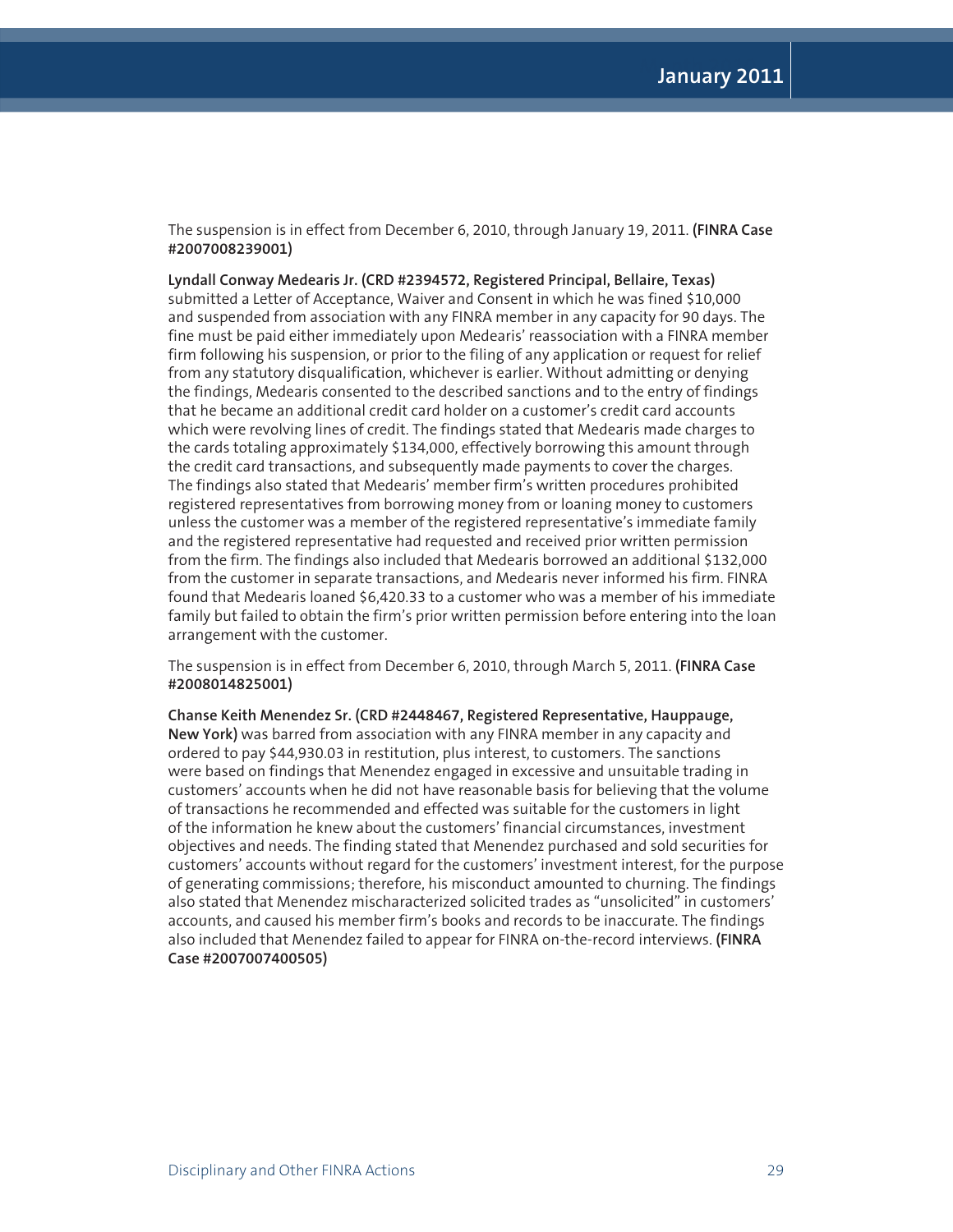**Claude Steven Mosley (CRD #1161832, Registered Representative, Myrtle Beach, South Carolina)** submitted a Letter of Acceptance, Waiver and Consent in which he was fined \$15,000 and suspended from association with any FINRA member in any capacity for four months. The fine must be paid either immediately upon Mosley's reassociation with a FINRA member firm following his suspension, or prior to the filing of any application or request for relief from any statutory disqualification, whichever is earlier. Without admitting or denying the findings, Mosley consented to the described sanctions and to the entry of findings that he sold variable annuities issued by an annuity and life insurance company to a number of clients while at a member firm, and upon joining another member firm, he was appointed to sell the same annuity and life insurance products, and sought to have the variable annuities that he had sold while at the previous firm transferred to his new firm. The findings stated that the annuity and the life insurance company did not permit the block transfer but some of Mosley's customers submitted change-of-dealer forms to the company. The findings also stated that Mosley contacted the company and, without specific customer authorization, reallocated the sub-accounts for numerous variable annuities belonging to many individuals including customers of the second firm that he had sold while at the previous firm. The findings also included that Mosley had not obtained written authorization for the use of discretionary authority from the customers at his second firm, and the remaining customers whose sub-accounts were reallocated were not customers of his second firm but had remained with Mosley's first firm. FINRA found that Mosley had not sought his second firm's prior approval to engage in these transactions for non-customers.

The suspension is in effect from December 6, 2010, through April 5, 2011. **(FINRA Case #2009019272201)**

**Michael Anthony Nemcik (CRD #5405918, Registered Representative, Tampa, Florida)** was barred from association with any FINRA member in any capacity. The sanction was based on findings that Nemcik failed to respond to FINRA requests for information. The findings stated that Nemcik executed an unauthorized transaction in a customer's account even though the customer had not granted him discretionary trading authority and did not authorize the purchase. **(FINRA Case #2009017374501)**

**Novin Ghaffari Nikou (CRD #4851765, Registered Representative, Prior Lake, Minnesota)**  submitted an Offer of Settlement in which she was suspended from association with any FINRA member in any capacity for 30 days. In light of Nikou's financial status, no monetary sanctions were imposed. Without admitting or denying the allegations, Nikou consented to the described sanction and to the entry of findings that she falsified a customer's signature and initials on forms her member firm used related to the purchase of a fixed annuity. The findings stated that Nikou violated the firm's policy that prohibits its registered representatives from signing customer names or initials, even if done with the client's knowledge and/or consent.

The suspension was in effect from December 6, 2010, through January 4, 2011. **(FINRA Case #2008015095101)**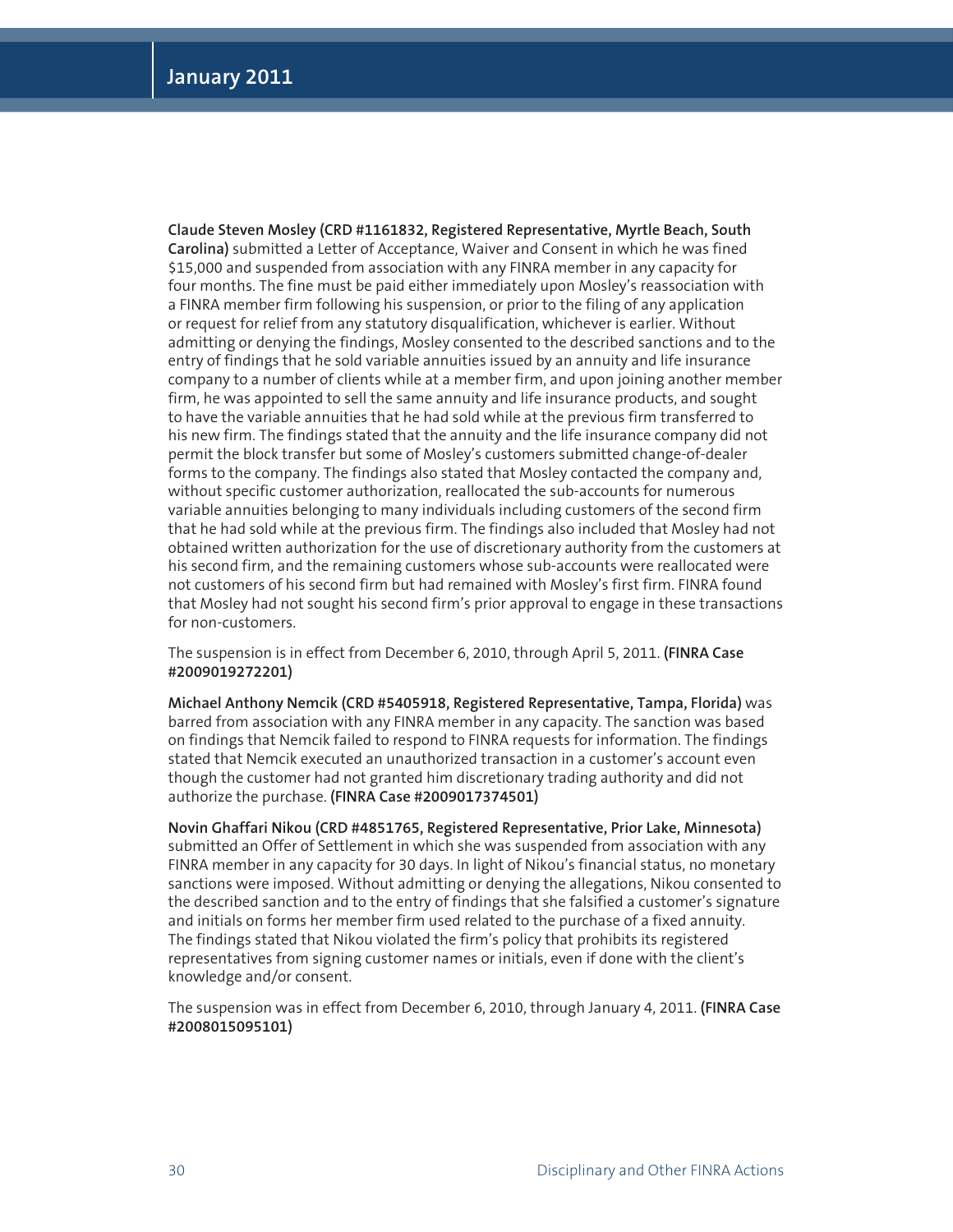**Lynda Corean Paul (CRD #2711775, Registered Representative, Gurnee, Illinois)** submitted a Letter of Acceptance, Waiver and Consent in which she was fined \$5,000 and suspended from association with any FINRA member in any capacity for two months. Without admitting or denying the findings, Paul consented to the described sanctions and to the entry of findings that she sold fixed annuities on an insurance company's behalf totaling approximately \$1 million to members of the public and received approximately \$44,000 in commissions. The findings stated that Paul failed to give prompt written notice to her member firm that she was engaging in outside business activities.

The suspension is in effect from December 6, 2010, through February 5, 2011. **(FINRA Case #2009017978901)**

**Robert Charles Pollock (CRD #4490116, Registered Representative, Palm Harbor, Florida)**  submitted a Letter of Acceptance, Waiver and Consent in which he was fined \$94,650, which includes disgorgement of \$34,650 in commissions, suspended from association with any FINRA member in any capacity for one year, and ordered to pay \$76,922, plus interest, in restitution to customers. The fine and restitution amounts must be paid either immediately upon Pollock's reassociation with a FINRA member firm following his suspension, or prior to the filing of any application or request for relief from any statutory disqualification, whichever is earlier. Without admitting or denying the findings, Pollock consented to the described sanctions and to the entry of findings that he sold to customers installment plan contracts offered by a non-profit corporation that represented itself to the public as a charitable organization, but Pollock lacked a reasonable basis to recommend the purchase of the contracts to his customers given his failure to perform a reasonable investigation concerning the product. The findings stated that while Pollock reviewed information on the non-profit corporation's website and spoke to its personnel, he took their representations at face value and failed to independently verify those representations. The findings also stated that Pollock did not contact the Internal Revenue Service (IRS) to confirm the tax-exempt status or the availability of a tax deduction to investors, and did not seek to understand how the non-profit corporation arrived at its figures regarding tax benefits; Pollock also misrepresented to his customers that they could take charitable tax deductions in connection with their respective investments, which was not true. The findings also included that in connection with the solicitation of these installment plan contracts, Pollock provided his customers with illustrations and other sales materials that contained misleading and incomplete information. FINRA found that Pollock failed to provide his member firm with written notice of his participation in the above-referenced transactions or receive its written approval to participate in those transactions, and he did not present the flow chart and 1099 Statement for review to a registered principal of his firm prior to using them in connection with the sales of the installment plan contracts.

The suspension is in effect from December 6, 2010, through December 5, 2011. **(FINRA Case #2009019042301)**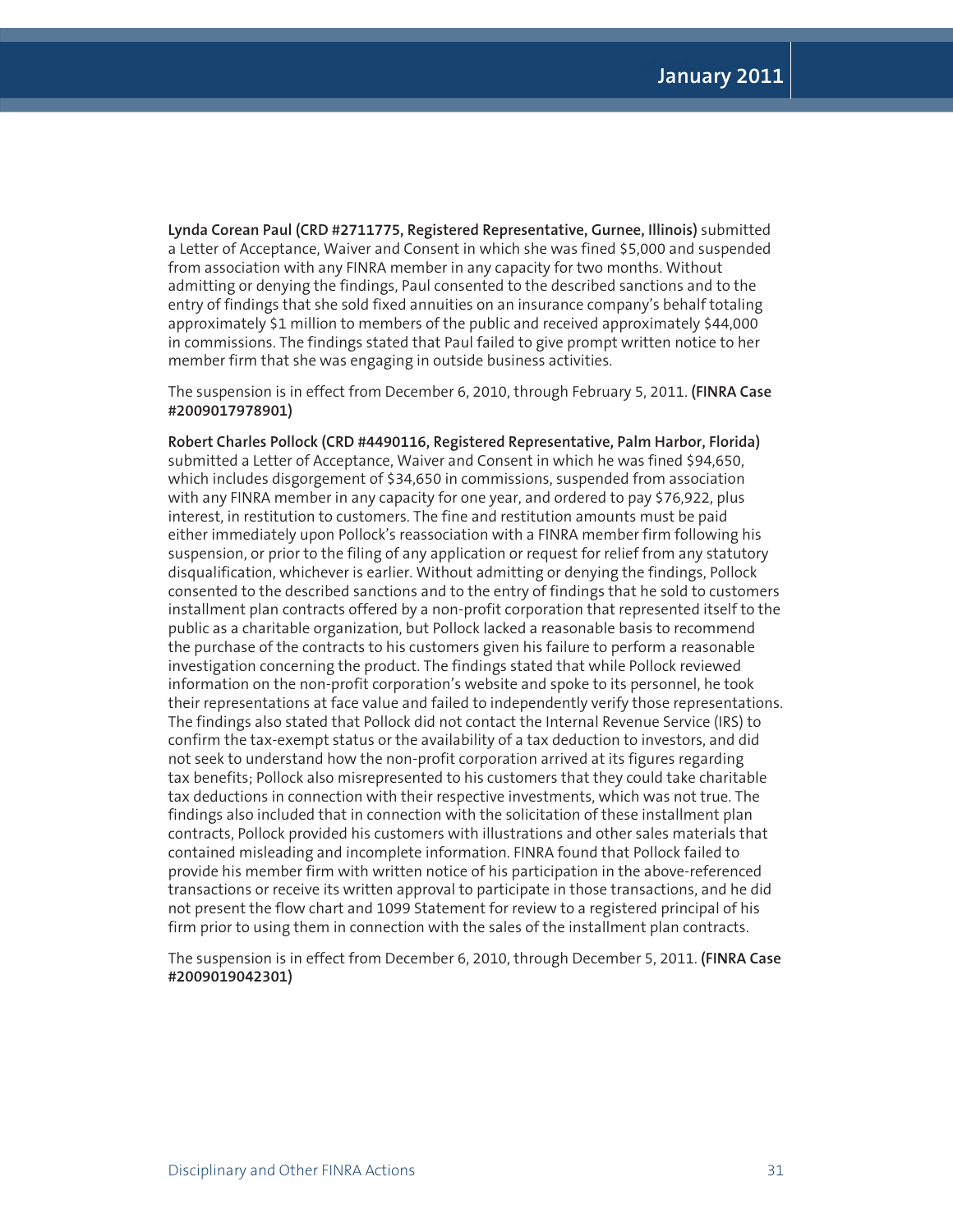**Andrew C. Powell (CRD #4826369, Registered Representative, Coral Springs, Florida)** submitted an Offer of Settlement in which he was fined \$5,000 and suspended from association with any FINRA member in any capacity for six months. Without admitting or denying the allegations, Powell consented to the described sanctions and to the entry of findings that he failed to timely respond to FINRA requests for information.

The suspension is in effect from December 6, 2010, through June 5, 2011. **(FINRA Case #2009016221401)**

**Stephen Lee Recker (CRD #2505481, Registered Representative, Greenville, Indiana)** submitted a Letter of Acceptance, Waiver and Consent in which he was fined \$10,000 and suspended from association with any FINRA member in any capacity for three months. The fine must be paid either immediately upon Recker's reassociation with a FINRA member firm following his suspension, or prior to the filing of any application or request for relief from any statutory disqualification, whichever is earlier. Without admitting or denying the findings, Recker consented to the described sanctions and to the entry of findings that he willfully failed to disclose material information on his Form U4 and on a compliance questionnaire for his member firm.

The suspension is in effect from December 6, 2010, through March 5, 2011. **(FINRA Case #2009017801501)**

**David William Reimers (CRD #3067635, Registered Principal, Folsom, California)** submitted a Letter of Acceptance, Waiver and Consent in which he was fined \$5,000 and suspended from association with any FINRA member in any capacity for three months. The fine must be paid either immediately upon Reimers' reassociation with a FINRA member firm following his suspension, or prior to the filing of any application or request for relief from any statutory disqualification, whichever is earlier. Without admitting or denying the findings, Reimers consented to the described sanctions and to the entry of findings that he borrowed approximately \$75,768 from one of his customers at his member firm despite the fact that the firm's procedures prohibited representatives from borrowing money from a customer, unless the customer was a family member and written notice was provided to the firm. The findings stated that the customer was not a family member and Reimers did not inform the firm of the loan, which was repaid in full, together with interest totaling \$11,259. The findings also stated that Reimers falsely represented on his firm's annual compliance questionnaire that he had not borrowed money from a customer.

The suspension is in effect from December 20, 2010, through March 19, 2011. **(FINRA Case #2010022393501)**

**Joseph Ricupero (CRD #1457028, Registered Principal, Stewart Manor, New York)** was barred from association with any FINRA member in any capacity. The SEC sustained the sanction following appeal of a NAC decision. The sanction was based on findings that Ricupero failed to respond to FINRA requests for information. The findings also stated that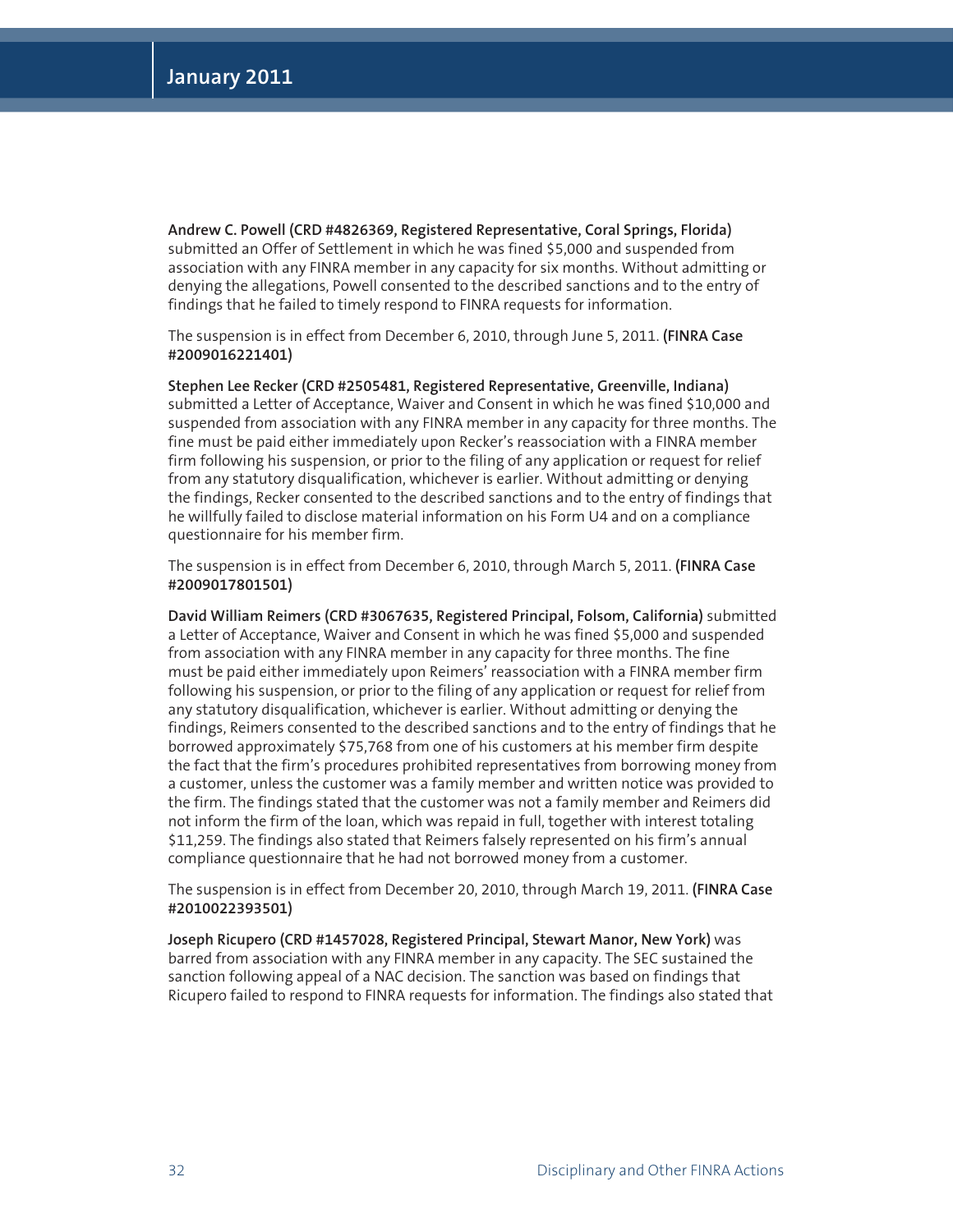Ricupero failed to file FOCUS reports, an annual audit report, and the required application with FINRA for approval of the firm's transfer of customer assets to a New York Stock Exchange (NYSE) member firm.

This decision has been appealed to the United States Court of Appeals for the Second Circuit. Ricupero is not currently associated with a FINRA firm, and the SEC's order has not been stayed. **(FINRA Case #2006004995301)**

**Niels F. Rojas (CRD #5558557, Registered Representative, Tulsa, Oklahoma)** was barred from association with any FINRA member in any capacity. The sanction was based on findings that Rojas failed to respond to FINRA requests for information and documents. The findings stated that Rojas failed to disclose material information on his Form U4. **(FINRA Case #2009016614601)**

**Joseph Drew Sheeran (CRD #1631764, Registered Principal, Macomb, Michigan**) submitted a Letter of Acceptance, Waiver and Consent in which he was fined \$5,000 and suspended from association with any FINRA member in any capacity for 30 business days. The fine must be paid either immediately upon Sheeran's reassociation with a FINRA member firm following his suspension, or prior to the filing of any application or request for relief from any statutory disqualification, whichever is earlier. Without admitting or denying the findings, Sheeran consented to the described sanctions and to the entry of findings that he exercised discretion in customers' accounts; the customers had verbally conferred the exercise of discretion but Sheeran did not obtain their written authorization or his member firm's written acceptance of the accounts as discretionary. The findings stated that Sheeran's firm did not allow discretionary accounts.

The suspension was in effect from November 15, 2010, through December 27, 2010. **(FINRA Case #2009016494901)**

**Larrye Alfie Smith (CRD #1131839, Registered Principal, Miami, Florida)** submitted a Letter of Acceptance, Waiver and Consent in which he was censured, fined \$7,500 and suspended from association with any FINRA member in any capacity for six months. The fine must be paid either immediately upon Smith's reassociation with a FINRA member firm following his suspension, or prior to the filing of any application or request for relief from any statutory disqualification, whichever is earlier. Without admitting or denying the findings, Smith consented to the described sanctions and to the entry of findings that he engaged in business activities for compensation outside the scope of his business relationship with his member firm without providing the firm with prompt written notice. The findings stated that Smith sold EIAs valued at \$148,850 without notifying the firm. The findings also stated that Smith used a business card the firm had not approved, distributed a seminar invitation the firm had not approved and conducted a seminar of which the firm was unaware.

The suspension is in effect from December 6, 2010, through June 5, 2011. **(FINRA Case #2009020119101)**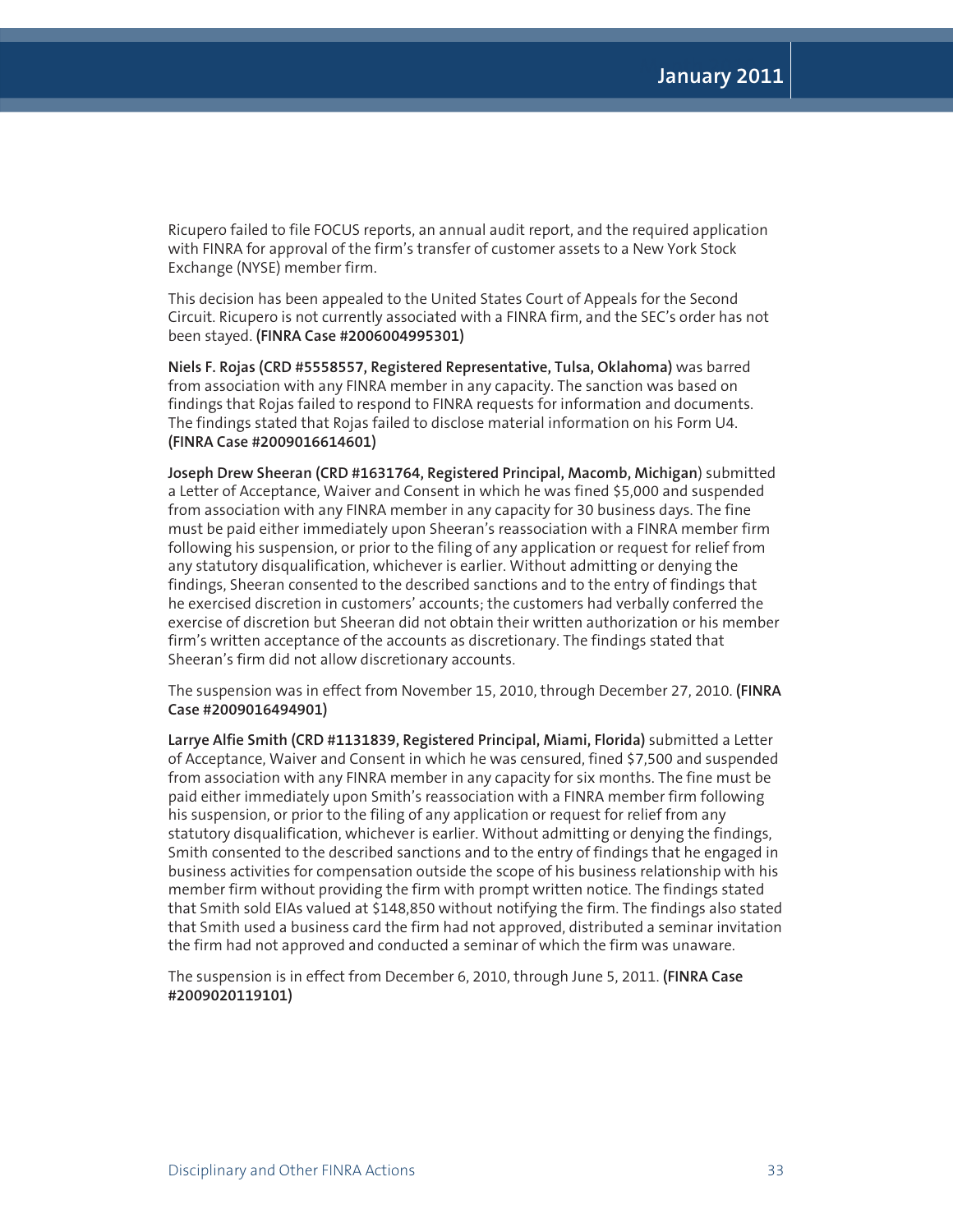**Paul Richard Soto (CRD #4254555, Registered Representative, Folsom, California)** submitted a Letter of Acceptance, Waiver and Consent in which he was fined \$5,000 and suspended from association with any FINRA member in any capacity for 10 business days. The fine must be paid either immediately upon Soto's reassociation with a FINRA member firm following his suspension, or prior to the filing of any application or request for relief from any statutory disqualification, whichever is earlier. Without admitting or denying the findings, Soto consented to the described sanctions and to the entry of findings that he exercised discretion in customer accounts without submitting the customers' written authorization to his member firm and without his firm accepting those accounts as discretionary. The findings stated that the transactions consisted of sub-account reallocations in variable annuities the customers owned; Soto received no commissions or other compensations for effecting the transactions.

The suspension was in effect from December 6, 2010, through December 17, 2010. **(FINRA Case #2008016185901)**

**Jenny Quyen Ta (CRD #2538602, Registered Principal, Westminster, California)** submitted a Letter of Acceptance, Waiver and Consent in which she was fined \$10,000 and suspended from association with any FINRA member in any capacity for one year. The fine must be paid either immediately upon Ta's reassociation with a FINRA member firm following her suspension, or prior to the filing of any application or request for relief from any statutory disqualification, whichever is earlier. Without admitting or denying the findings, Ta consented to the described sanctions and to the entry of findings that she engaged in outside business activities and failed to give prompt written notice to her member firm. The findings stated that Ta failed to disclose that she had financial interests and/or discretionary authority in multiple brokerage accounts at other broker-dealers and failed to give her firm prompt written notice of these accounts; on account applications, she falsely indicated that she was not affiliated with a securities firm. The findings also stated that on a firm securities annual attestation form, Ta falsely stated that she did not have a personal securities account. The findings also included that Ta created websites which included representations about her career accomplishments but never obtained a registered firm principal's approval for those sites.

FINRA found that among other things, one of the websites stated that Ta founded a fullservice broker-dealer that was a FINRA member when, in fact, it was not; although that entity had a new member application pending with FINRA, it was not an actual brokerdealer and never became a FINRA member. FINRA also found that Ta failed to inform a registered firm principal that she had a Twitter account which, on occasion, she used to tout a particular stock. In addition, FINRA determined that Ta's "tweets" were unbalanced, overwhelmingly positive and frequently predicted an imminent price rise, and Ta did not disclose that she and her family members held a substantial position in the stock.

The suspension is in effect from December 6, 2010, through December 5, 2011. **(FINRA Case #2010021538701)**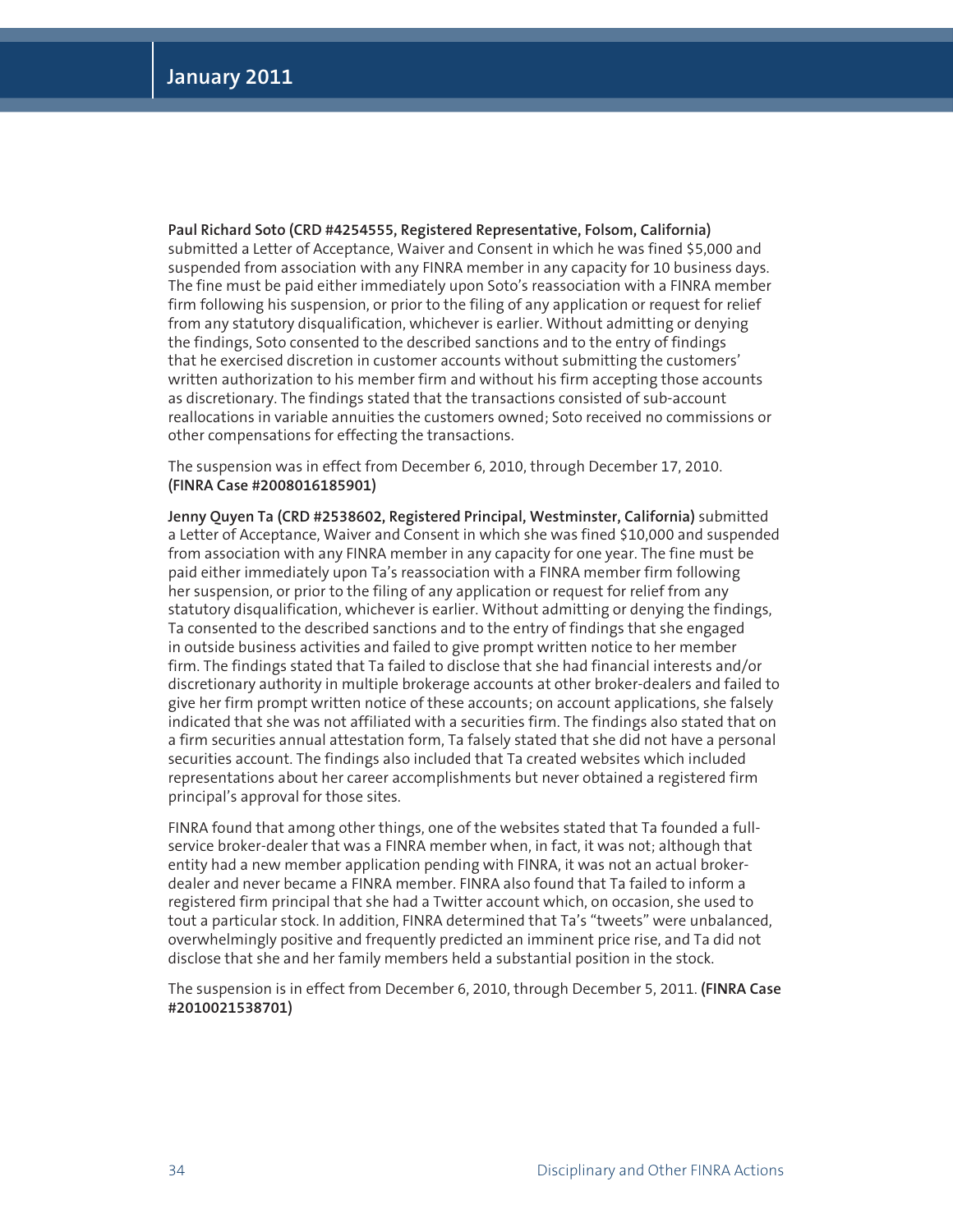**Kirk Alan Tessendorf (CRD #4962944, Registered Representative, Union Grove, Wisconsin)** submitted a Letter of Acceptance, Waiver and Consent in which he was fined \$5,000 and suspended from association with any FINRA member in any capacity for nine months. The fine must be paid either immediately upon Tessendorf's reassociation with a FINRA member firm following his suspension, or prior to the filing of any application or request for relief from any statutory disqualification, whichever is earlier. Without admitting or denying the findings, Tessendorf consented to the described sanctions and to the entry of findings that he willfully failed to disclose material information on his Form U4. The findings stated that during firm inclusive producer interviews and on compliance surveys, Tessendorf falsely replied to questions when specifically asked whether he was subject to bankruptcies, liens, creditors, etc., despite acknowledging on the surveys that he had an obligation to keep his Form U4 current with regard to judgments and liens.

The suspension is in effect from November 15, 2010, through August 14, 2011. **(FINRA Case #2009018272001)**

**Daniel J. Trolaro (CRD #4260690, Registered Representative, Oakland, New Jersey)** submitted a Letter of Acceptance, Waiver and Consent in which he was barred from association with any FINRA member in any capacity. Without admitting or denying the findings, Trolaro consented to the described sanction and to the entry of findings that he misappropriated approximately \$1,533,000 from customers and, instead of reinvesting the funds on the customers' behalf, he deposited the checks into his personal bank account and used the funds for his personal benefit. The findings stated that Trolaro persuaded customers to make personal loans to him, totaling \$310,000 contrary to his member firm's written procedures that specifically prohibited registered representatives from borrowing money from customers. **(FINRA Case #2010021844401)**

**Mahmood Hasan Usmani, (CRD #5727193, Associated Person, Bartlett, Tennessee)** submitted a Letter of Acceptance, Waiver and Consent in which he was barred from association with any FINRA member in any capacity and ordered to disgorge \$24,286.67 in unlawful profits. Without admitting or denying the findings, Usmani consented to the described sanctions and to the entry of findings that by purchasing an issuer's stock while in knowing possession of material, non-public information, directly or indirectly, by use of means or instrumentalities of interstate commerce, he intentionally or recklessly employed a device, scheme or artifice to defraud or engaged in an act, practice or course of business which operated, or would operate, as a fraud or deceit in connection with the purchase or sale of a security. The findings stated that prior to the public announcement of the tender offer for a security and after a substantial step or steps to commence the tender offer had been taken, Usmani purchased the issuer's securities while in possession of material information relating to the offer, which he knew or had reason to know was non-public and had been acquired directly or indirectly from a person acting on the offering person's behalf; the issuer of the securities sought or to be sought by the tender offer; or an officer, director, partner, employee, or other person acting on the offering person's or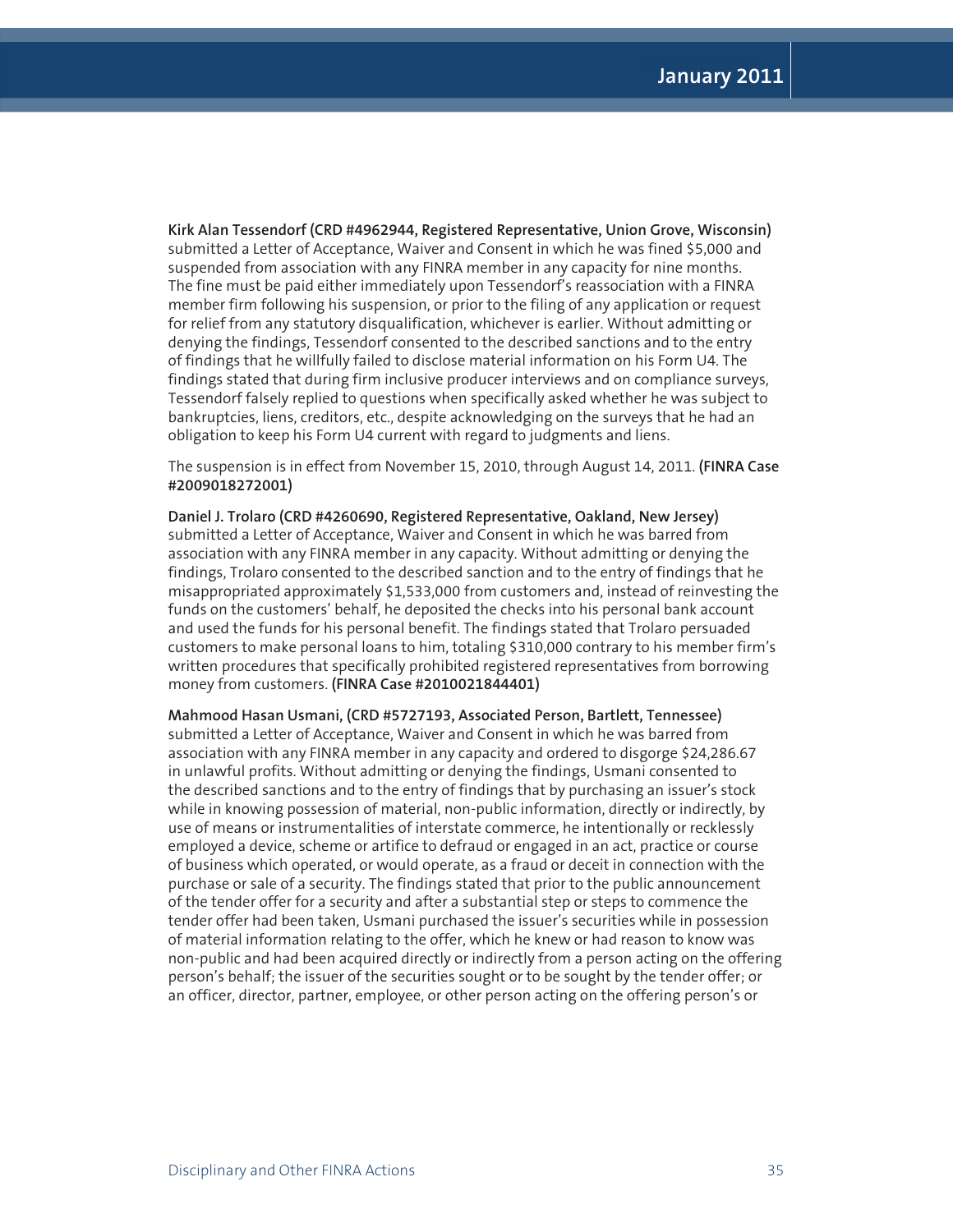such an issuer's behalf. The findings also stated that Usmani failed to notify his member firm, in writing, of the existence of his personal securities accounts, in which he had a financial interest and maintained at another FINRA member firm, and failed to notify the other member firm, in writing, of his association with his member firm. The findings also included that Usmani failed to respond to FINRA requests for information and documents. **(FINRA Case #2010022476001)**

**Stephen Richard Ventura (CRD #4954984, Registered Representative, Plymouth, Michigan)** submitted a Letter of Acceptance, Waiver and Consent in which he was fined \$10,000 and suspended from association with any FINRA member in any capacity for six months. The fine must be paid either immediately upon Ventura's reassociation with a FINRA member firm following his suspension, or prior to the filing of any application or request for relief from any statutory disqualification, whichever is earlier. Without admitting or denying the findings, Ventura consented to the described sanctions and to the entry of findings that he acquired customers' signatures by having them sign a paper life insurance application, and that after receiving the paper executed life insurance applications, he placed the applications onto an electronic pad and physically traced the customers' signatures from the paper life insurance policies to the electronic pad in order to process their life insurance policies, without any of the affected customers' knowledge or consent .

The suspension is in effect from December 6, 2010, through June 5, 2011. **(FINRA Case #2009018522001)**

**Robert Lyle Walker (CRD #1473254, Registered Representative, Webster City, Iowa)**  submitted a Letter of Acceptance, Waiver and Consent in which he was fined \$5,000 and suspended from association with any FINRA member in any capacity for two months. Without admitting or denying the findings, Walker consented to the described sanctions and to the entry of findings that he executed unauthorized transactions in a customer account by accepting trading instructions from a person whom he incorrectly believed had a power of attorney to control the customer's account. The findings stated that this person instructed Walker to place trades in the customer's account which consisted of redemptions of \$260,000 of mutual funds in order to have funds available for withdrawal, and Walker placed these trades without contacting the customer to receive any authorization or consent for these trades.

 The suspension is in effect from December 6, 2010, through February 5, 2011. **(FINRA Case #2008015551201)** 

**Andrew Thomas Wrigley (CRD #4820238, Registered Representative, Fair Haven, New Jersey)** submitted a Letter of Acceptance, Waiver and Consent in which he was fined \$5,000 and suspended from association with any FINRA member in any capacity for one month. Without admitting or denying the findings, Wrigley consented to the described sanctions and to the entry of findings that certain states implemented an LTC CE requirement that obligated financial advisors to complete an LTC CE course and exam before selling LTC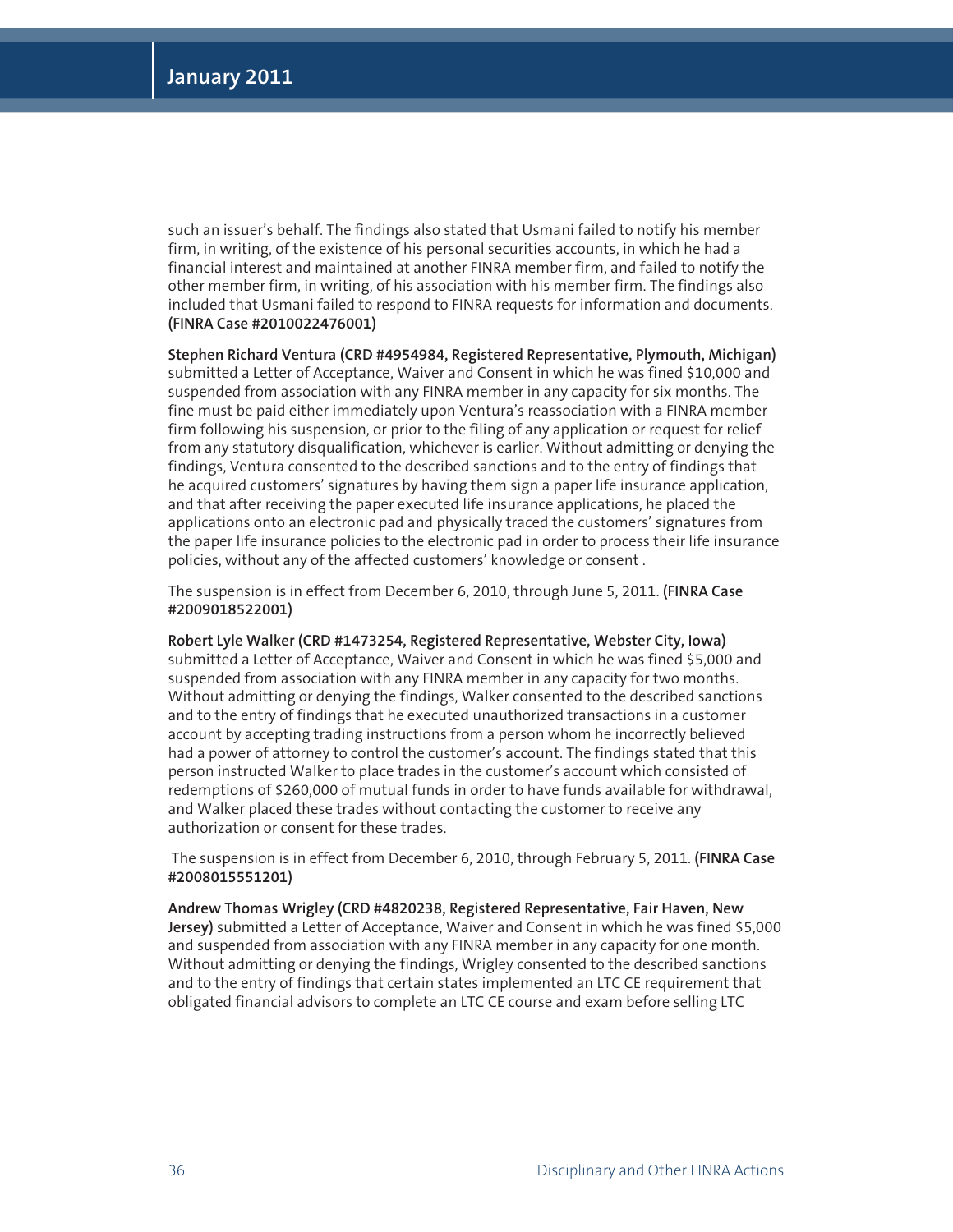insurance products. The findings stated that in order to assist financial advisors with the LTC CE requirement, Wrigley provided them with vouchers to take CE exams for free through a company. The findings also stated that Wrigley requested, received and distributed an answer key for one of the state exams to an outside financial advisor, and asked another member firm representative to request, receive and distribute an answer key for the state exam to an outside financial advisor.

The suspension was in effect from December 6, 2010, through January 5, 2011. **(FINRA Case #2009021029614)**

**Marilyn Louise Yamanaka (CRD #2650202, Registered Representative, Clovis, California)** submitted a Letter of Acceptance, Waiver and Consent in which she was fined \$5,000 and suspended from association with any FINRA member in any capacity for eight months. In light of Yamanaka's financial status, a \$5,000 fine was imposed. The fine must be paid either immediately upon Yamanaka's reassociation with a FINRA member firm following her suspension, or prior to the filing of any application or request for relief from any statutory disqualification, whichever is earlier. Without admitting or denying the findings, Yamanaka consented to the described sanctions and to the entry of findings that she participated in the sales of Universal Lease Programs (ULPs) totaling \$408,273.39 to members of the public without providing her member firm with written notice about the sales, and failed to obtain her firm's written approval. The findings stated that Yamanaka received approximately \$43,760 in commissions from her sales of the ULPs. The findings also stated that Yamanaka submitted documentation related to the ULPs to her firm and was told that the ULPs were not approved for sale. The findings also included that Yamanaka signed declarations in which she confirmed she had discussed the firm's regulatory requirements with her supervisory principal; in these declarations, Yamanaka stated she had not offered or sold securities except those her firm offered and approved, had not engaged in any outside business activity which involved private securities transactions or private placements of securities, unless the firm approved them in advance, and informed her firm of all outside business activities for which she directly or indirectly received compensation. FINRA found that all of these statements were false.

The suspension is in effect from November 15, 2010, through July 14, 2011. **(FINRA Case #2009016709018)**

**Robert John Zamecki (CRD #475757, Registered Principal, Carmel, California)** submitted a Letter of Acceptance, Waiver and Consent in which he was fined \$12,500 and suspended from association with any FINRA member in any principal capacity for 30 business days. Without admitting or denying the findings, Zamecki consented to the described sanctions and to the entry of findings that he was the registered principal at his member firm responsible for reviewing and approving the firm's registered representatives' private securities transactions and outside business activities. The findings stated that Zamecki failed to supervise a registered representative's private securities transactions. The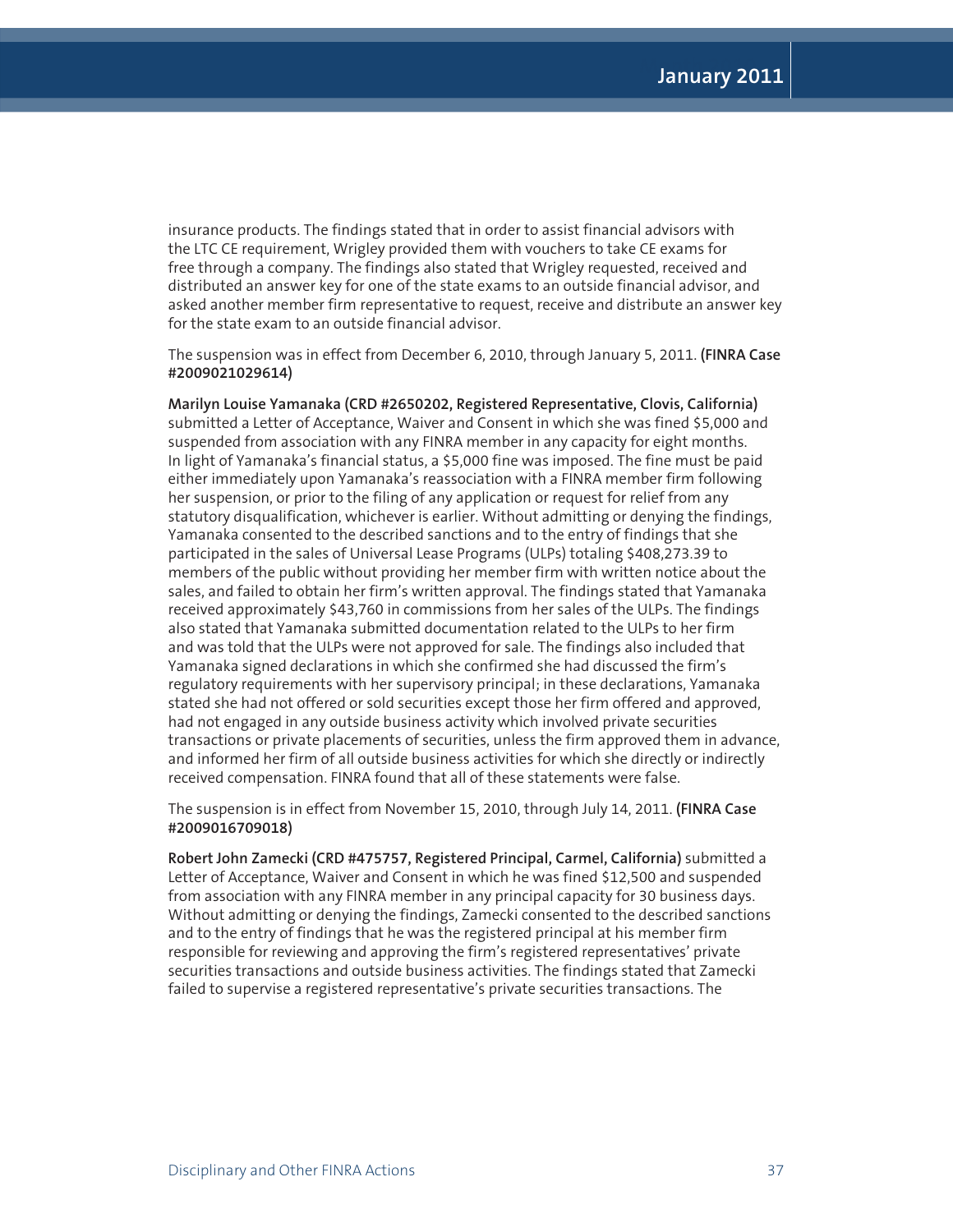findings also stated that the registered representative disclosed his outside business sales of secured real estate notes to the firm and discussed them with Zamecki, at which time the representative stated that attorneys for the note issuer had determined that the notes were not securities; in reality, the notes were securities. The findings also included that Zamecki allowed the registered representative to continue selling the notes without inquiring further into the matter and thereby failed to enforce the firm's written supervisory procedures.

FINRA found that the representative made numerous sales of the notes to various investors, and Zamecki did not review, approve or otherwise supervise these sales. FINRA also found that the representative completed an Outside Business Questionnaire in which he disclosed his sales of the notes; after reviewing the form, Zamecki questioned the representative in detail about the nature of the notes, determined that the notes could be securities and prohibited the representative from engaging in any further sales of the notes.

 The suspension is in effect from January 3, 2011, through February 14, 2011. **(FINRA Case #2009016987401)** 

**Connie Hong Tao Zhao (CRD #4592497, Registered Representative, Fresh Meadows, New York)** submitted a Letter of Acceptance, Waiver and Consent in which she was barred from association with any FINRA member in any capacity. Without admitting or denying the findings, Zhao consented to the described sanction and to the entry of findings that she sold life insurance policies through her firm's life insurance affiliate. The findings stated that Zhao converted the funds of one of her insurance customers, without the customer's authorization or knowledge, by changing the frequency of payments on the policy from annual to quarterly, making a quarterly payment, and converting the remainder of the customer's funds, which had been paid in full as an annual premium amount. The findings also stated that the policy lapsed for nonpayment, and after the customer's relative complained to Zhao's firm, she had the policy reinstated by completing and sending a reinstatement application along with a \$5,000 payment towards the premium; the customer was unaware that Zhao had reinstated the policy and did not sign the documents necessary to have the policy reinstated. The findings also included that Zhao improperly used an address that she maintained as the address of record for the customer's insurance policy, as well as, for other insurance policies, contrary to her firm's policy. **(FINRA Case #2009017116301)**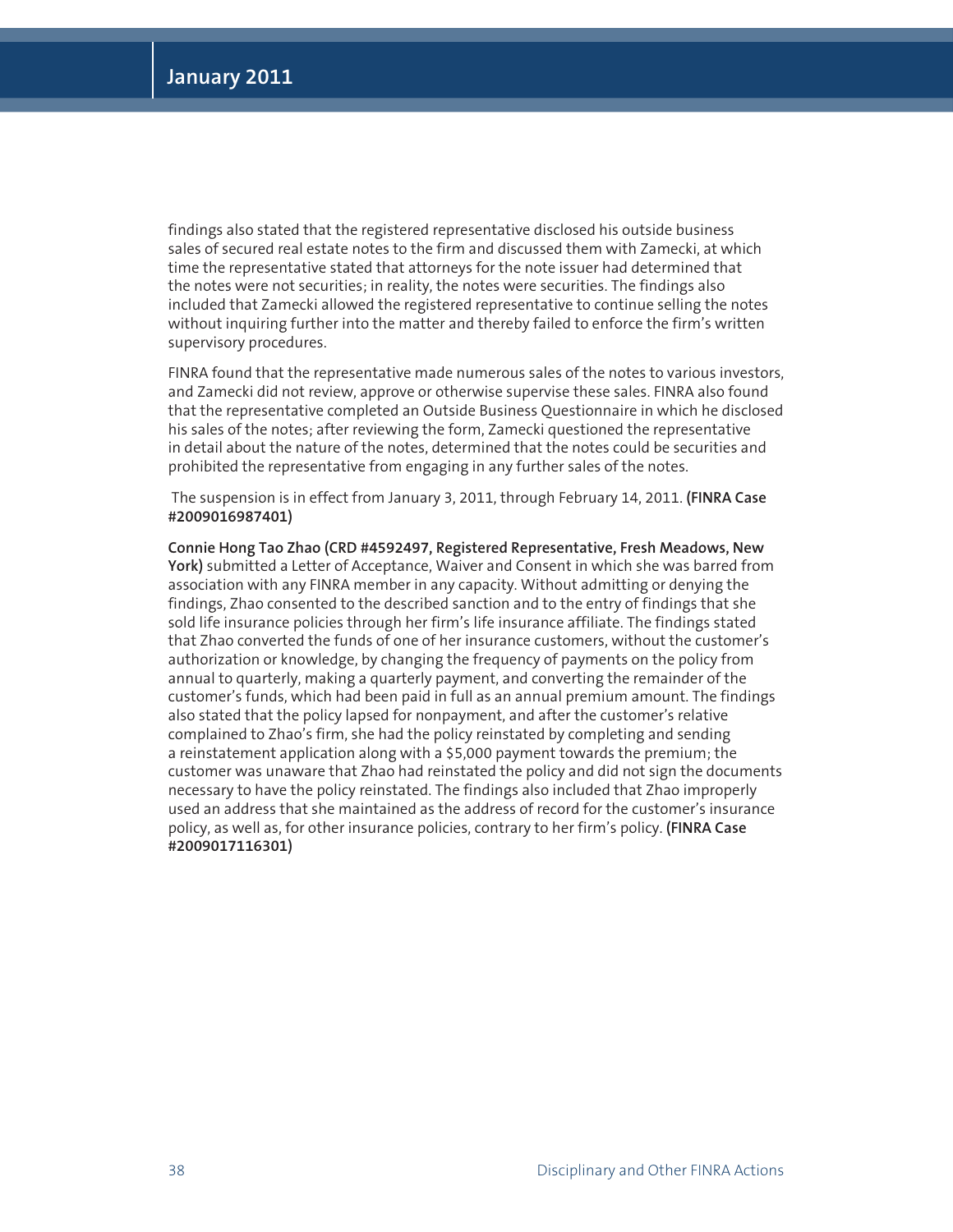#### Decision Issued

**The Office of Hearing Officers (OHO) issued the following decision, which has been appealed to or called for review by the NAC as of November 30, 2010. The NAC may increase, decrease, modify or reverse the findings and sanctions imposed in the decision. Initial decisions where the time for appeal has not yet expired will be reported in future issues of** *FINRA Disciplinary and Other Actions***.**

**Joseph Anthony Padilla (CRD #2203872, Registered Principal, San Marcos, California) and Andrea Marie Ritchie fka Andrea Marie Bruno (CRD #5060501, Registered Principal, San Marcos, California)** were each suspended from association with any FINRA member in any capacity for six months. Padilla was fined \$132,701 and Ritchie was fined \$12,891, which includes disgorgement of commissions and an additional \$10,000 fine for both respondents. The sanctions were based on findings that Padilla and Ritchie engaged in the unlawful sale of unregistered securities and ignored warning signs—namely, consultants' pattern of deposits of large blocks of little-known, thinly traded Pink Sheet securities transferred to other consultants soon after being deposited with Padilla and Ritchie's firms—that should have caused them to question whether the sales were part of an illegal distribution. The findings stated that Padilla and Ritchie impermissibly relied upon others, including their firms' compliance departments, transfer agents and clearing firms, to prevent any sales that might be unlawful.

This decision has been appealed to the NAC and the sanctions are not in effect pending consideration of the appeal. **(FINRA Case #2006005786501)**

### Complaints Filed

**FINRA issued the following complaints. Issuance of a disciplinary complaint represents FINRA's initiation of a formal proceeding in which findings as to the allegations in the complaint have not been made, and does not represent a decision as to any of the allegations contained in the complaint. Because these complaints are unadjudicated, you may wish to contact the respondents before drawing any conclusions regarding the allegations in the complaint.**

**Thaddeus Newel (CRD #2060528, Registered Representative, Farmington Hills, Michigan)**  was named as a respondent in a FINRA complaint alleging that he instructed a public customer—a senior investor—to write him checks totaling \$135,000 and represented to her that he had invested the funds in annuities but instead he used the funds for his own benefit or for the benefit of someone other than the customer, without the customer's knowledge or consent. The complaint alleges that Newel failed to respond to FINRA requests for information and documents. **(FINRA Case #2010021728601)**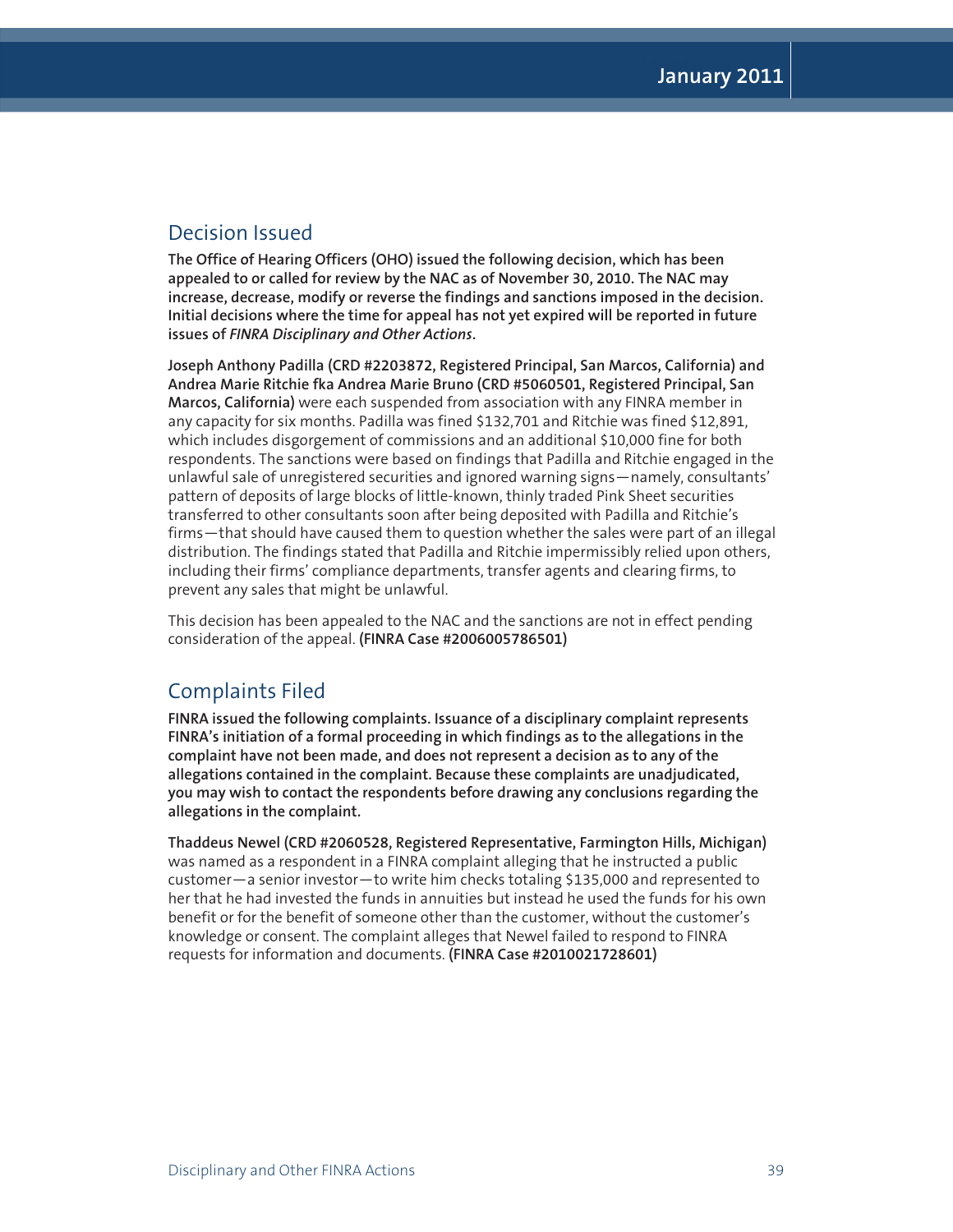**Jan D. Smida (CRD #4052976, Registered Representative, Arlington, Massachusetts)** was named as a respondent in a FINRA complaint alleging that he recommended and sold a \$1 million variable universal life insurance policy (VUL) to a customer without having reasonable grounds for believing that the transaction was suitable for the customer in light of the customer's financial situation, investment objectives and needs. The complaint alleges that, according to the application for the VUL Smida prepared, the customer had an annual income of approximately \$125,000, an amount Smida computed; most of this amount represented unrealized gains on variable annuities the customer owned. The complaint alleges that Smida's recommendation was inconsistent with a reasonable expectation that the customer had the financial ability to meet the monthly premium commitment, which exceeded the customer's earned and social security income. The complaint also alleges that as a result of partial withdrawals from variable annuities the customer had previously purchased to pay for the VUL, the customer incurred \$1,812.76 in surrender charges; the variable annuity issuer withheld money for federal and state taxes arising from several of the withdrawals, and Smida received a sales commission of \$25,200 for his sale of the \$1 million VUL to the customer. The complaint further alleges that Smida knew that the VUL would have lapsed within a year had the customer discontinued her premium payments and she would have forfeited all of the money paid to the policy. **(FINRA Case #2008013405801)**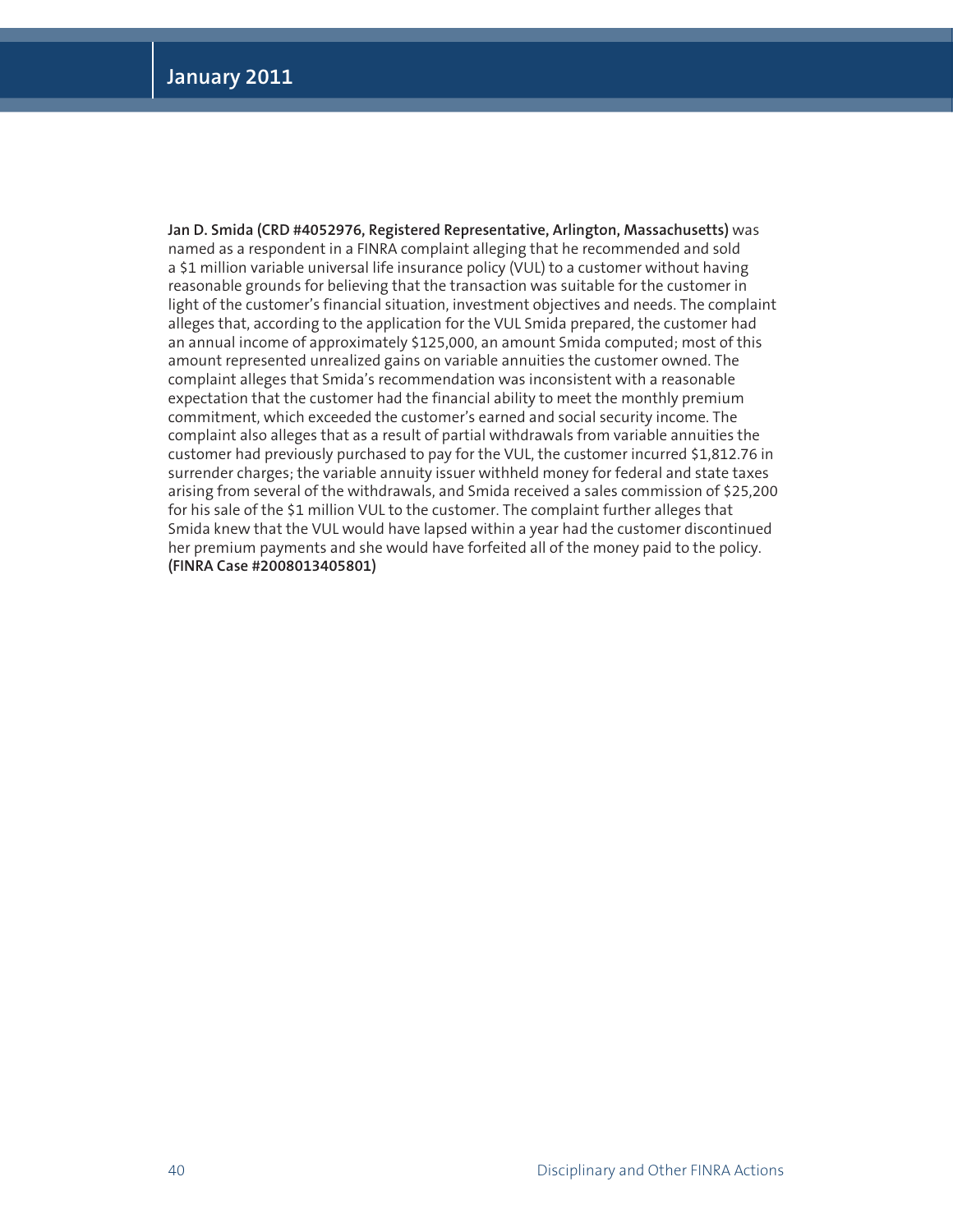**Month 2010 January 2011**

**Firms Suspended for Failure to Supply Financial Information Pursuant to FINRA Rule 9552**

**(The date the suspension began is listed after the entry. If the suspension has been lifted, the date follows the suspension date.)**

**Optionvue Securities Corp.** Libertyville, Illinois (November 5, 2010 – January 11, 2011)

**Pyramid Financial Corp.** Cupertino, California (November 2, 2010)

#### **Individuals Revoked for Failing to Pay Fines and/or Costs Pursuant to FINRA Rule 8320**

**(If the revocation has been rescinded, the date follows the revocation date.)**

**Eric Robinson Elliott** Miami Beach, Florida (November 22, 2010)

**Steven Michael Rabinovici** Plainview, New York (November 5, 2010)

#### **Individuals Barred Pursuant to FINRA Rule 9552(h)**

**(If the bar has been vacated, the date follows the bar date.)**

**Kenneth Bruce Beck** Scott Depot, West Virginia (November 1, 2010)

**Elizabeth Mae Eldridge** Atoka, Oklahoma (November 8, 2010)

#### **Robert Michael Garcia** Tijeras, New Mexico (November 29, 2010)

**Donald Bruce Goldman** Indianapolis, Indiana (November 1, 2010)

**David Kempert** Charlotte, North Carolina (November 8, 2010)

**Jong H. Kim** Fort Lee, New Jersey (November 15, 2010)

**Thomas Preston Osborn** Lexington, Kentucky (November 29, 2010)

**Karlo Dizon Pizarro** Las Vegas, Nevada (November 8, 2010)

**Michael Angel Vivero** Miami, Florida (November 23, 2010)

**Jacqueline Elaine Walker** Waco, Texas (November 2, 2010)

**Steven Patrick Wilson** Huntington Beach, California (November 16, 2010)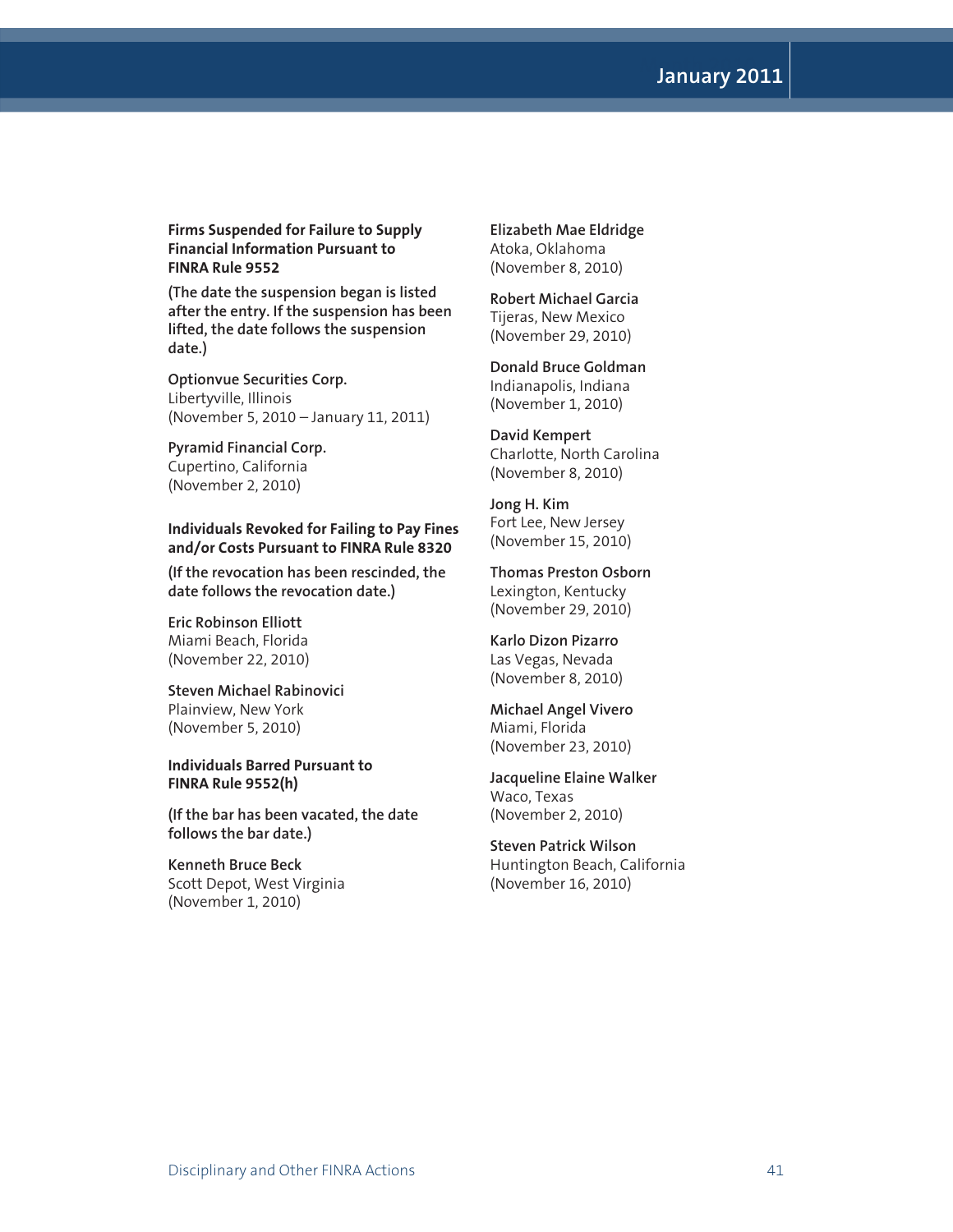**Individuals Suspended Pursuant to FINRA Rule 9552(d)** 

**(The date the suspension began is listed after the entry. If the suspension has been lifted, the date follows the suspension date.)**

**John Michael Andrews** Potomac, Maryland (November 1, 2010)

**Raymond Eugene Bolton Jr.** Louisville, Kentucky (November 5, 2010)

**Indre Bugyte** Clearwater, Florida (November 8, 2010)

**John Willis Hurst** Charlotte, North Carolina (November 22, 2010)

**Tae J. Kim** Fort Lee, New Jersey (November 12, 2010)

**Victor Labi** Eastchester, New York (November 1, 2010)

**Donald Carl Levings** Whitefish Bay, Wisconsin (November 12, 2010)

**Adam David Moore** Plainfield, Indiana (November 12, 2010)

**Matthew J. Niu** Coolidge, Arizona (November 22, 2010)

**Anthony M. Simone** Niskayuna, New York (November 8, 2010)

**Ronald Harris Sirota** Jamesville, New York (November 8, 2010)

**Ronald Dale Tenison** Grants Pass, Oregon (November 8, 2010)

**Michael Albert Vieane** Dallas, Texas (November 22, 2010)

**Charles Roger Webster** Lincroft, New Jersey (November 19, 2010)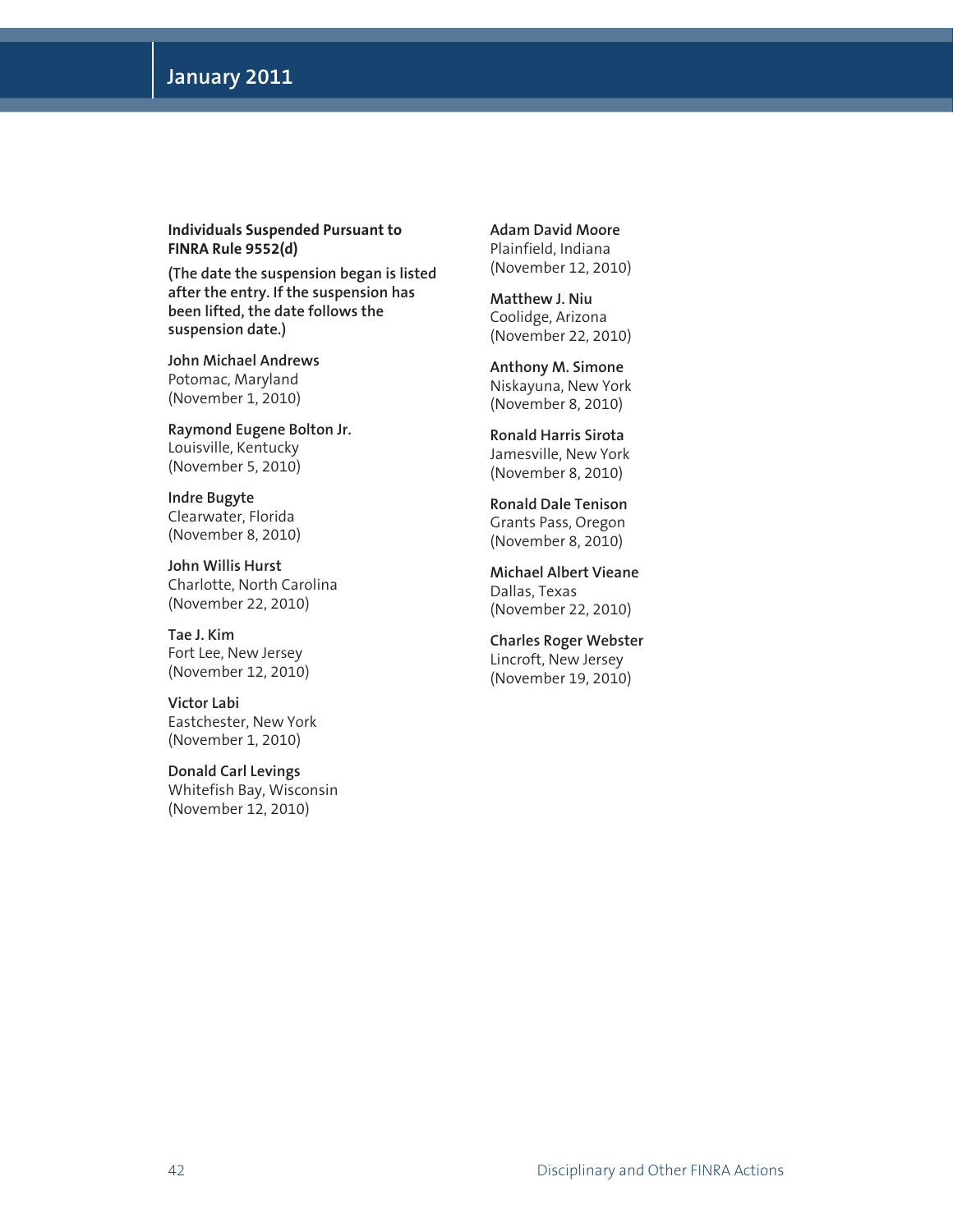# **Month 2010 January 2011**

**Individuals Suspended for Failure to Comply with an Arbitration Award or Settlement Agreement Pursuant to FINRA Rule 9554**

**(The date the suspension began is listed after the entry. If the suspension has been lifted, the date follows the suspension date.)**

**Brent Robert Bishop** Tulsa, Oklahoma (November 4, 2010)

**Jason John Cooney** Port Neches, Texas (September 8, 2010)

**Donald Anthony Duarte Jr.** La Puente, California (November 4, 2010)

**Jeffrey Allan Forrest** San Luis Obispo, California (June 29, 2009 – November 29, 2010)

**Robert Douglas Hassell** Indianapolis, Indiana (November 4, 2010)

**James Paul Hodgins** Laguna Niguel, California (November 24, 2009 – November 18, 2010)

**Troy Anthony Joseph** Stone Mountain, Georgia (November 18, 2010)

**James Roberts Miller** Whitehouse, Texas (November 4, 2010)

#### **Matthew Noel Murray**

New York, New York (November 11, 2010)

**Kenneth Arthur Parker** Lees Summit, Missouri

(November 2, 2010) **Leo Sala III**

Lutz, Florida (November 4, 2010)

**Lee J. Thorpe** Parrish, Florida (November 11, 2010)

**Kevin Antony Williams** Riverside, California (November 18, 2010)

**Bryan James Ziencik** New Kensington, Pennsylvania (November 11, 2010)